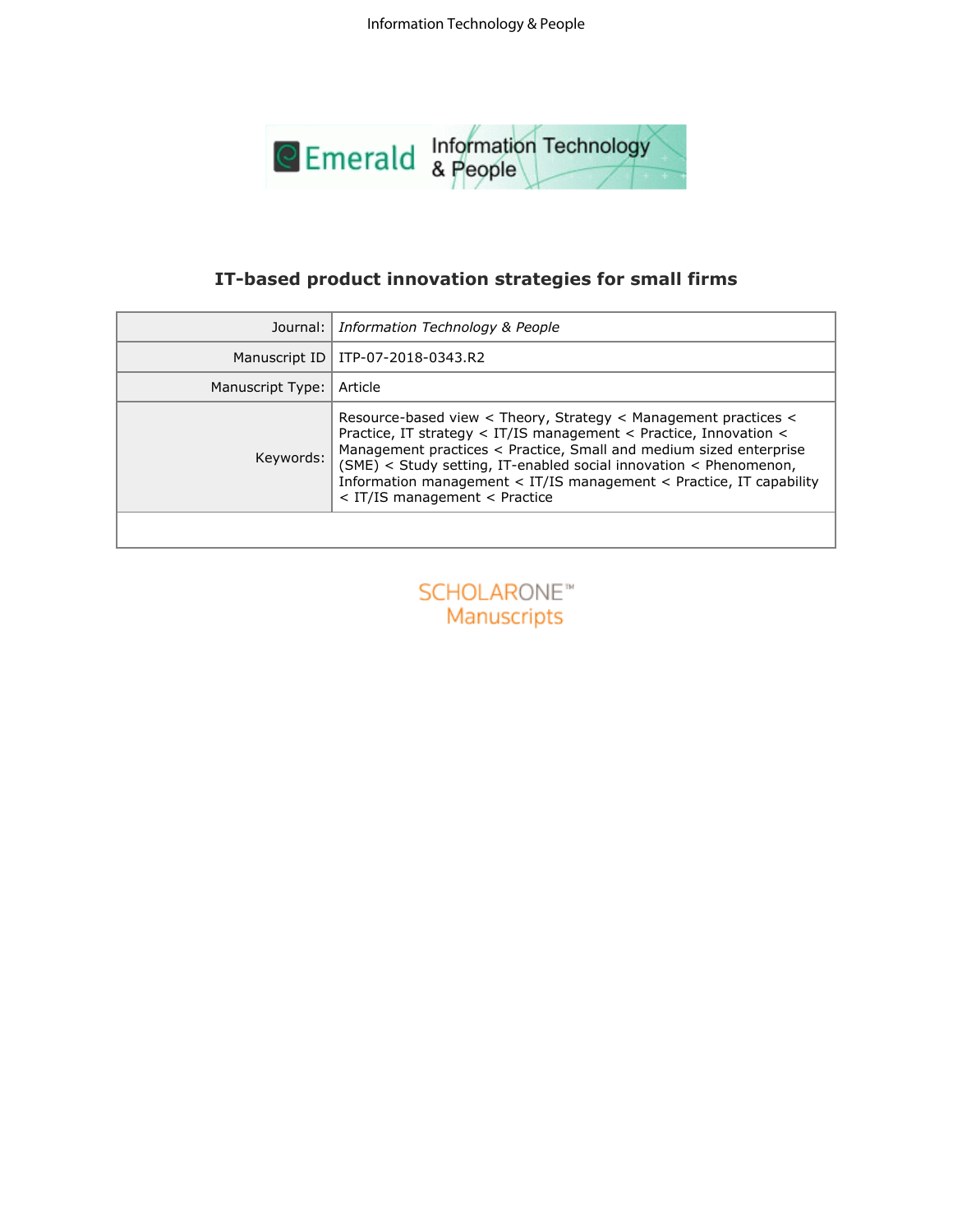## **IT-based product innovation strategies for small firms**

## **Abstract**

#### *Purpose*

This study connects the theoretical concepts of strategic orientation and information technology (IT)-based product innovation strategy to suggest that several key factors can help small firms to develop IT-based product innovation strategies.

#### *Design*

With data from 245 useable questionnaires (response rate 25.18%) from UK-based small firms in the high-tech industry, the research model was tested and validated.

#### *Findings*

Final study connects the theoretical concepts of strategic orientation and information strategic strategic correlation and information of strategic strategic strategic strategic strategic strategic multifirms to develop IT Findings show that *information technology support for core competencies* mediates the relationship between strategic orientation and IT-enabled product innovation (ITEPI). Specifically, by distinguishing the different types of strategic orientation and information technology support for core competencies, the study finds that IT support for market access competency (ITMA) mediates the market orientation–ITEPI relationship, while IT support for functionality-related competency (ITFR) mediates the technology orientation–ITEPI relationship. Academic implications arising from the findings are discussed and managerial propositions provided.

#### *Originality*

This study offers a fresh theoretical angle from which to understand the factors that contribute to IT-enabled product innovation (ITEPI). More specifically, we argue that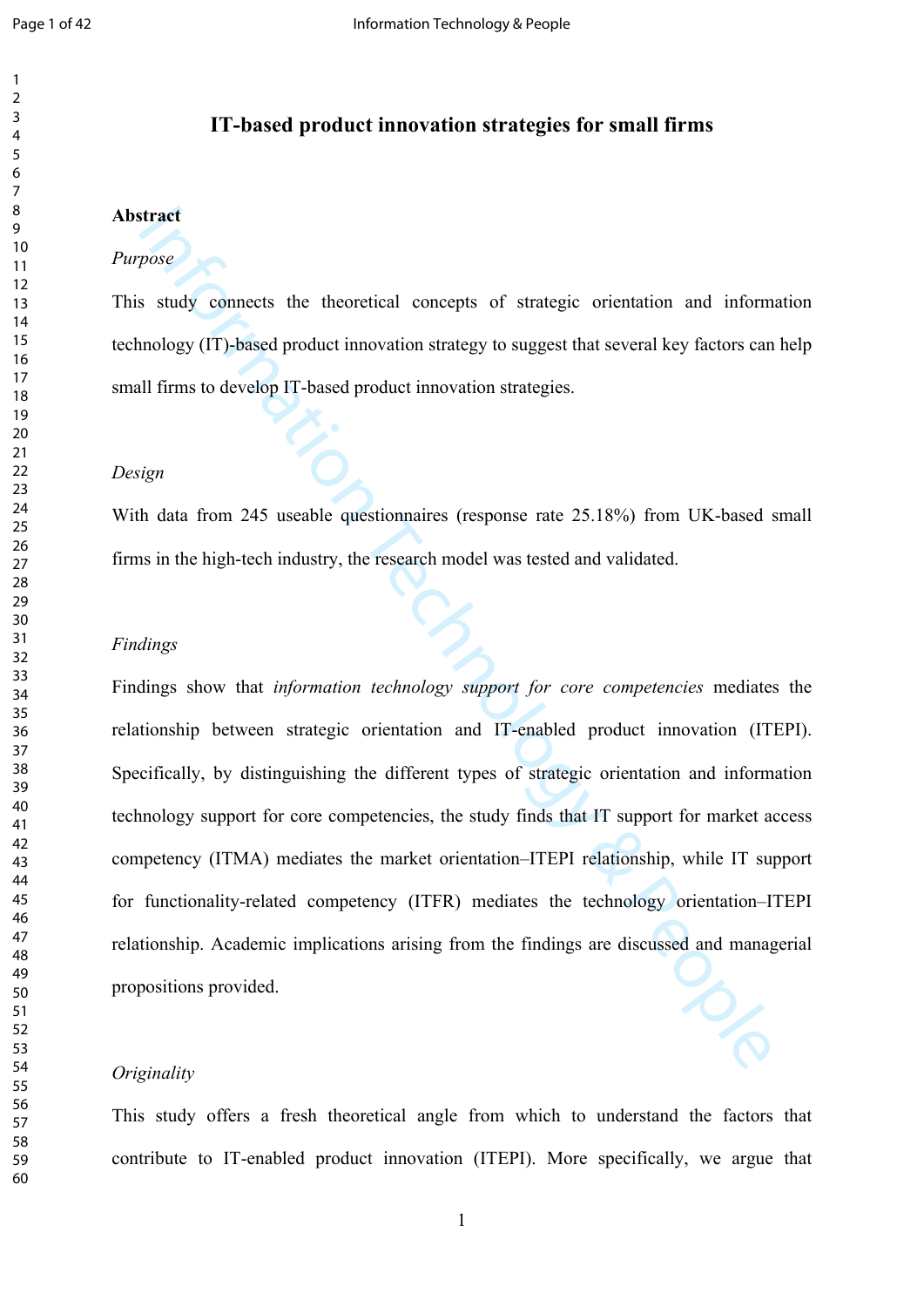strategic orientation reflects managers' focus to pursue certain activities, and that ITEPI serves as organizational activity. Further, this study also extends relevant research in the field of strategy, IT and innovation. It provides a more nuanced picture of how strategic orientation affects ITEPI.

The Contract of the March Contract of the March Contract of the Strategic orientation of the Strategic orientation of the Strategic orientation of the Strategic orientation of the March Control Control of the Control of th **Keywords** – Resource-based view; strategic orientation; information technology-based product innovation strategy; IT-enabled product innovation; IT support for core competencies.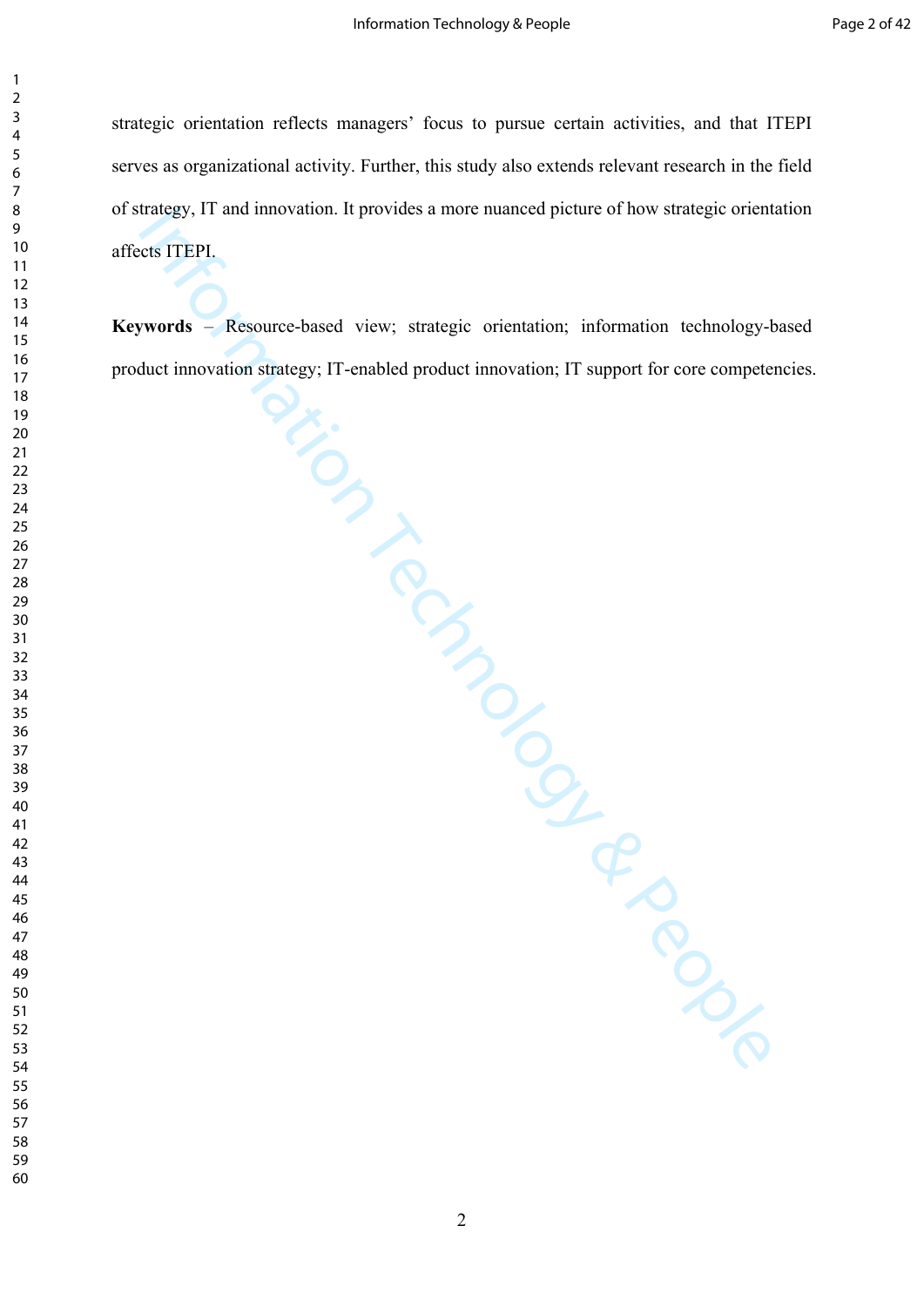## **INTRODUCTION**

meallen, 2006; Roper, 1997). Adopting a product innovation strategy suggests that<br>age in activities that generate product imnovations, including the development of 1<br>meaningful products that attract customers' attention ( For many small firms, a product innovation strategy is a key element for survival ([De Jong &](#page-28-0)  [Vermeulen, 2006](#page-28-0); Roper, 1997). Adopting a product innovation strategy suggests that firms engage in activities that generate product innovations, including the development of novel and meaningful products that attract customers' attention (e.g., Aubert *et al.,* 2008; Majchrzak & Malhotra, 2013). However, in comparison to large firms, small firms lack critical organizational resources; they not only have limited organizational resources for marketing activities (i.e. advertising, promotion, customer services, etc.) for the purpose of acquiring and maintaining customers (Carson, 1990; [O'Donnell, Gilmore, Carson &](#page-30-0)  [Cummins, 2002\)](#page-30-0), but also for other activities (i.e. R&D, product innovation, etc.) ([Freel,](#page-29-0)  ; Hannan & Freeman, 1984). The managers of small firms therefore face an important challenge, which is how they can stimulate firms' product innovation activities in spite of the limitations in organizational resources (Love & Roper, 2015; Lowry & Wilson, 2016; Molla, 2013).

In this research, we propose that one effective way to address this challenge is to use information technology (IT) to support product innovation activities (e.g., Snihur & Wiklund, 2019). We refer to such organizational activity as *IT-based product innovation strategies*. The current research is an endeavor to improve our understanding of the factors that help small firms to develop IT-based product innovation strategies. Previously, researchers have predominantly paid particular attention to the critical role of various types of strategic orientation that can play an important role in promoting the use of IT in developing business strategy (e.g., Doherty *et al.,* 2010; Wang & Ahmed, 2009). This is because a strategic orientation reflects a firm's deeply rooted belief and values that direct its strategic focus and actions ([Chen, Chen & Zhou, 2014](#page-28-1); [Kim, Im & Slater, 2013\)](#page-29-2).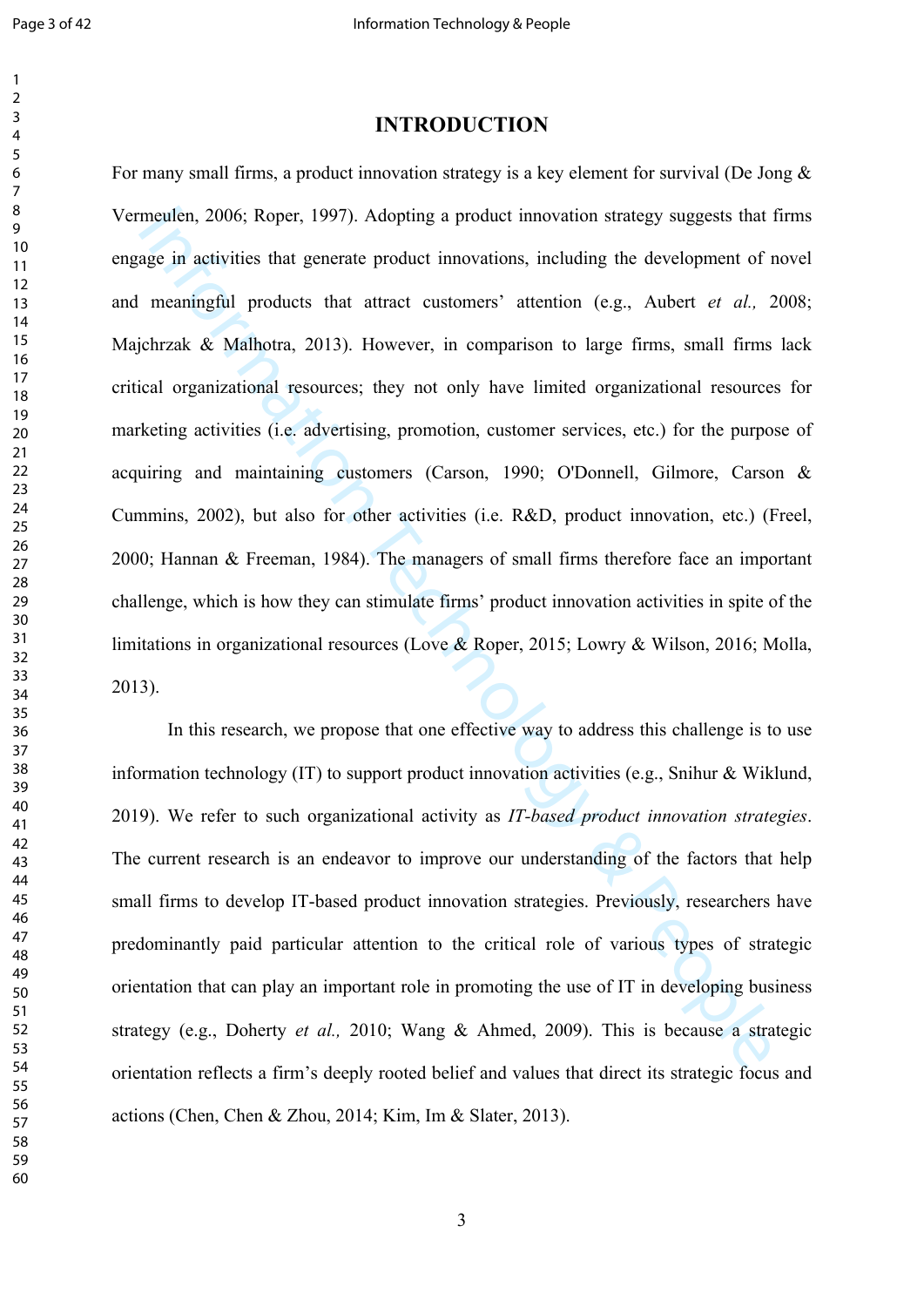Despite the abundance of studies on strategic orientation and the use of IT, the research streams related to the 'strategic orientation-IT' relationship are largely disconnected (e.g. [Bruque & Moyano, 2007;](#page-27-1) [Nguyen, Newby & Macaulay, 2013](#page-30-1)). For example, past literature in IT-based product innovation strategy has been divided into two major streams of work. One stream explores the processes whereby firms incorporate IT in their product innovation and develop new products, while the other looks at how various antecedent conditions impact such processes. To the best of our knowledge, no previous studies have combined these two streams of research. Furthermore, research addressing IT-based product innovation strategy from the perspective of small firms is scarce [\(e.g. Dibrell, Davis & Craig,](#page-28-2)  ), even though product innovation activity is a key element for small firms' survival [\(De](#page-28-0)  [Jong & Vermeulen, 2006](#page-28-0); Roper, 1997).

Burgue & Moyano, 2007; Nguyen, Newby & Macauay, 2013). For example,<br>tature in IT-based product imovation strategy has been divided into two major streat<br>k. One stream explores the processes whereby firms incorporate IT in The resource-based view (RBV), or resource-based theory, is one of the oldest and most influential theories in the field of information systems, strategy and operations management for several reasons. From the original resource-based view of the firm that suggests a firm's competitive advantage is derived from its valuable tangible or intangible assets (Barney, 1991), RBV has given rise to more prominent spin-off aspects by considering not only its assets but also the possession of the organisation's capabilities as its key source of sustainable competitive advantage. As a result, IT/IS scholars who adopt different aspects of RBV (i.e. the resource-based view of the firm) tend to define a company's capability. RBV also attempts to explain that organization sustainable competitive advantages stem from resources that are rare, valuable and hard to duplicate. It suggests that each firm has a distinct set of resources and capabilities, and some capabilities will impact more on financial performance than others (Song *et al.,* 2007). It is crucial for small firms to consider what a firm can or cannot do from a resource-based stance as small companies do not have the room to fail in the real life business arena.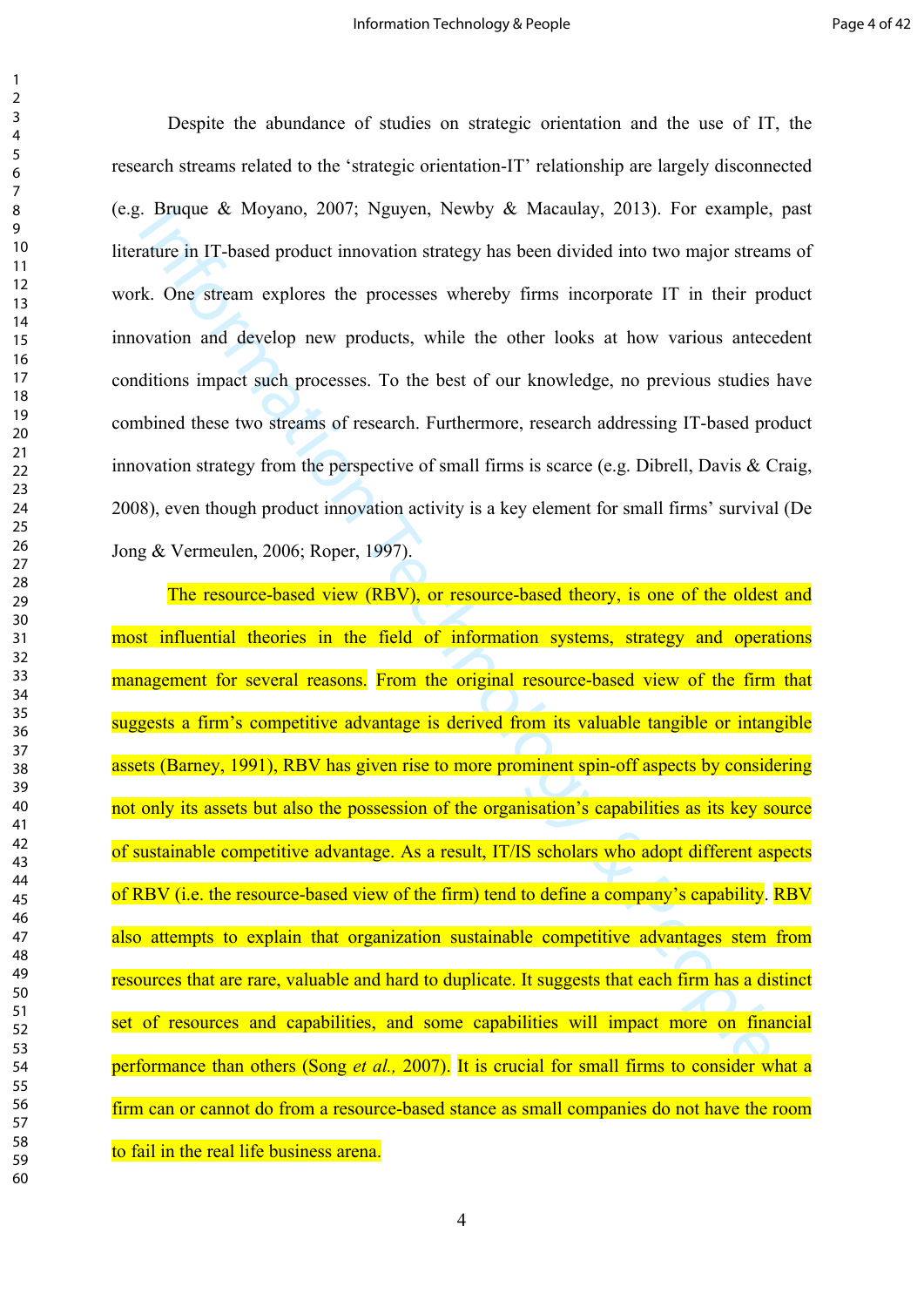contributions. First, we build on the insights from the resource-based view. Our study offers a novel

To address these deficiencies in the literature, we develop a theoretical framework that explains the connections between strategic orientation and an IT-based product innovation strategy. Consequently, the research presented here makes several important

by the matter of the matter of the matter of the matter of the matter of the matter of the matter of the matter of the matter of the matter of the matter of the matter of the matter of the matter of the matter of the matt theoretical angle from which to connect strategic orientation and the IT-based product strategy literature. Second, we add to the growing body of literature that specifically investigates the link between strategic orientation and the development of IT-led business strategy by undertaking a more nuanced, multi-dimensional investigation (e.g. [Borges,](#page-27-3)  [Hoppen & Luce, 2009;](#page-27-3) Chan, Huff, Barclay & Copeland, 1997). Finally, we extend research on small firms' IT strategy (e.g. Bergeron & Raymond, 1992; Dibrell, Davis & Craig, 2008) by identifying and investigating the factors that motivate small firms to engage in activities that use IT to support product innovation. This organizational activity allows small firms to remain competitive in the marketplace in spite of resource limitations [\(Dibrell, Davis & Craig,](#page-28-2)  ; Levy, Powell & Yetton, 2002).

# **LITERATURE REVIEW**

A great deal of research attention has focused on understanding IT-based product innovation strategy (see Table 1). One stream explores how firms incorporate IT in their product innovation processes (Bartel, Ichniowski & Shaw, 2007; [Bendoly, Bharadwaj & Bharadwaj,](#page-27-7)  ; Chen, 2007; Dougherty & Dunne, 2012). Commonly, this steam of research aims to inform scholarship and to provide empirical evidence of the impact of IT on product innovation and new product development (e.g., Benitez *et al.,* 2018; Chen *et al.,* 2015; Cui *et al.,* 2018; Mikalef & Pateli, 2017). For example, [Zammuto, Griffith, Majchrzak, Dougherty](#page-32-0)  [& Faraj \(2007\)](#page-32-0) suggest that firms can use software to quickly recombine components in new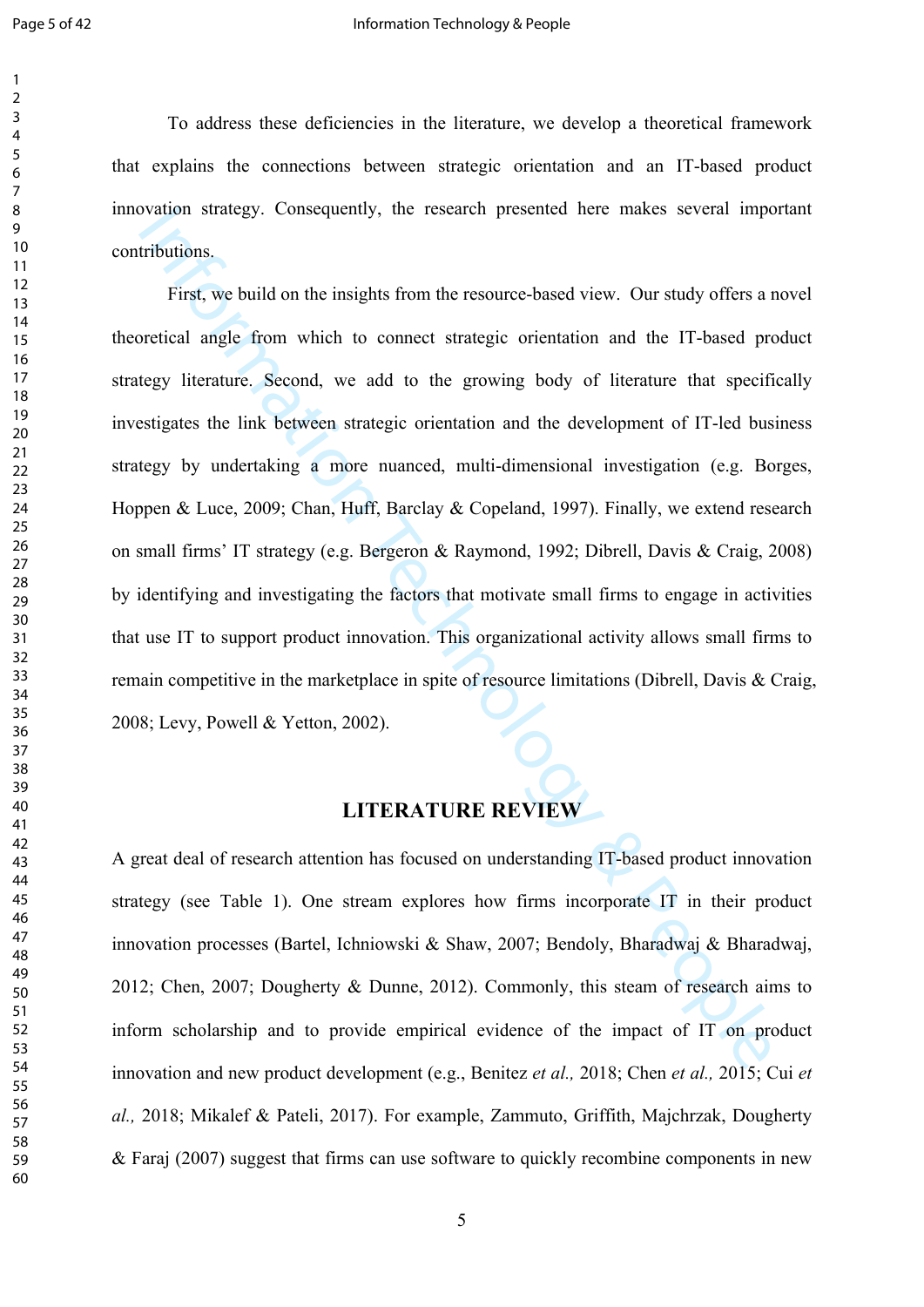and innovative ways to develop new products and services. Pavlou  $\&$  El Sawy (2006) find that the effective use of IT functionalities by business units can support new product development capabilities. More recently, Kawakami, Barczak & Durmuşoğlu (2015) suggest that both IT tool use and replacement frequency can influence new product development task proficiency, which improves new product development performance.

etopment capabilities. More recentry, Kawakami, Barczak & Durmuşogiu (2015) su;<br>both IT tool use and replacement frequency can influence new product development<br>ficiency, which improves new product development performance. The second stream looks at antecedents of the use of IT in product innovation. Barczak and colleagues (e.g. Barczak, Hultink & Sultan, 2008; [Barczak, Sultan & Hultink,](#page-27-9)  ; Kawakami, Durmuşoğlu & Barczak, 2011) have conducted a number to studies to identify and examine different factors (i.e. strategic factors, management factors, etc.) as antecedents of the deployment of specific IT tools to support product innovation. Other studies such as Tallon (2011) suggest that spillover effects of IT business value that strategic alignment in IT support supplier-relations and IT support production and operations will lead to product and service enhancement. Much of the work around antecedents tries to predict the extent to which firms' internal business routines or external environment conditions can encourage firms to incorporate IT usage in their product innovation processes. In general, these two research streams shed light on the use of IT firms' strategies to support product innovation activities.

"Insert Table 1 Here"

Strategic orientation describes the organizational processes and decision-making style that direct and influence firms' strategic direction (Gatignon & Xuereb, 1997; [Kim, Im &](#page-29-2)  [Slater, 2013](#page-29-2)). Research has shown the relationship between strategic orientation and IT-based strategy (Chan, Huff, Barclay & Copeland, 1997; Hsieh, Lai & Shi, 2006; [Luo & Seyedian,](#page-30-4)  ; Voola, Casimir, Carlson & Agnihotri, 2012; Wang & Ahmed, 2009). In particular, [Clark, Cavanaugh, Brown & Sambamurthy \(1997](#page-28-5)) describe the impacts of entrepreneurial orientation on firms' change-readiness IT capabilities. [Celuch, Kasouf & Peruvemba \(2002](#page-27-10))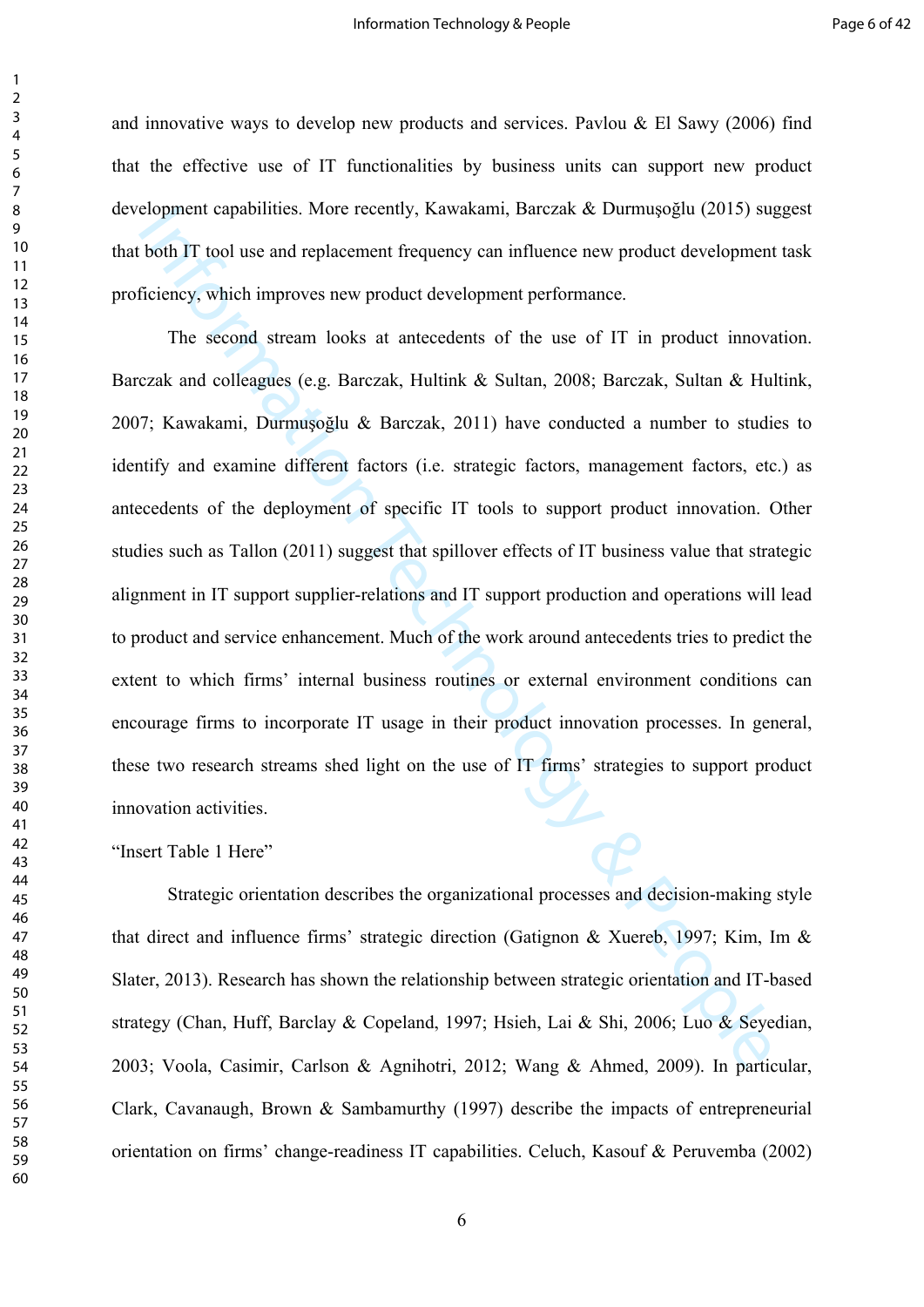suggest a connection between perceived learning orientation and assessed information system capabilities, while [Chaston, Badger, Mangles & Sadler-Smith \(2003](#page-28-6)) and [Jayachandran,](#page-29-7)  [Sharma, Kaufman & Raman \(2005\)](#page-29-7) postulate that relationship-based business orientation promotes firms to employ IT to enhance their relationship management processes. More recently, Ordanini & Rubera (2010) suggest that innovative orientation affects the performance of IT innovators after the application of e-commerce. [Trainor, Rapp,](#page-31-3)  [Beitelspacher & Schillewaert \(2011](#page-31-3)) find that market and technology orientations lead to the development of e-marketing capability, while Kim, Basu, Naidu & Cavusgil (2011) advocate that customer orientation has a positive impact on the technical capabilities of customer relationship management. To summarize, the research focus in this subject area is on studying how different types of strategic orientation influence the usage of IT in business processes, which facilitates the development of IT-based business strategy.

*ma*, Kauman & Kaman (2005) postuate that relationship-based business orient<br>motes firms to employ IT to enhance their relationship management processes. I<br>ently, Ordanini & Rubera (2010) suggest that innovative orientati Despite interests in understanding strategic orientation and IT-based product innovation strategy, these two groups of research interests are still divergent. We argue that both groups should in fact closely connect with one another, based on a number of reasons. (1) First, an abundance of studies has shown the strong connections between strategic orientation and product innovation (e.g. Gatignon & Xuereb, 1997; Kim, Im & Slater, 2013). In other words, scholars generally agree that managers can improve firms' product innovation performance by implementing strategic orientation. (2) Second, our review of the literature above (and see Table 1) shows that researchers have identified evidence regarding the relationship between strategic orientation and IT-based business strategy development. ITbased product innovation strategy can be considered as a specific type of IT-based business strategy whereby firms apply IT to support the planning and implementation of product innovation processes ([Banker, Bardhan & Asdemir, 2006;](#page-27-11) [Barczak, Hultink & Sultan, 2008;](#page-27-8)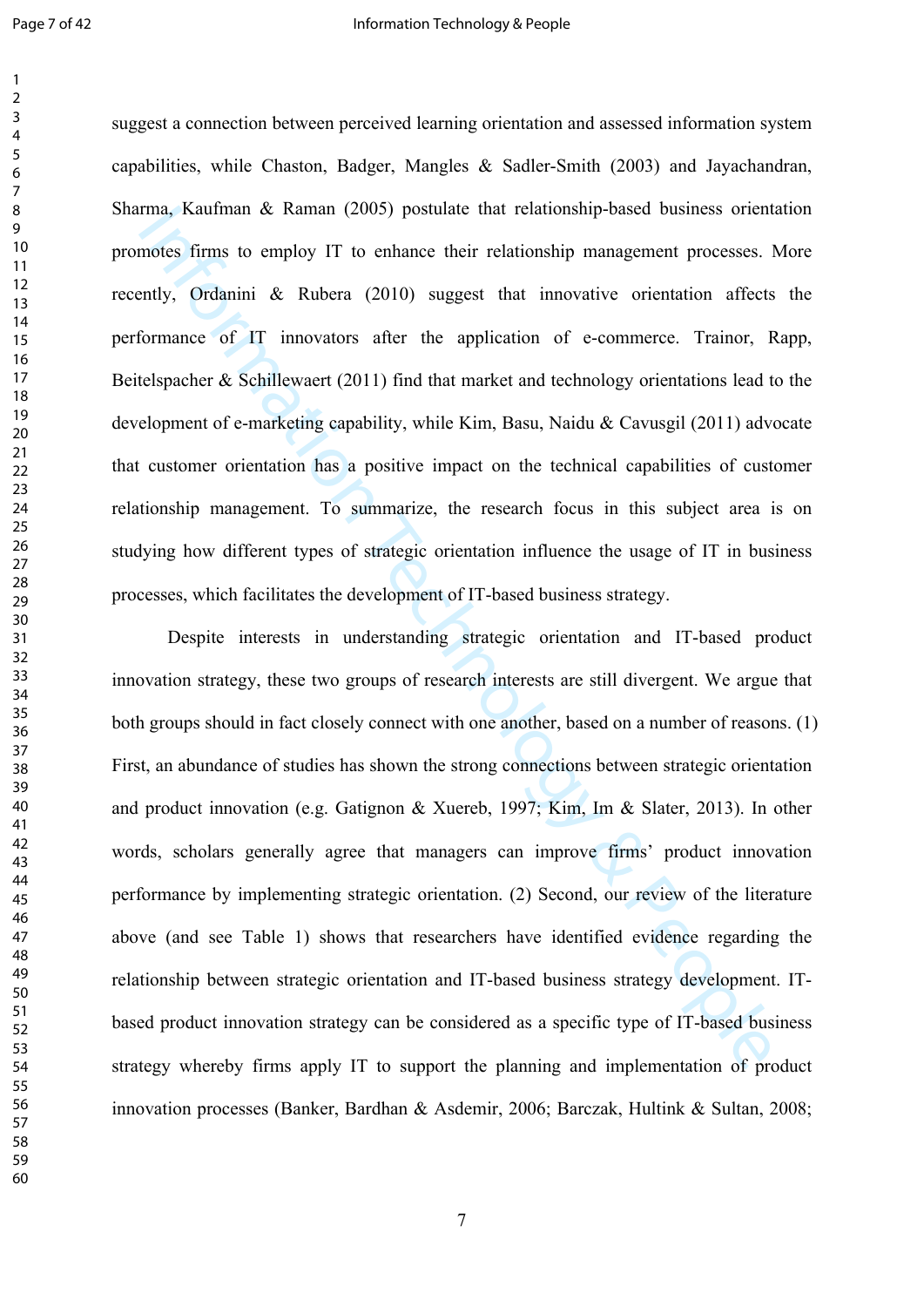[Nambisan, 2013](#page-30-6)). However, to the best of our knowledge, no studies have attempted to link these two streams of literature.

In terms of the research context, for years, scholars have largely directed<br>arch efforts toward understanding the importance of using IT to support [ma](#page-28-7)jor coo[n](#page-29-1)<br>vities performed by the firms. A close examination of relevant In terms of the research context, for years, scholars have largely directed their research efforts toward understanding the importance of using IT to support major economic activities performed by the firms. A close examination of relevant literature reveals a consensus that IT can be considered an important resource that can yield an advantage for firms (e.g. Dehning & Stratopoulos, 2003; Dong, Xu & Zhu, 2009; [Wang, Liang, Zhong, Xue](#page-32-2)  [& Xiao, 2012](#page-32-2)). This is particularly true for small firms; prior studies suggest that small firms often lack an abundance of resources to carry out complex business tasks in comparison with large firms (Freel, 2000; Hannan & Freeman, 1984). Several scholars have advocated the adoption of IT by small firms to develop IT-based business strategies to overcome a lack of effectiveness and efficiency when performing complex tasks (e.g. [Bruque & Moyano, 2007;](#page-27-1) [Caldeira & Ward, 2003](#page-27-12); Nguyen, Newby & Macaulay, 2013). Dougherty and Dunne [\(2011](#page-28-9), ) and Nambisan (2013) have suggested that product innovation activities are becoming increasingly complex tasks that are difficult for a single firm (or even a large firm) without network partners or IT support to carry out.

Brown and Eisenhardt (1995), Brown and Duguid (1998) and DeSanctis and Jackson (1994) note that the key value of *IT-enabled* resources is conceptually related to the notion of synergy, in which the effectiveness of a cohesive group is greater than the sum of the effects of its parts. Thus, such resources allow firms to integrate existing resources for greater operational performance. Studies by Nevo and Wade (2010) and Chen *et al.* (2010) distinguished firms' operations to extract synergy from IT-enabled resources as supply-side (emergent synergy), which emphasizes its generation from existing resources, and demandside (potential synergy), which focuses on developing the synergy to be derived from future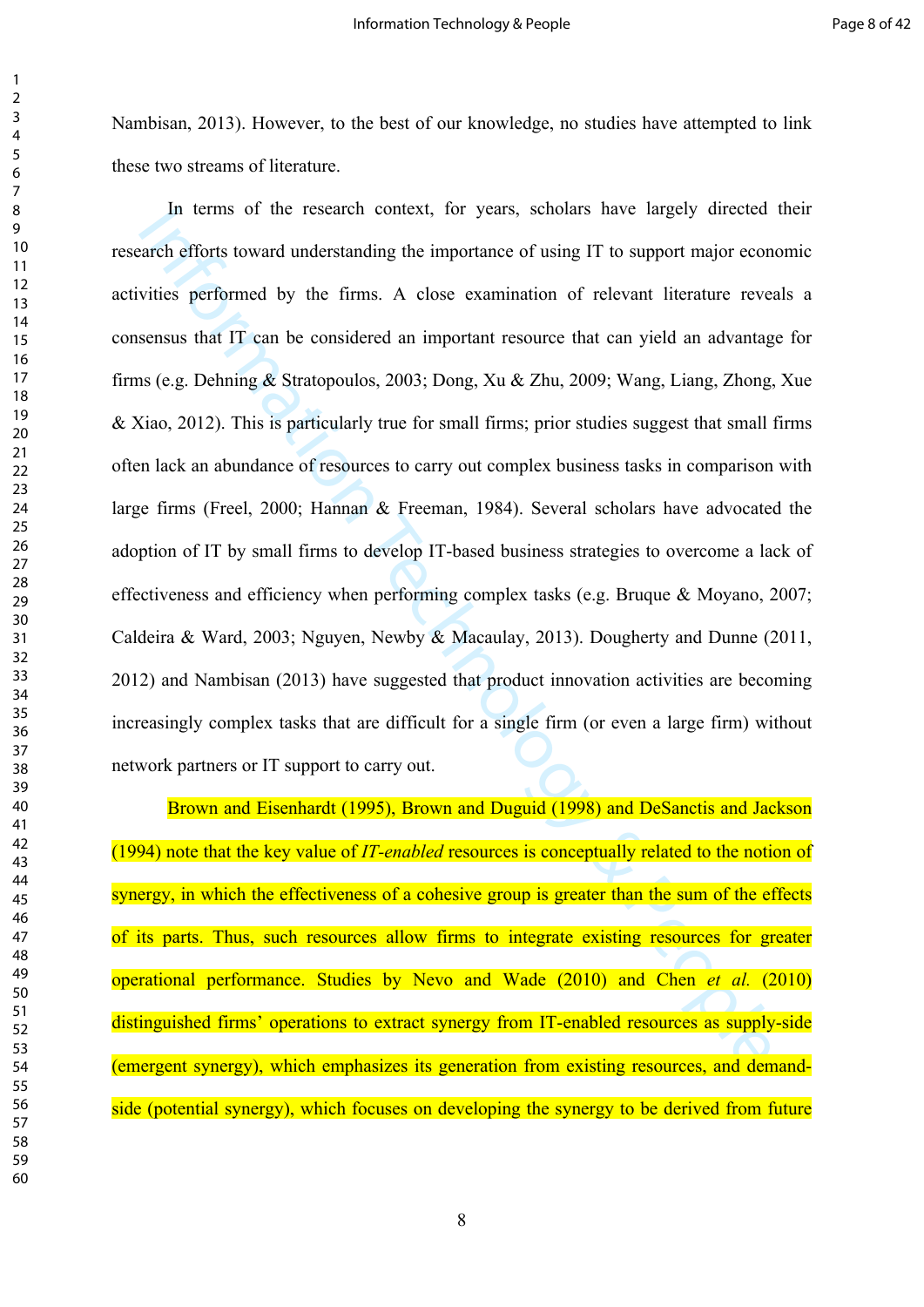investment in new IT-enabled resources. It supports IT-enabled innovations and the generation of new strategic opportunities through IT-related investment.

Inform[ati](#page-28-0)o[n](#page-29-9) [Te](#page-27-1)chnology & People Despite acknowledgement of the importance for small firms to develop IT-based business strategies, few studies have investigated IT-based product innovation strategy (a type of IT-based business strategy) from the perspective of small firms. It seems likely that small firms that have adopted IT to facilitate the engagement of other complex business tasks also attempt to use IT to support product innovation activities which are critical for small firms' survival (De Jong & Vermeulen, 2006; Roper, 1997). Furthermore, research on small firms consists of works describing the influence of strategic orientation on firms' product strategy development (Kollmann & Stöckmann, 2014; Salavou, Baltas & Lioukas, 2004) as well as IT adoption (Bruque & Moyano, 2007; Caldeira & Ward, 2003). Combining the above discussions, it appears plausible to assume that small firms' strategic orientation will have a significant influence on their IT-based product innovation strategy. However, the connection between strategic orientation and IT-based product innovation strategy in the small-firm setting may prove more complex, and it is this relationship that forms the focus of our study.

# **THEORETICAL FRAMEWORK**

The theoretical framework of our study consists of a chain of effects leading from *strategic orientation* (i.e. market and technology orientation) via IT support for core competencies, namely *IT support for market access competency* (ITMA) and *IT support for functionalityrelated competency* (ITFR) to *IT-enabled product innovation* (ITEPI). Figure 1 presents an overview of our framework and specific constructs.

"Insert Figure 1 Here"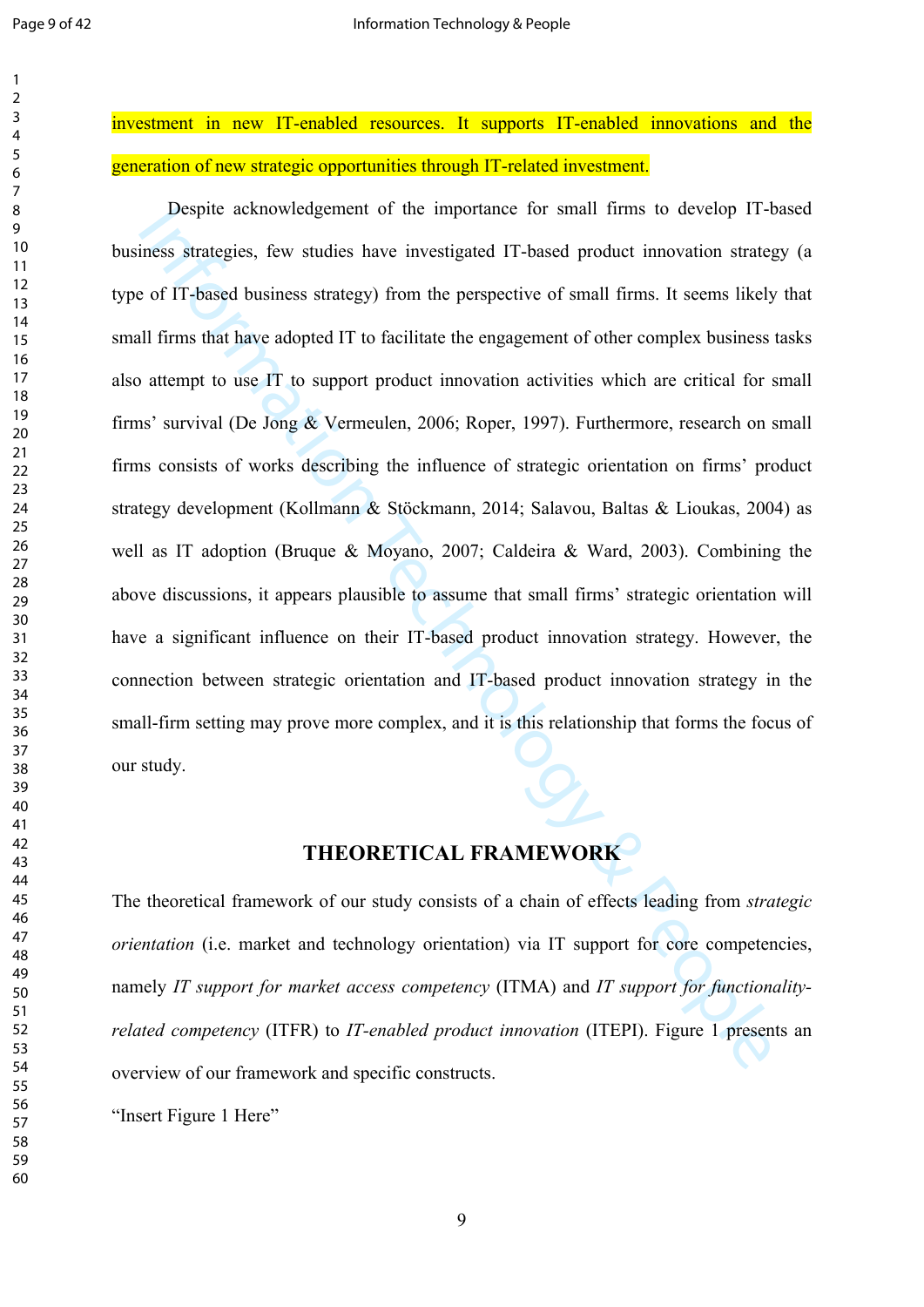[ma](#page-28-1)nagerial) resource focus (Mantews, 2002; Verona, 1999). As the study focuses or<br>al resources of IT and the subsequent decis[io](#page-29-5)n making inv[o](#page-29-10)lved with this, the<br>roach is deemed appropriate. More specifically, managerial fo We develop our framework based on the insights drawn from the resource-based view (RBV). The RBV describes how firms' behaviors are the outcome of their decision-makers' (i.e. managerial) resource focus (Mathews, 2002; Verona, 1999). As the study focuses on the critical resources of IT and the subsequent decision making involved with this, the RBV approach is deemed appropriate. More specifically, managerial focus is critical to explain why firms allocate resources and efforts to pursue certain organizational activities, but not others (Chen, Chen & Zhou, 2014; De Clercq & Zhou, 2014; Ocasio, 1997). From the perspective of the RBV, we consider strategic orientation as the independent variable in our framework. Gatignon and Xuereb (1997) define strategic orientation as the organizational processes and decision-making style that direct and influence firms' strategic direction. It reflects a firm's deeply rooted beliefs and values that direct its strategic focus and actions ([Chen, Chen & Zhou, 2014](#page-28-1); Kim, Im & Slater, 2013). In this research, we focus on two types of strategic orientation – *market* orientation and *technology* orientation – which prior studies have found to be closely related to product innovation (e.g. Kim, Im & Slater, 2013) and ITbased strategy (e.g. Trainor, Rapp, Beitelspacher & Schillewaert, 2011). Market orientation is defined as firms' strategic focus of acquiring, disseminating and responding to market intelligence (Kim, Im & Slater, 2013; Kohli & Jaworski, 1990). Technology orientation, on the other hand, is defined as firms' strategic focus of developing technologically superior products (Zhou & Li, 2010; Zhou, Yim & Tse, 2005). In line with the resource-based view, market orientation reflects the focus of managers in the processing of market information and organizing resources to respond to it accordingly (Kohli & Jaworski, 1990; [Slater & Narver,](#page-31-5)  ), while technology orientation reflects the focus of managers to develop and use new and sophisticated technologies to nurture new product concepts ([Gatignon & Xuereb, 1997;](#page-29-5) [Zhou & Li, 2010](#page-32-3)).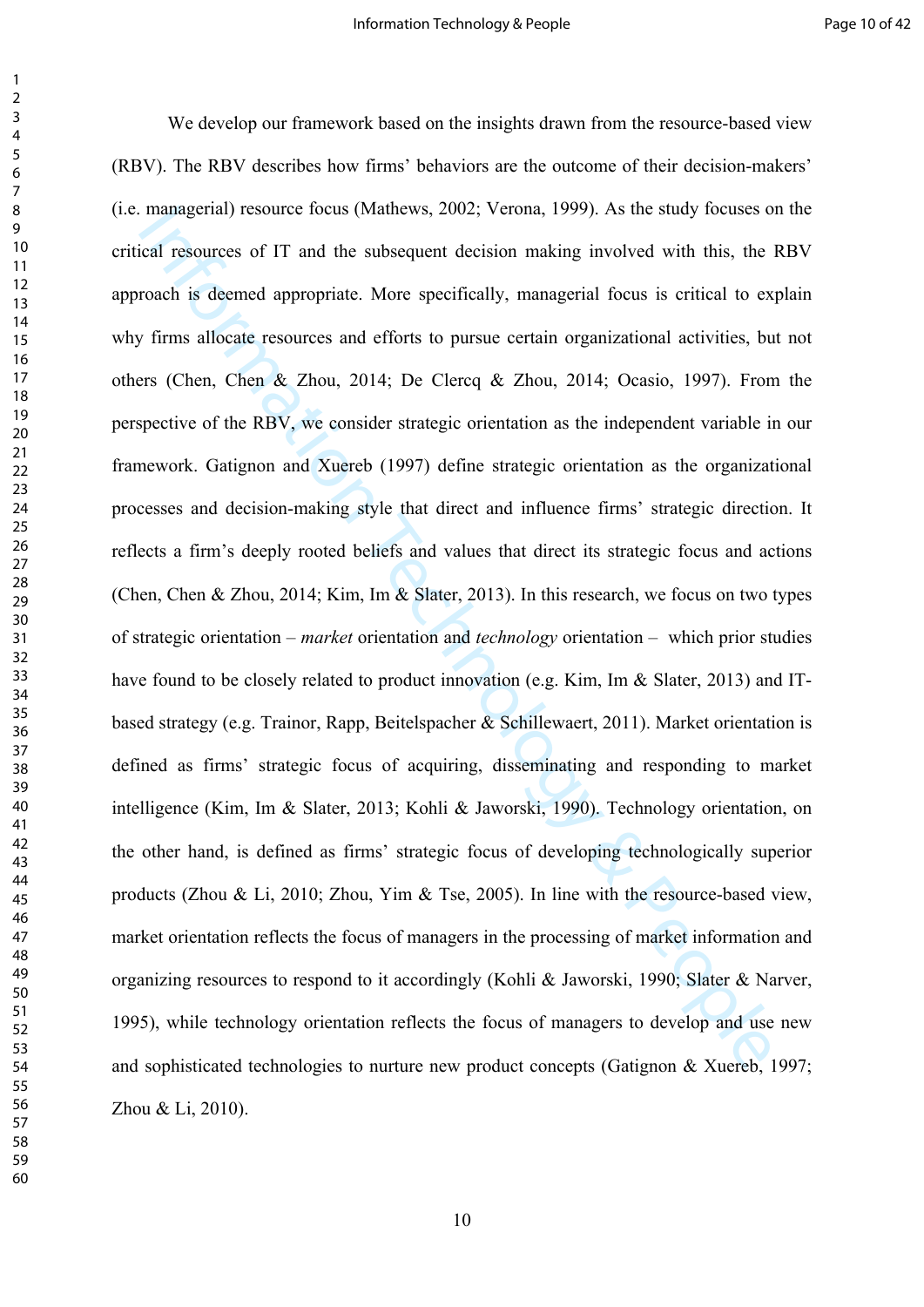nework is 11-enabled product innov[ati](#page-30-6)on (11EP1). Kelevant interature suggests that 1<br>ised to directly improve the performance of the task-based business operations (Deb<br>Tartapoulos, 2003; Tallon, Kraener & Gurbaxani, 2000) In our framework, we identify both dependent variable and mediators belonging to the mechanisms of firms' IT-based product innovation strategy. The dependent variable in our framework is IT-enabled product innovation (ITEPI). Relevant literature suggests that IT can be used to directly improve the performance of the task-based business operations ([Dehning](#page-28-7)  [& Stratopoulos, 2003;](#page-28-7) Tallon, Kraemer & Gurbaxani, 2000). Product innovation activities can be considered as one of the major economic activities to which firms can apply IT to support their plans and implementation (Banker, Bardhan & Asdemir, 2006; [Durmuşoğlu](#page-28-11) & [Barczak, 2011;](#page-28-11) Nambisan, 2013). We define ITEPI as the use of IT at its core to enable and enhance product innovation activities (Tallon, 2011; Tallon, Kraemer & Gurbaxani, 2000). According to the RBV, Day (1994) describes that firms constantly operate across key competitive aspects to integrate resources via internal accumulation or collection of information from the external market. In other words, organizational activity (e.g., product innovation) arises from the input of resourceful processes (Verona, 1999). This means that once managers turn their focus to a certain organizational activity, they will then select corresponding resources accordingly. Organizational activity (product innovation), thus, is considered as the dependent variable in the resource-based view model. In this research, we propose that ITEPI represents the ultimate organizational activity triggered by firms' strategic orientation. We base this statement on the importance of digitalization and IT within small firms, as noted by recent studies (e.g., Benitez *et al.,* 2018; Cui *et al.,* 2018).

The mediator in our framework is IT support for core competencies. Firms can use IT to enhance their internal competencies for the purpose of improving their competitiveness in the marketplace (Ravichandran & Lertwongsatien, 2005; [Wang, Liang, Zhong, Xue & Xiao,](#page-32-2)  [2012\)](#page-32-2). Wang, Liang, Zhong, Xue and Xiao (2012, p. 334) refer to this concept as IT support for core competencies and define it as "the extent to which information system are used to enhance and develop a firm's competencies". In this research, we focus on two types of IT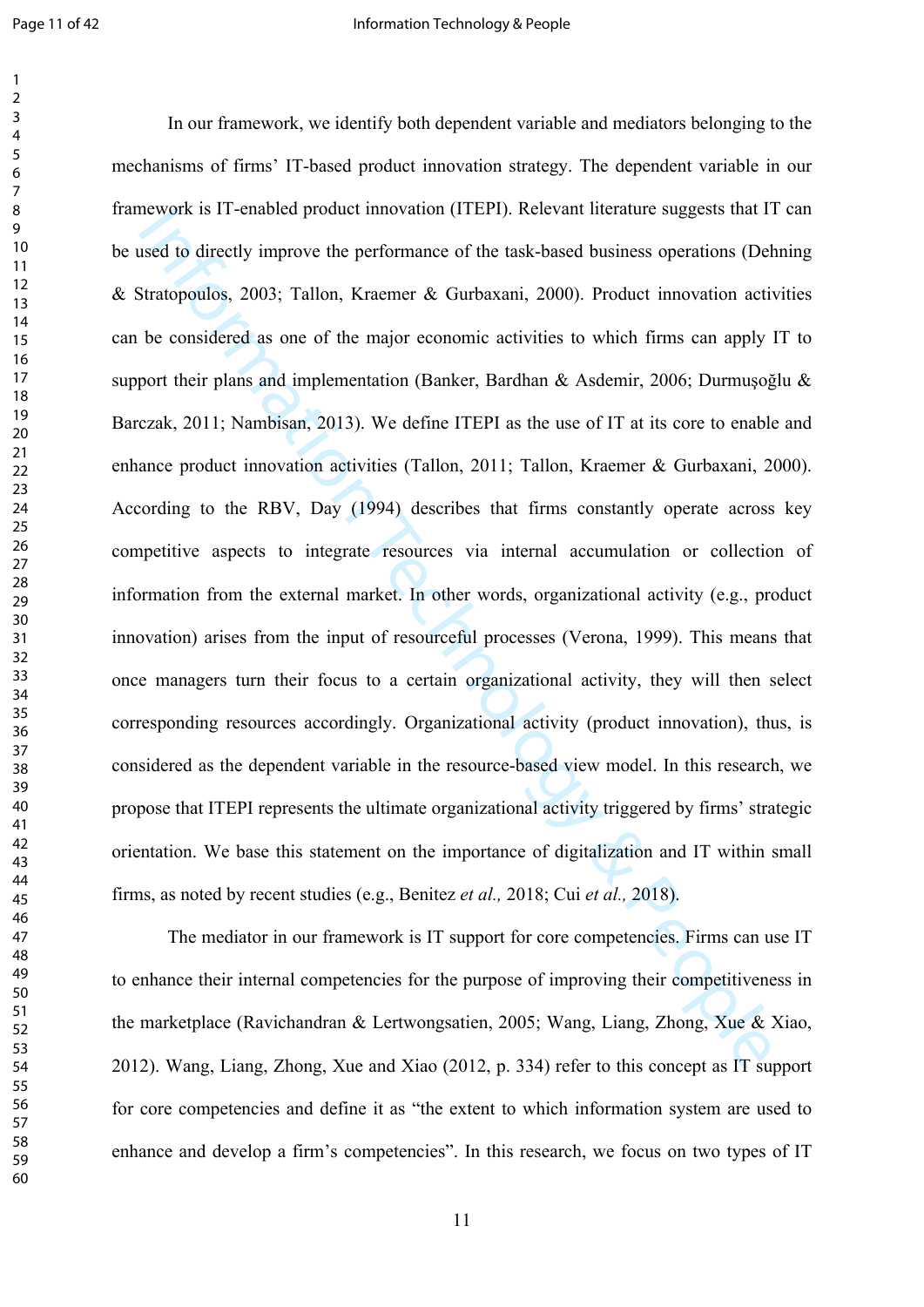Exeplace (wang *et al.*, 2012), while 11FK is defined as the extent to which 11 can be<br>
nerease the speed of their business processes (Ravichandran & Lertwongsatien, 2<br>
neg, Liang, Zhong, Xue & Xiao, 2012). In this case, support for core competencies – ITMA and ITFR. ITMA is defined as the extent to which IT can be used to process customers' information and respond to this information in the marketplace (Wang *et al.*, 2012), while ITFR is defined as the extent to which IT can be used to increase the speed of their business processes (Ravichandran & Lertwongsatien, 2005; Wang, Liang, Zhong, Xue & Xiao, 2012). In this case, ITMA could either be a low-level activity (e.g., which kind of customer information, which kind of response) or a very high level (e.g., listen to what the customers say they want) whereas ITFR focuses on the speed (rather than effectiveness) of business processes. We choose these two types of IT support for core competencies because firms' abilities to process market information and increase the speed of business processes have a great influence on product innovation processes (Evanschitzky, Eisend, Calantone & Jiang, 2012; Ottum & Moore, 1997). According to the RBV, firms' resources, including their possession (or the development) of certain resources, play an important role (Ocasio, 1997; Ocasio & Joseph, 2005) in specific organizational activities. Both ITMA and ITFR are organizational competencies, which can be viewed as firms' resources. In line with the RBV, we contend that ITMA and ITFR play important roles in connecting strategic orientation (managerial focus) and ITEPI (organizational activity).

#### *Hypotheses Development*

According to the RBV, managerial focus determines how firms allocate their resources and efforts to certain activities (De Clercq & Zhou, 2014; Ocasio, 1997; Ocasio & Joseph, 2005). Following this logic, we expect to find a relationship between strategic orientation and IT support for core competencies. In particular, we hypothesize that market orientation can lead to ITMA. Market orientation reflects firms' deeply rooted beliefs and values of developing and responding to market information [\(Kohli & Jaworski, 1990](#page-29-10); [Slater & Narver, 1995](#page-31-5)). ITMA refers to firms' competencies in using IT to support market-accessing activities (i.e.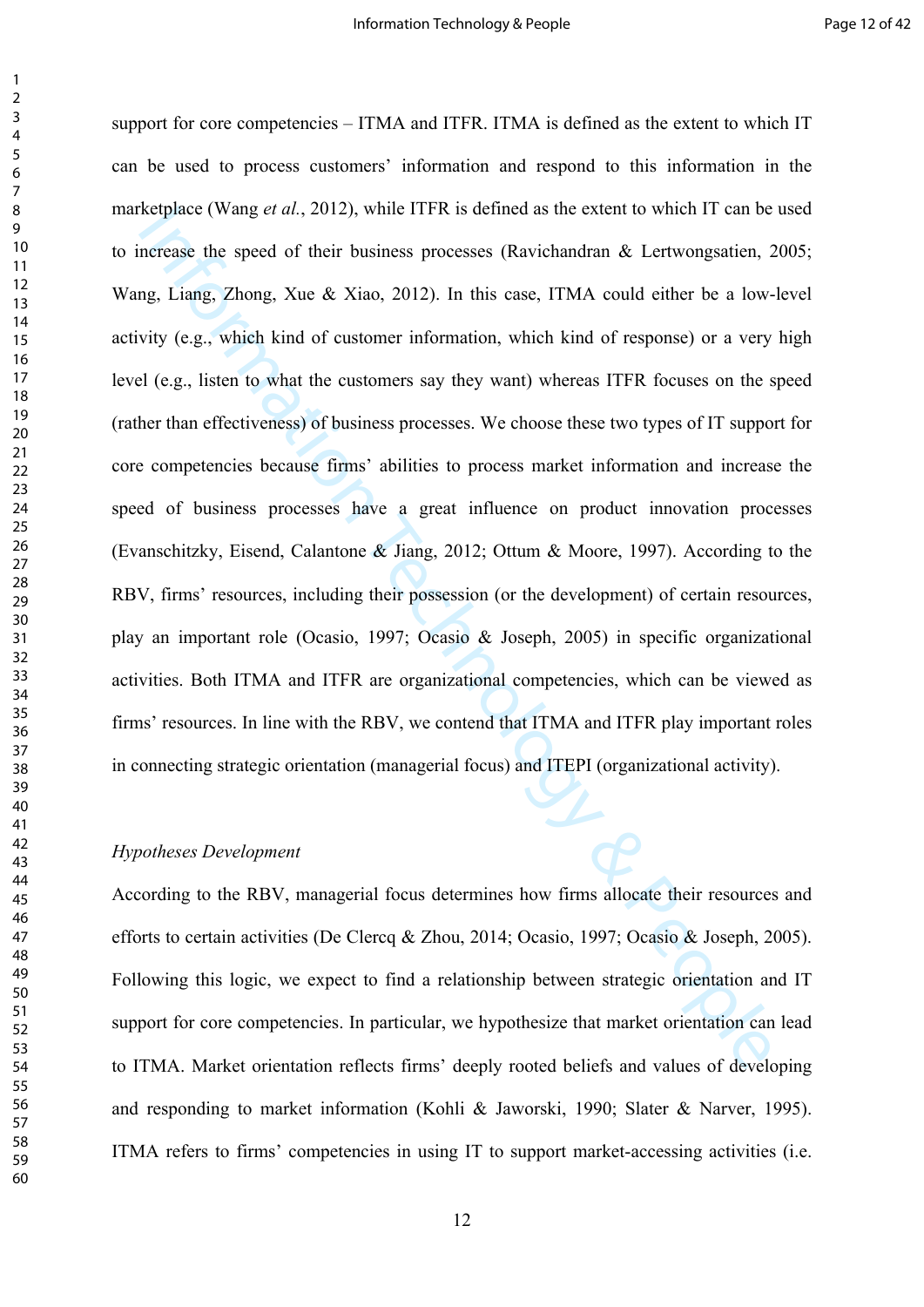thes suggest that managers [i](#page-27-3)n mark[e](#page-28-12)t-oriented tims focus on the activities related to<br>ististion and analysis of market intelligences (Jaworski & Kohli, 1993; Kohli & Jaw<br>(0). When managers focus their attention on these m customer enquiries, analyzing customer information, and identifying potential customers) ([Ravichandran & Lertwongsatien, 2005;](#page-31-7) [Wang, Liang, Zhong, Xue & Xiao, 2012\)](#page-32-2). Prior studies suggest that managers in market-oriented firms focus on the activities related to the acquisition and analysis of market intelligences (Jaworski & Kohli, 1993; [Kohli & Jaworski,](#page-29-10)  [1990\)](#page-29-10). When managers focus their attention on these market orientation-related activities, they will be more motivated in finding ways – such as the use of  $IT - to$  improve its implementations. Thus, they are more likely to engage in activities that use IT to support the access of market information (Borges, Hoppen & Luce, 2009; Wade & Hulland, 2004). When firms repeatedly apply their knowledge and skills to engage with, and adopt, an approach of trial and error on specific activities, they will develop a deeper understanding of how to perform these activities effectively and efficiently (Bharadwaj, 2000; [Vorhies, Harker & Rao,](#page-31-9)  [1999\)](#page-31-9). Such deeper understanding can be described as organizational competencies in performing certain activities. Therefore, it is logical to suggest that high market-oriented firms will be more likely to develop competencies in using IT to facilitate customer inquiries, analyze customer information, and identify potential customers. In other words, marketoriented firms are able to develop ITMA.

Similar logic can also be used to explain the link between technology orientation and ITFR. Technology orientation reflects managerial responsiveness of using technology to develop superior products (Kim, Im & Slater, 2013; Zhou & Li, 2010). ITFR refers to firms' competencies in increasing the speed of critical processes ([Ravichandran & Lertwongsatien,](#page-31-7)  ; Wang, Liang, Zhong, Xue & Xiao, 2012). Firms that are technology-oriented are likely to commit great efforts to engage in new product development processes, which often require close interactions and speedy business processes (Chen, Damanpour & Reilly, 2010; [Menon,](#page-30-10)  [Bharadwaj, Adidam & Edison, 1999](#page-30-10)); thus, the use of IT allows firms to increase the speed of business processes ([Bharadwaj, 2000;](#page-27-13) [Wade & Hulland, 2004](#page-31-8)). When firms regularly use IT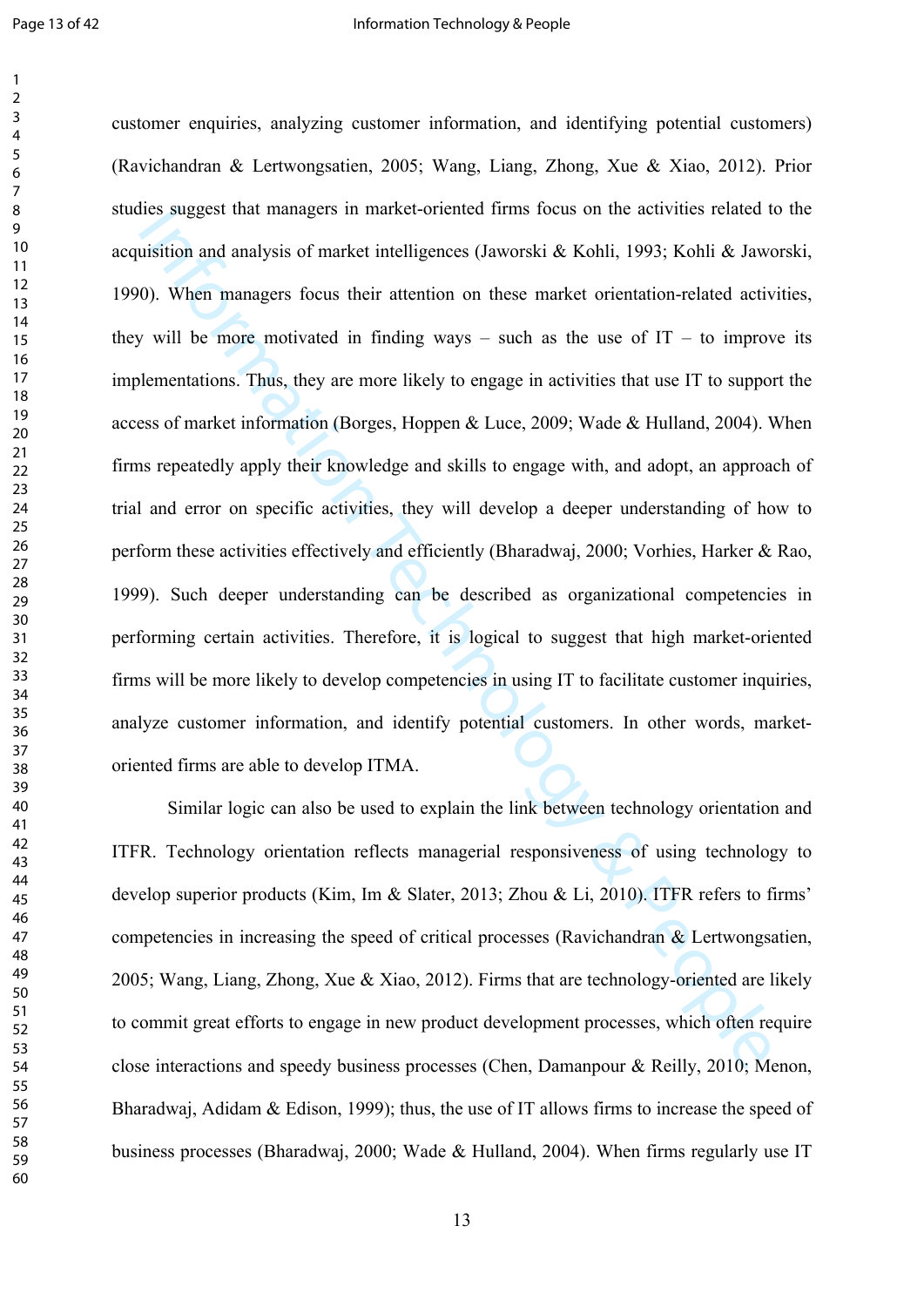to improve the speed of business processes because they go out of their way to allocate greater efforts to activities that promote new product development using the superior technology, they are more likely to acquire a deeper understanding of how to perform these activities effectively and efficiently for such purposes. Such deeper understanding reflects firms' ITFR. As such, technology-oriented firms are more likely to develop ITFR.

mology, they are more likely to acquire a deeper understanding of now to perform<br>vities effectively and efficiently for such purposes. Such deeper understanding rel<br>is<sup>3</sup> TFR. As such, technology-oriented firms are more li We also expect positive ITMA-ITEPI and ITFR-ITEPI relationships for two reasons. The first reason relates to the use of IT as a tool to improve business functions and achieve specific objectives. In line with the RBV, ITEPI reflects the organizational activity of using IT to support product innovation (Tallon, 2011; Tallon, Kraemer & Gurbaxani, 2000). Therefore, it seems reasonable to assume that ITMA affects ITEPI. The benefits arising from employing IT to enhance firms' competence to study and respond to their customers' needs might influence how firms incorporate IT into their product innovation and new product development processes to better serve their customers. For example, [Lu and Ramamurthy](#page-30-11)  [\(2011\)](#page-30-11) suggest that firms' capacity to use IT can improve their ability to respond quickly to changes in the marketplace and accordingly adjust their operations to cope with these. The better firms can understand the needs of their customers, the more likely they will choose to incorporate IT in their product development and innovation processes. This is because comprehensive customer insights allow firms to customize and develop meaningful products to address customers' exact needs (Slater & Narver, 1995; Zhou, Yim & Tse, 2005). Such product innovation processes are often very complex (i.e. more complex product design) and require the use of IT to support their implementation (Banker, Bardhan & Asdemir, 2006; [Bartel, Ichniowski & Shaw, 2007](#page-27-6)). Therefore, firms with high ITMA are more likely to have greater ITEPI.

For a similar reason, we also predict that ITFR can enhance ITEPI. The use of IT allows firms to serve their customers better through increasing the speed of their business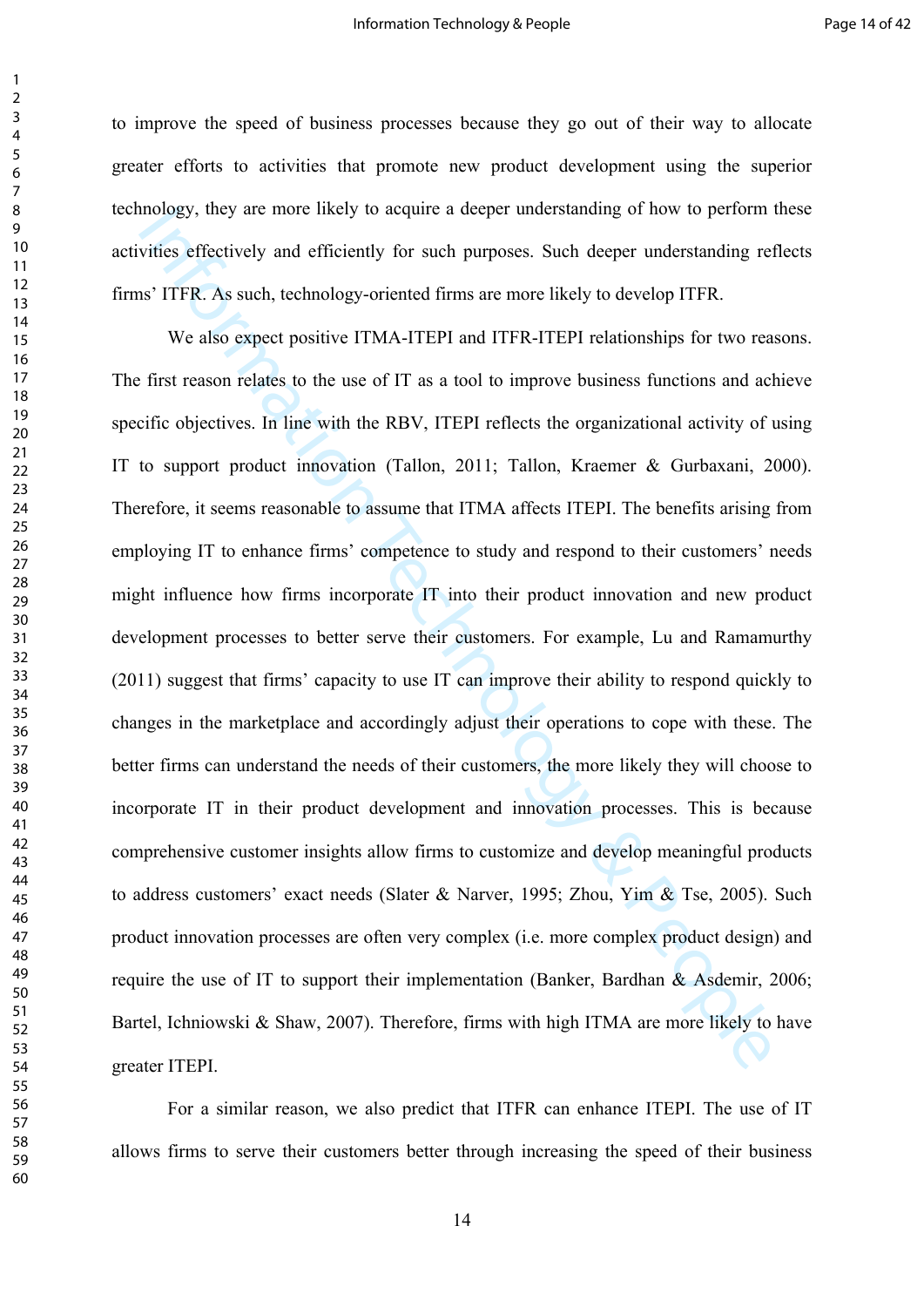processes ([Wang, Liang, Zhong, Xue & Xiao, 2012\)](#page-32-2). Firms with faster business processes become better equipped to develop sophisticated products equipped with the latest technologies ([Bendoly, Bharadwaj & Bharadwaj, 2012;](#page-27-7) [Chen, 2007](#page-28-3)). In order to take advantage of their faster business processes, we argue that firms are more likely to adopt and incorporate IT in their product development processes. This is due to the fact that the development of sophisticated products involves very complex processes and the use of IT allows firms to achieve better control over such processes ([Banker, Bardhan & Asdemir,](#page-27-11)  ; Bendoly, Bharadwaj & Bharadwaj, 2012; Pavlou & El Sawy, 2006; [Zammuto, Griffith,](#page-32-0)  Majchrzak, Dougherty & Faraj, 2007).

n[o](#page-32-0)l[og](#page-30-11)ies (Bendoly, Bharadwa) & Bharadwa), 2012; Chen, 2007). In order to<br>antage of their faster business processes, we argue that firms are more likely to adop<br>orporate IT in their product development processes. This is d A second reason relates to learning how best to use IT to support business processes. It applies to both the ITMA-ITEPI and ITFR-ITEPI relationships. When firms have greater competencies to align better with their customers or increase the speed of business processes by utilizing IT, their competencies in using IT to perform other specific activities will also increase. This is because when firms repeatedly apply their IT-related knowledge and skills to support business processes, they will gain both general and specific competencies in using IT for such purposes (Bharadwaj, 2000; Lu & Ramamurthy, 2011; [Ravichandran &](#page-31-7)  [Lertwongsatien, 2005](#page-31-7)). Even though some competencies (i.e. specific IT competencies) in using IT to improve a particular business function may not be transferable from one situation to another, firms will still acquire more understanding (i.e. general IT competencies) of how to use these technologies to support business processes (Bharadwaj, 2000; [Wade & Hulland,](#page-31-8)  ), which in turn should help to improve the IT use in other activities. Following this reasoning, we can assume that firms' emphasis on ITMA and ITFR may also be highly motivated, and they may be capable of using IT to support product innovation processes (such as ITEPI). Accordingly, based on the above, we suggest that both ITMA and ITFR can lead to ITEPI.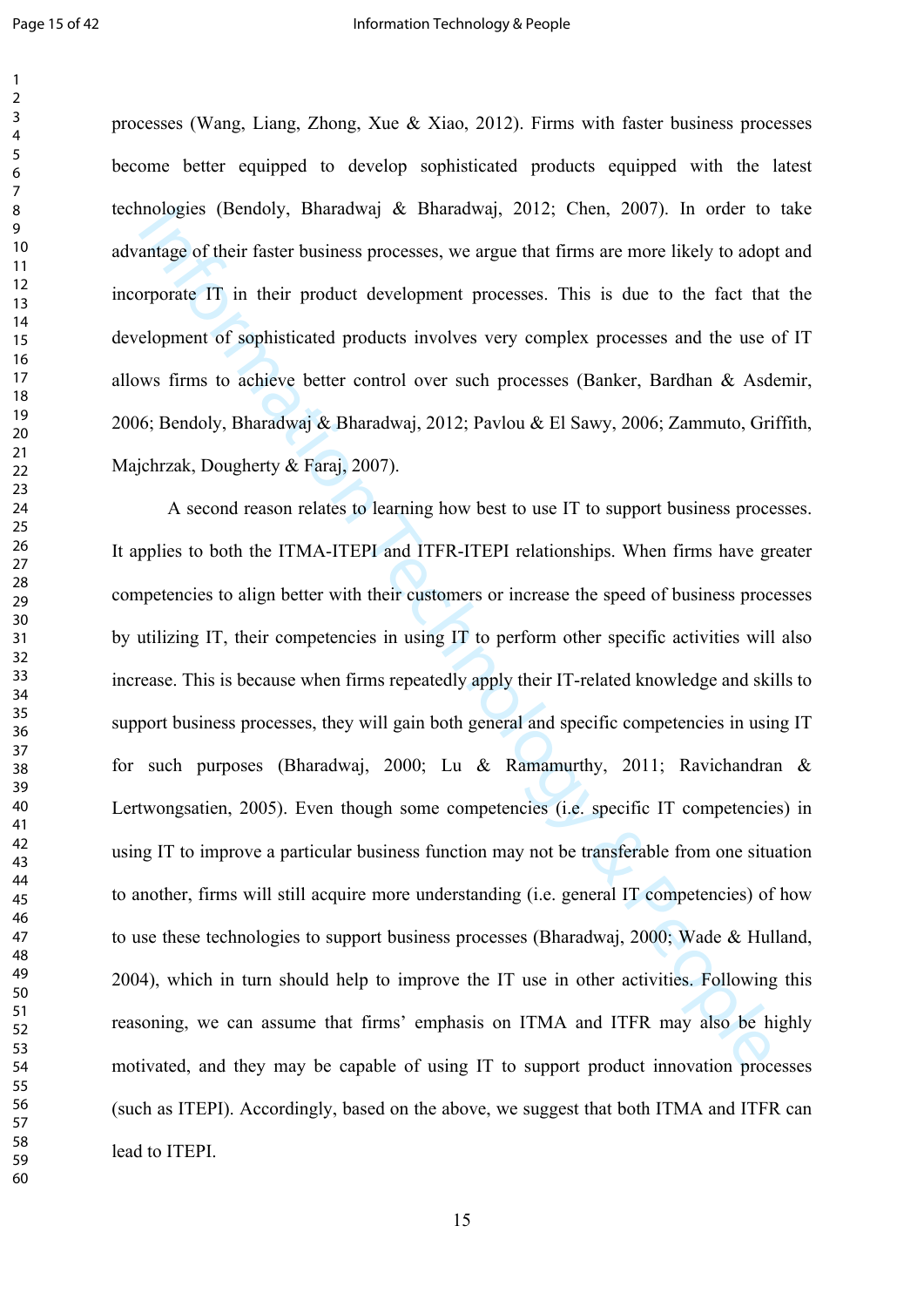Information-1112P1 relationship. More specifically, market orientation<br>mological orientation affect ITEPI through ITMA and ITFR, respectively. T<br>othese are in line with the RBV, which indicates that the linkage between man Combining the preceding arguments, we hypothesize that ITMA plays a mediation role in the market orientation-ITEPI relationship and that ITFR plays a mediation role in the technology orientation-ITEPI relationship. More specifically, market orientation and technological orientation affect ITEPI through ITMA and ITFR, respectively. These hypotheses are in line with the RBV, which indicates that the linkage between managerial focus and organizational activity often requires that either existing resources be deployed or that new resources be acquired or developed (Ocasio, 1997; Ocasio & Joseph, 2005). From this perspective, we argue that translating managerial actions – such as the focus of managers to create superior customer value (market orientation), and technologically superior products (technology orientation) to organizational activity of incorporating IT in product innovation (ITEPI) – requires firms to develop specific IT support for core competencies (resources). These include using IT to support market access (ITMA) and to increase the speed of business processes (ITFR). Thus, ITMA and ITFR should function as critical intermediate mechanisms that connect strategic orientation and ITEPI.

Our hypotheses are specifically applicable in the situation of small firms. Small firms often practice strategic management by engaging in different types of strategic orientation ([Covin & Slevin, 1989](#page-28-13); Pelham, 2000). As such, small firms can direct firms' resources to fulfill specific strategic objectives. In this research, we argue that when small firms practice market and technology orientations, they are more likely to use IT to support product innovation processes (ITEPI) because both market and technology orientations are highly related to product innovation activities in small firms' settings [\(Covin & Slevin, 1989;](#page-28-13) [Laforet, 2008;](#page-29-13) Pelham, 2000). However, small firms often lack the abundance of resources (i.e. human capital) to engage in complex tasks such as product innovations ([Freel, 2000;](#page-29-0) [Hannan & Freeman, 1984](#page-29-1)). In order to compete with each other and with larger firms, one way to overcome this limitation is to adopt and use IT to support business processes [\(Dibrell,](#page-28-2)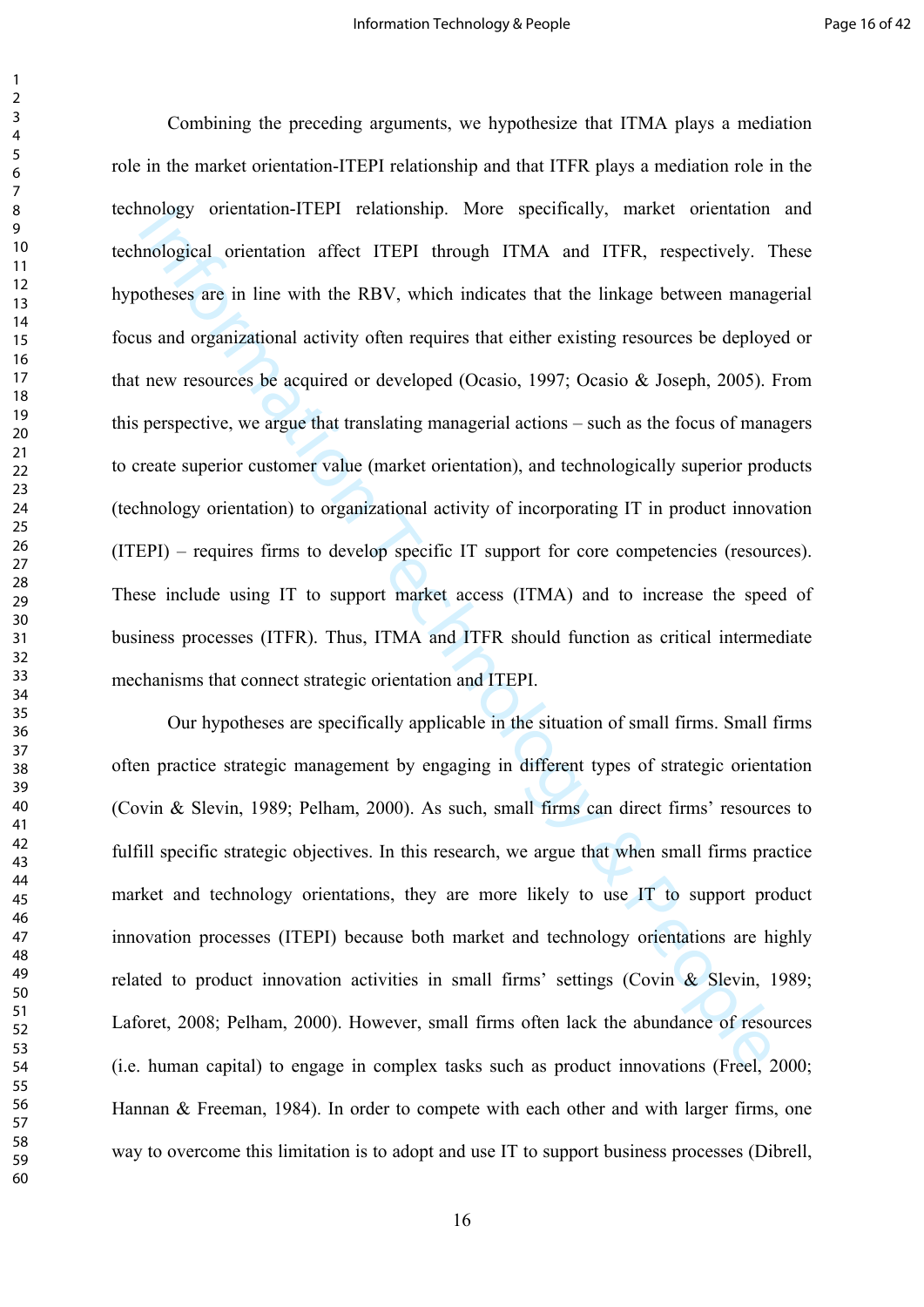Informat[io](#page-27-5)[n](#page-31-4) superior products (technology orientation), they will be nightly motivated<br>po competence in using I[T](#page-31-4) to support, and increase, the speed of the critical busesses involved in gaining market intelligence. These w [Davis & Craig, 2008](#page-28-2); [Levy, Powell & Yetton, 2002;](#page-30-2) [Nguyen, Newby & Macaulay, 2013](#page-30-1)). For small firms that focus on creating superior customer value (market orientation), and technologically superior products (technology orientation), they will be highly motivated to develop competence in using IT to support, and increase, the speed of the critical business processes involved in gaining market intelligence. These will ultimately lead to the use of IT to support product innovation, because they not only improve small firms' understanding of customer insights and capacity to use sophisticated technologies to develop new products, but also increase small firms' ability to use technologies as tools to create business value (Bergeron & Raymond, 1992; Dibrell, Davis & Craig, 2008; [Nguyen, Newby & Macaulay,](#page-30-1)  [2013;](#page-30-1) Salavou, Baltas & Lioukas, 2004). Thus, we formally state:

*H 1: Information technology support for market access competency mediates the relationship between market orientation and information technology-enabled product innovation.*

*H2: Information technology support for functionality-related competency mediates the relationship between technology orientation and information technology-enabled product innovation.*

## **RESEARCH METHOD**

*Data Collection and Measurement*

We collected survey data from UK-based small firms in the high-tech industry, defined as an industry that use technologically advanced methods and the most modern equipment. This particular sector was chosen because the firms in this sector are more active in using information systems to enhance their business practices (Aral & Weill, 2007; [Dehning,](#page-28-14)  Richardson & Zmud, 2007). We approached a marketing company and searched for contact information for UK-based small firms in the High-Tech industry. From this we randomly selected 1000 organizations. We obtained their details from a marketing company and sent out four waves of emails to increase the response rate. Among them, 27 firms had either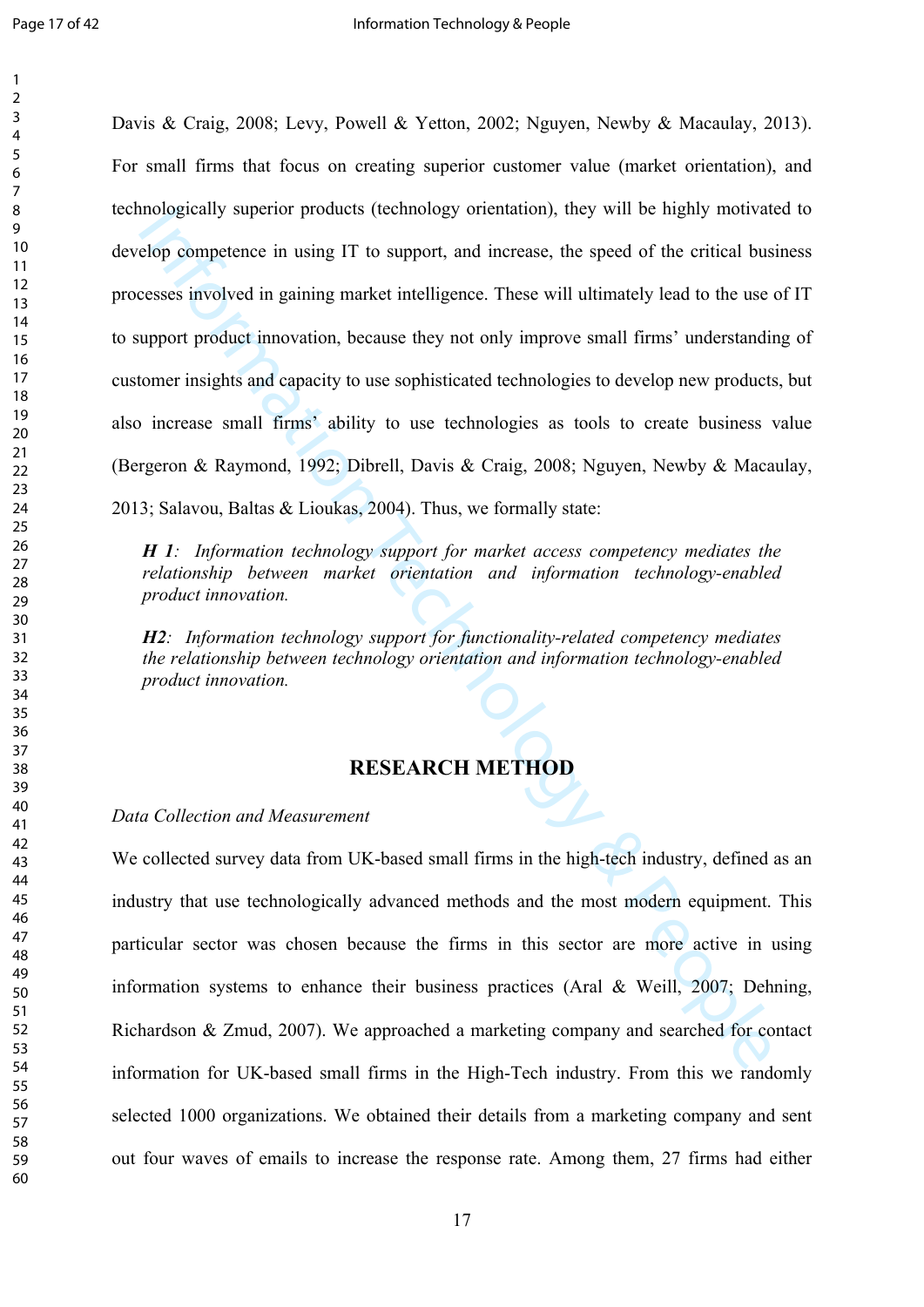ceased trading, or had been purchased by other larger firms - therefore, we removed them from our sample. Of the 973 firms that received the survey, 245 useable questionnaires were returned, indicating a response rate of 25.18%. Table 2 shows the sample details.

"Insert Table 2 Here"

emed, indicating a response rate of 25.18%. Table 2 shows the sample details.<br>
See Table 2 Here "<br>
We adopted the procedure proposed by Armstrong and Overton (1977) to assess<br>
brass This procedure proposed by Armstrong an We adopted the procedure proposed by Armstrong and Overton (1977) to assess nonresponse bias. This procedure focuses on comparing early and late respondents' answers to the survey questions. If no significant differences are observed between early and late respondents' answers, then the effects of nonresponse bias are minimal. In practice, we divided the survey responses into  $4(1 =$  earliest and  $4 =$  latest) groups according to the date of reception. Afterward, we performed a t-test to compare responses which were represented by the 1 and 4 groups. There were no significant differences between early and late respondents' answers for all five variables presented in our framework. As a result, we conclude the probability of nonresponse bias is minimal.

We measured market orientation, technology orientation, ITMA, ITFR, and ITEPI by adapting and modifying the measurements from existing studies (see Appendix A). We tested our questionnaire and further refined it based on the comments obtained from a pilot test, to enhance the validity. Based on Hair, Black, Babin and Anderson (2010) suggestions, our factor model exhibits adequacy fit  $(X^2 = 173.181; df = 94; X^2/df = 1.842; p = .000, CFI$  $= .958$ ; RMSEA  $= .059$ ). The findings from our confirmatory factor analysis (CFA) demonstrate reasonable fit and no interpretational confounding from the measures.

We employed firm size, firm age, business offer, competitive intensity, market uncertainty, and technology uncertainty as control variables in our study. According to prior studies on IT-based product innovation strategy, these variables have the potential to influence the use of IT in the product innovation processes ([Barczak, Hultink & Sultan, 2008;](#page-27-8) [Kawakami, Barczak &](#page-29-3) Durmuşoğlu, 2015; [Kim, Basu, Naidu & Cavusgil, 2011](#page-29-8); [Nambisan,](#page-30-6)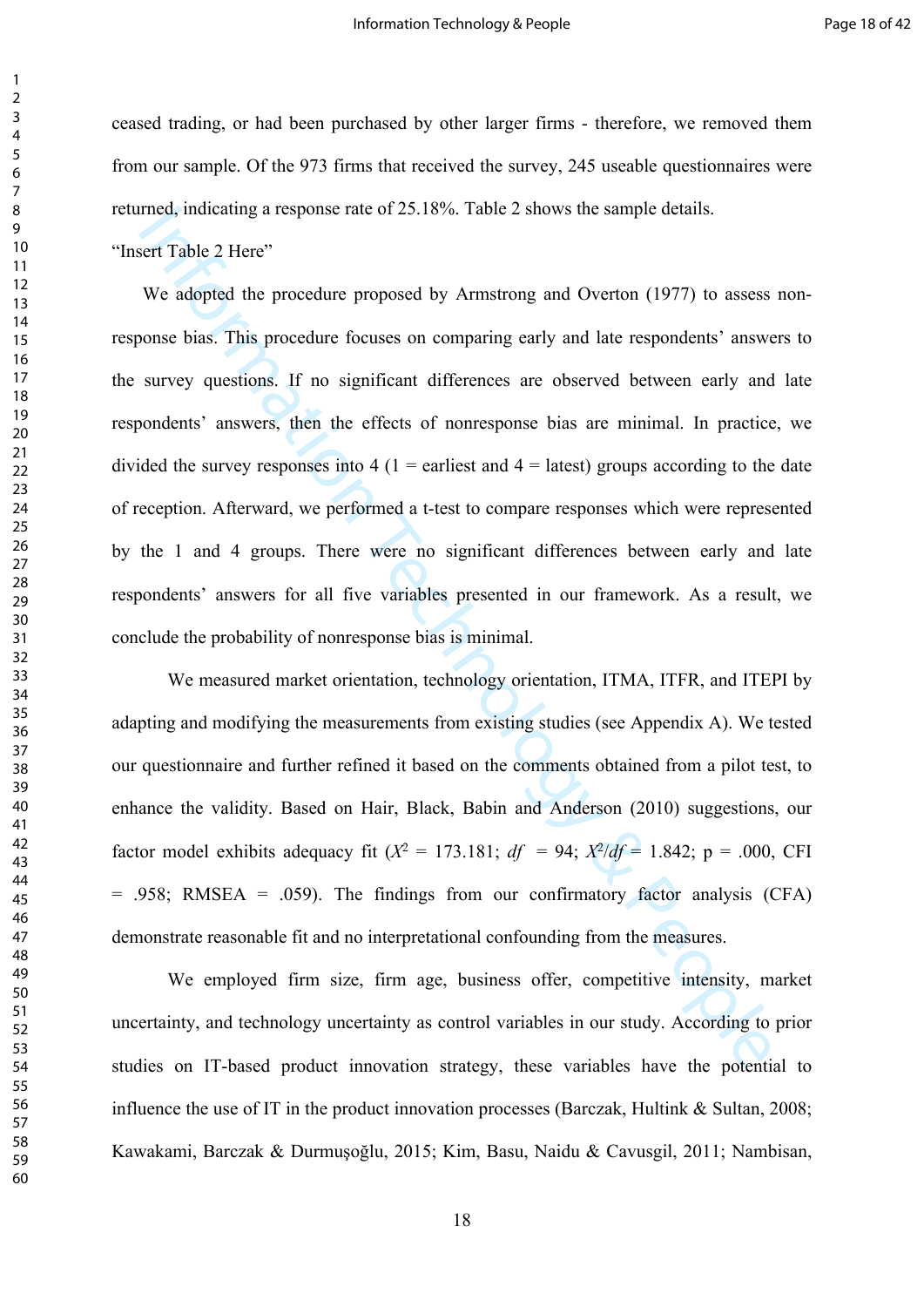). Annual revenue figures were used to assess the size of the firm. Given that firms sometimes hesitate to reveal their exact revenue figures, we created seven interval scales (see Appendix A) to improve the response rate. Firm age is measured as the natural logarithm of the number of years since establishment. We assessed the firm's business (main business) offer using a dummy variable  $(0 =$  service and  $1 =$  product). Finally, we assessed the *competitive intensity* using a single-item Likert scale (1~5) measurement – "competition in our industry is cutthroat", *market uncertainty* – "our customers' perceptions changes all the time in our industry" and *technology uncertainty* – "the technology used in developing new products in our industry was rapidly changing", adapted and modified from relevant<br>literature. literature.

#### *Validity and Reliability*

Bendix A) to improve the response rate. Firm age is measured as the natural logarithmumber of years since establishment. We assessed the firm's business (main busine in the minimal of  $\alpha$  is a dummy variable ( $0 =$  servic We calculated the composite reliability (CR) and the average variance extracted (AVE) to assess the validity and reliability of our measurements (Fornell & Larcker, 1981; [Hair, Black,](#page-29-14)  Babin & Anderson, 2010). We find that all of the CR values are greater than .700 and the AVE values are greater than .500 (see Table 4). We also find that the square root value of the AVE for each construct is greater than all of its correlations with the other constructs (Chin  $\&$ [Marcoulides, 1998](#page-28-15)). Together, the validity and reliability of our measurement are established. Furthermore, we calculated the variance inflation factor (VIF) to assess the level of multicollinearity (O'Brien, 2007). Our results suggest that multicollinearity is not a serious issue in this study because all the VIF values are below 10 (Hair, Black, Babin  $\&$  Anderson, [2010;](#page-29-14) O'Brien, 2007).

"Insert Table 4 Here"

Both of our independent and dependent variables are assessed by a single source. To reduce the potential common method variances (CMV) we followed the procedural remedies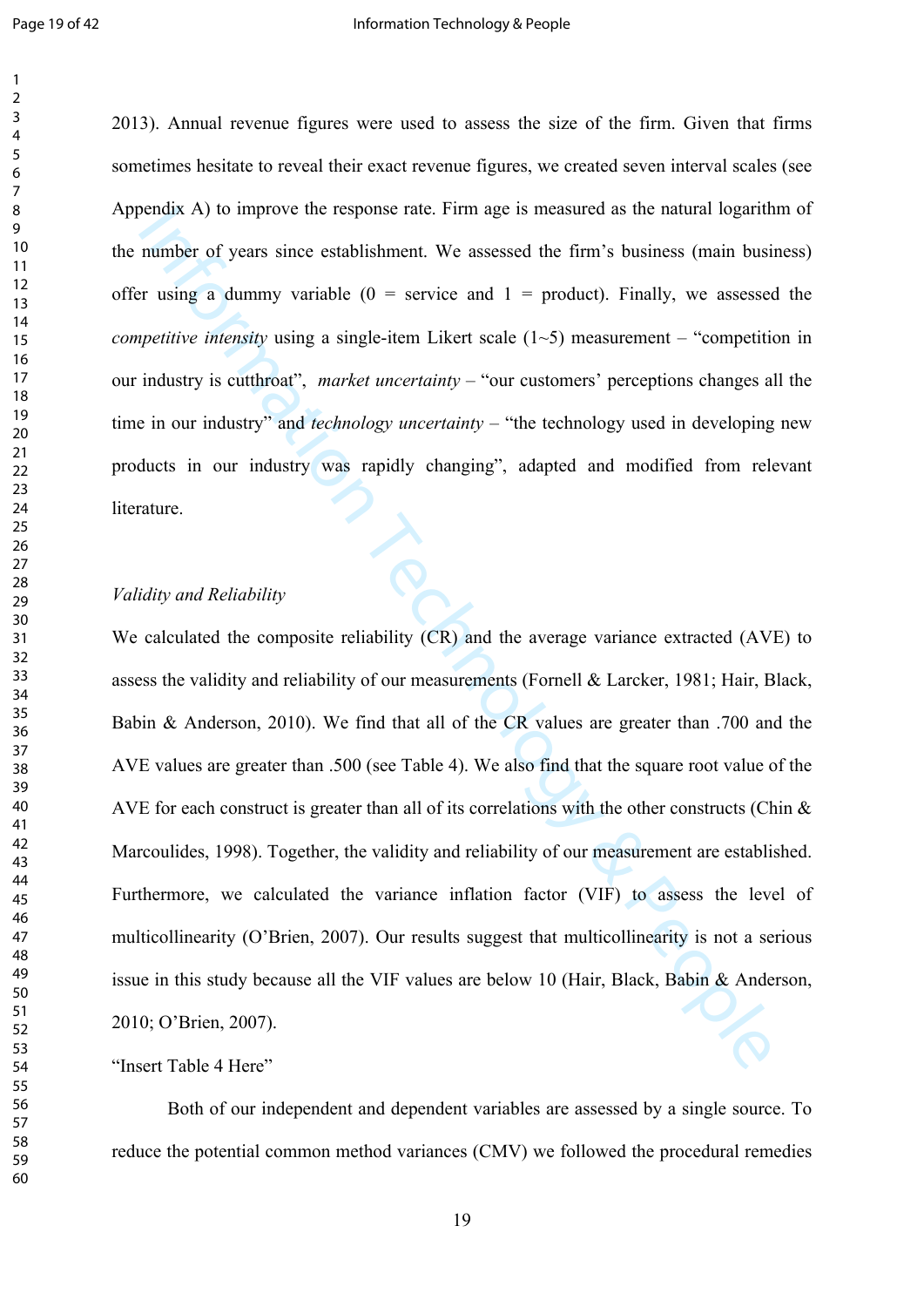suggested by [Podsakoff, MacKenzie and Podsakoff \(2012\)](#page-31-11) to organize the data collection process. Furthermore, we used two statistical remedies to detect the possible CMV. First, we performed Harman's single-factor test [\(Podsakoff, MacKenzie & Podsakoff, 2012](#page-31-11)). Second, we performed CFA marker variable techniques (Richardson, Simmering & Sturman, 2009; Williams, Hartman & Cavazotte, 2010). We used organizational memory (three items: a sample item is "we make strong efforts to preserve information") adapted and modified from [Tippins and Sohi \(2003](#page-31-13)) as the marker variable. Our results show that that CMV is not a concern for this study.

## **FINDINGS AND ANALYSIS**

ormed Harman s single-tactor test (Protsakort, Mackenzie & Protsakort, 2012). See<br>per[fo](#page-32-5)rmed CFA marker variable techniques (Richardson, Simmering & Sturman, 2<br>ilams, Hartman & Cavazotte, 2010). We used organizational memor Table 3 illustrates the summary statistics as well as the correlation matrix. Unsurprisingly, a high correlation exists among the two dimensions of IT support for core competencies (ITMA and ITFA), as is consistent with the suggestions in the literature (Ravichandran  $\&$ [Lertwongsatien, 2005](#page-31-7); Wang, Liang, Zhong, Xue & Xiao, 2012). Although we acknowledge that such relationship may cause potential multicollinearity during the data analysis, we are confident however that this is not an issue for this study based on two reasons. First, the VIF value is 1.875, which is significantly below the recommended level of 10 ([Hair, Black, Babin](#page-29-14)  [& Anderson, 2010](#page-29-14); O'Brien, 2007). Second, we theorize the effects of ITMA and ITFR on different outcomes and examine their effects on different regression analyses. Therefore, there is a low likelihood of these two variables overlapping with each other to explain unique variance in the dependent variable (ITEPI).

"Insert Table 3 Here"

Hypothesis 1 posits that ITMA mediates the relationship between market orientation and ITEPI, while hypothesis 2 predicts that ITFR mediates the relationship between technology orientation and ITEPI. Following Hayes' (2013) suggestions, we first examine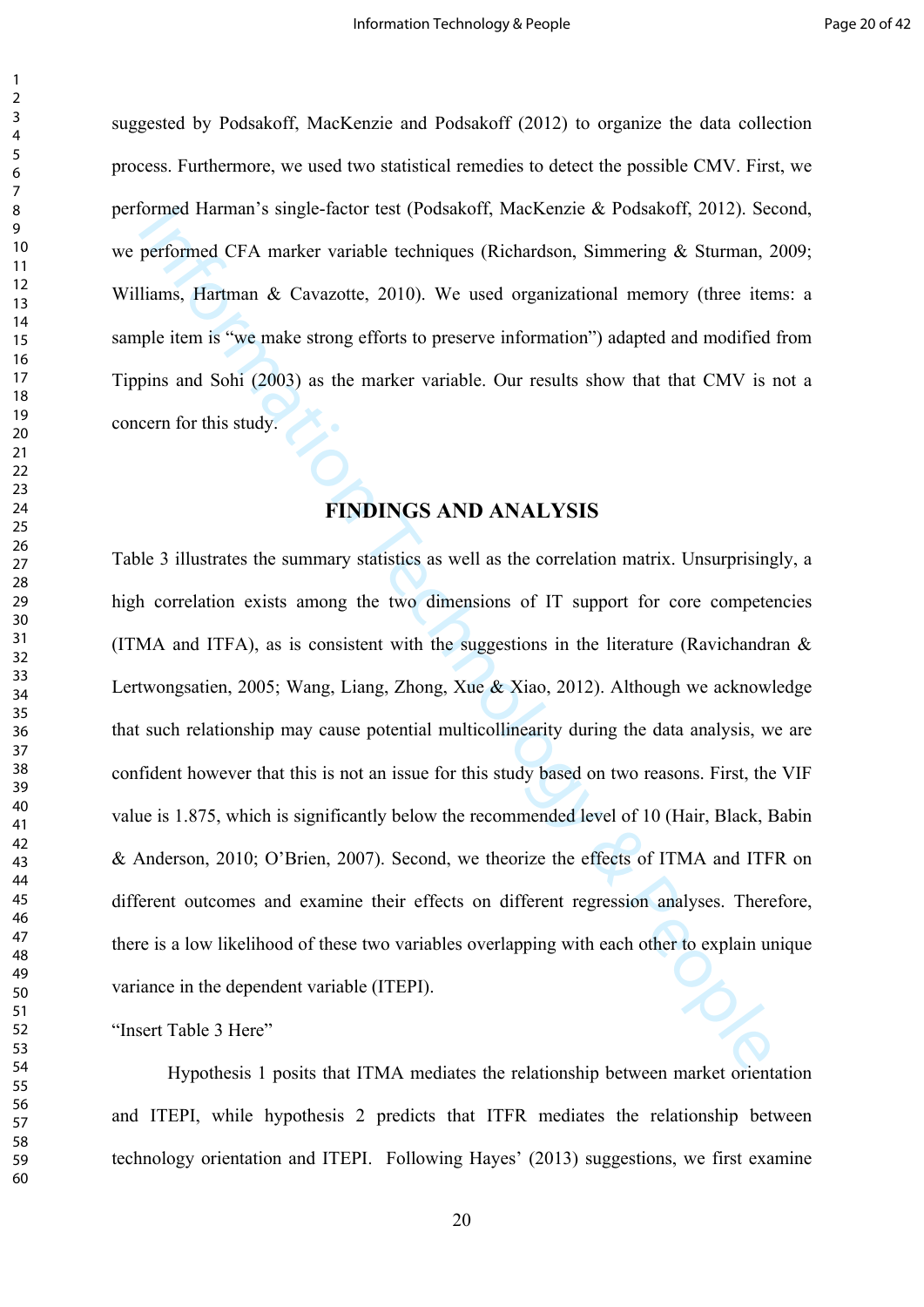418, p < .001) are positive and significant to satisfy condition 1 (Model 1 and Modord, we examine whether the effect of the mediator on the dependent variable (Hayes, 2018). We that the effects of FTMA (β = .319, p < .0 the effect of the independent variable on the mediator. We find that the effects of market orientation on ITMA ( $\beta$  = .177,  $p < .001$ ) and the effects of technology orientation on ITFR  $(\beta = .418, p < .001)$  are positive and significant to satisfy condition 1 (Model 1 and Model 2). Second, we examine whether the effect of the mediator on the dependent variable is significant when accounting for the effect of the independent variable (Hayes, 2018). We also find that the effects of ITMA ( $\beta$  = .319,  $p < .001$ ) on ITEPI (Model 3), and the effects of ITFR ( $\beta$  = .466,  $p < .001$ ) on ITEPI (Model 4) are positive and significant. Finally, we calculate the indirect effects employing a bootstrap analysis with 10000 samples. We find that the indirect effects between market orientation and ITEPI through ITMA ( $\beta$  = .056), and the indirect effects between technology orientation and ITEPI through ITFR ( $\beta$  = .195) are positive and significant, with a 95% confidence interval which does not include zero, which satisfies condition 3. Thus, hypotheses 1 and 2 are supported.

# **DISCUSSION**

#### *Theoretical Implications*

This study offers a fresh theoretical angle from which to understand the factors that contribute to ITEPI. In this research, we employ insights of the resource-based view that highlights the connections between managerial focus and organizational activity (Ocasio, ; Ocasio & Joseph, 2005)) to explain the relationship between strategic orientation and IT-based product innovation strategy. More specifically, we argue that strategic orientation reflects managers' focus to pursue certain activities, and that ITEPI serves as organizational activity. According to the RBV, managerial focus is critical to explaining why firms choose to direct their attention and energy to perform certain organizational activities ([Chen, Chen &](#page-28-1)  [Zhou, 2014;](#page-28-1) [De Clercq & Zhou, 2014](#page-28-10); [Ocasio, 1997](#page-30-7)). Therefore, we build on the RBV to investigate the mediation effects of IT support for core competencies on the strategic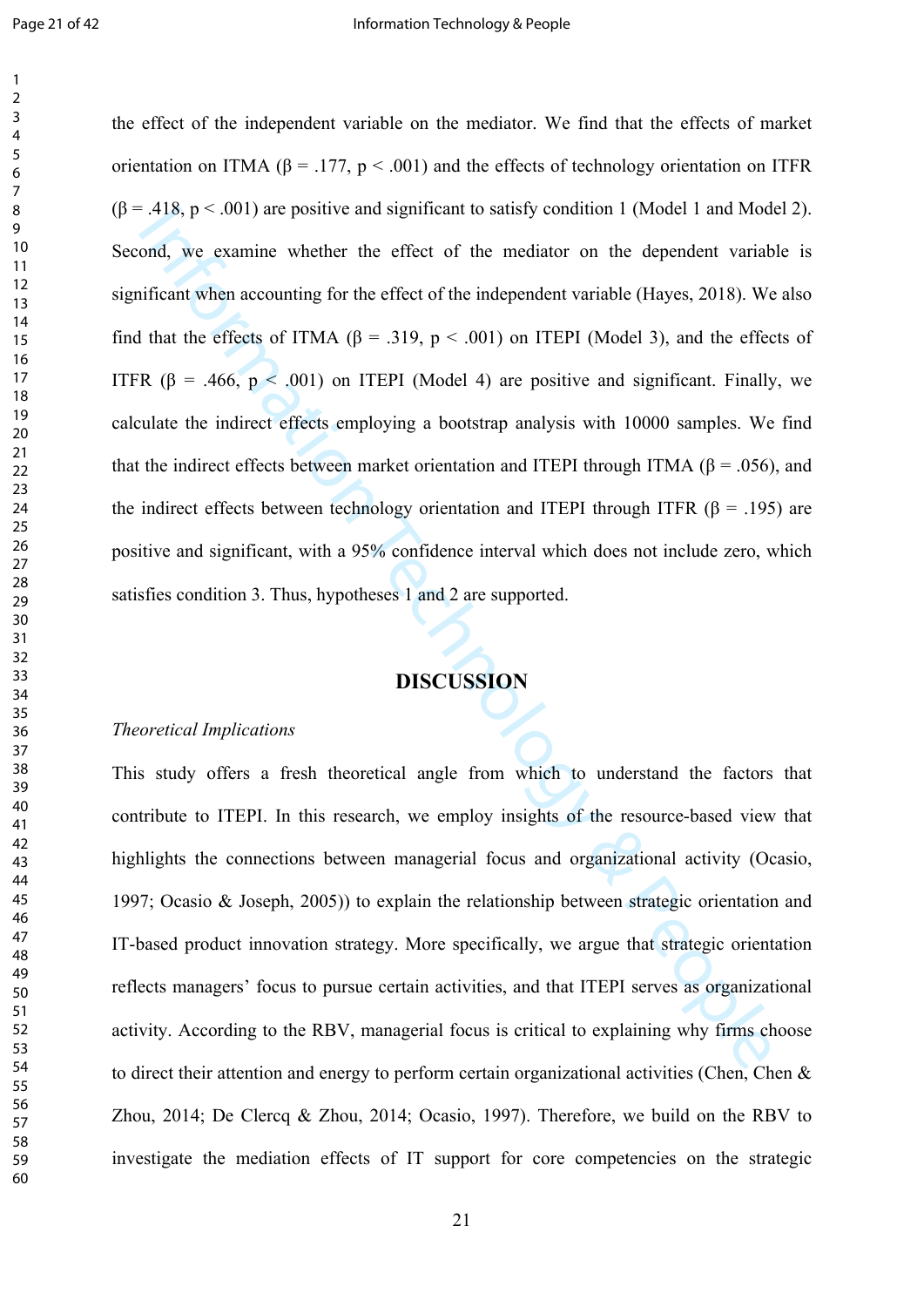orientation-ITEPI relationship. As such, the results of this study demonstrate how the application of the RBV can provide a new theoretical perspective from which to explain the connections between strategic orientation and IT-based product innovation strategy (Harmancioglu *et al.,* 2009; Yu *et al.,* 2014).

nections between strategic orientation and 11-based product innovation stranding<br>mancinglu et al., 2009; Yu et al., 2014).<br>This stud[y](#page-27-13) also extends relevant research in the field of strategy, IT and innovation<br>vides a more This study also extends relevant research in the field of strategy, IT and innovation. It provides a more nuanced picture about how strategic orientation affects ITEPI. Prior studies in the field have focused either on understanding the influences of strategic orientation on IT usage or on the incorporation of IT in product innovation processes (see Table 1). In this research, we not only connect these two streams of literature but also explore the mediating role of IT support for core competencies which can be considered as a type of antecedent of its use in product innovation (see Table 1) that has not previously been studied in this context. We find that ITMA mediates the market orientation-ITEPI relationship, while ITFR mediates the technology orientation-ITEPI relationship. These findings extend strategy and innovation literature (Table 1) by suggesting that managers' focus on strategic orientations does not automatically lead to ITEPI. Instead, different types of strategic orientation will motivate firms to develop corresponding IT support for core competencies which, in turn, affects ITEPI. Therefore, our work also adds to the IT literature (e.g. Bharadwaj, 2000; [Dehning &](#page-28-7)  [Stratopoulos, 2003;](#page-28-7) Ravichandran & Lertwongsatien, 2005; [Wang, Liang, Zhong, Xue &](#page-32-2)  [Xiao, 2012](#page-32-2)) regarding the function of IT-related capabilities to provide a basis for transforming managerial strategic intention into actual business strategy involving the use of IT (Yu *et al.,* 2019).

Furthermore, we also make a contribution to the small firms' IT strategy literature by examining our hypotheses using survey data gathered from UK-based small firms in the hightech industry. We identify and investigate the factors that lead small firms to engage in ITrelated activities to support product innovation. The research implication is that small firms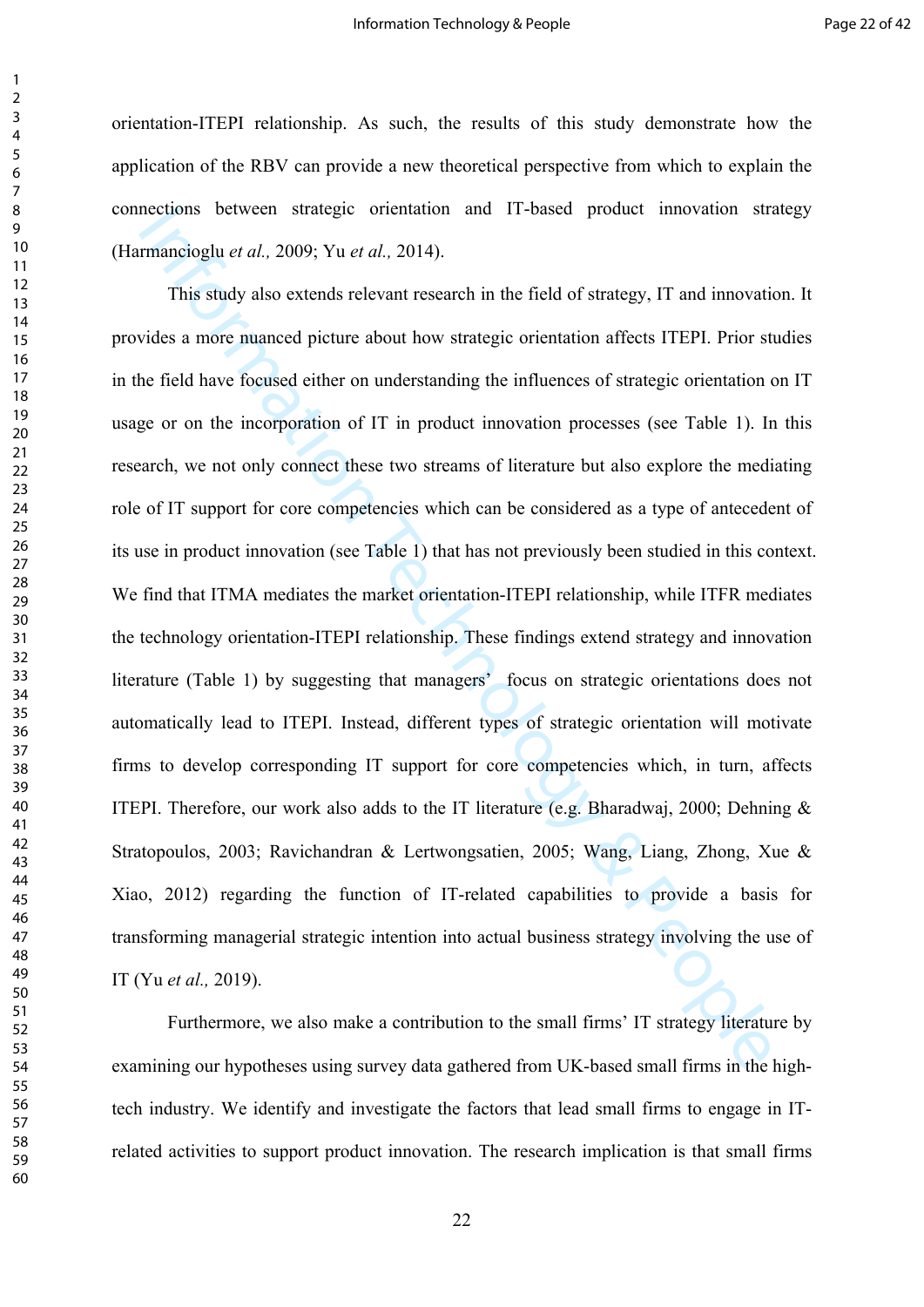can pursue certain types of strategic orientation (market and technology orientations) that will lead to the development of corresponding IT support for core competencies (ITMA and ITFR), which subsequently enhances their ability to incorporate IT into their product innovation activities and realize more IT-related benefits. Thus, we shed fresh light on the ITled strategy in the field of small business management (e.g. Bergeron & Raymond, 1992; Dibrell, Davis & Craig, 2008; Levy, Powell & Yetton, 2002; [Nguyen, Newby & Macaulay,](#page-30-1)  ; Pelham, 2000).

### *Managerial Implications*

IN), which subsequently enh[a](#page-31-10)nces their ability to incorporate 11 into their provation activities and realize more IT-related benefits. Thus, we shed fresh light on the strate[gy](#page-29-2) in the field of small business management (e In terms of managerial implications, this study offers an important illustration of the acts of pursuing both market and technology orientations as critical antecedent conditions for an ITbased product innovation strategy. One critical challenge small managers face is how to capitalize on the firm's IT resources to engage in product innovation activities. Our findings suggest that the pursuit of market and technology orientations are viable means to achieve such objectives. These strategic orientations reflect the firm's deeply rooted beliefs and values that direct its focus towards creating superior customer value and developing technological superiority, respectively (Kim, Im & Slater, 2013; [Trainor, Rapp, Beitelspacher](#page-31-3)  [& Schillewaert, 2011\)](#page-31-3). To cultivate *market* orientation, we recommend that small firm managers support an organizational culture in favor of monitoring customer preference and feedback by freely sharing customer information within the firm (across different departments) and then taking appropriate actions to respond to it. To cultivate *technology* orientation, we recommend that small firm managers establish organizational processes that focus on acquiring the latest technologies, and then assimilating and utilizing these within the business practices. The presence of market and technology orientations allow the firm to realize the potential IT-based business value in supporting product innovation.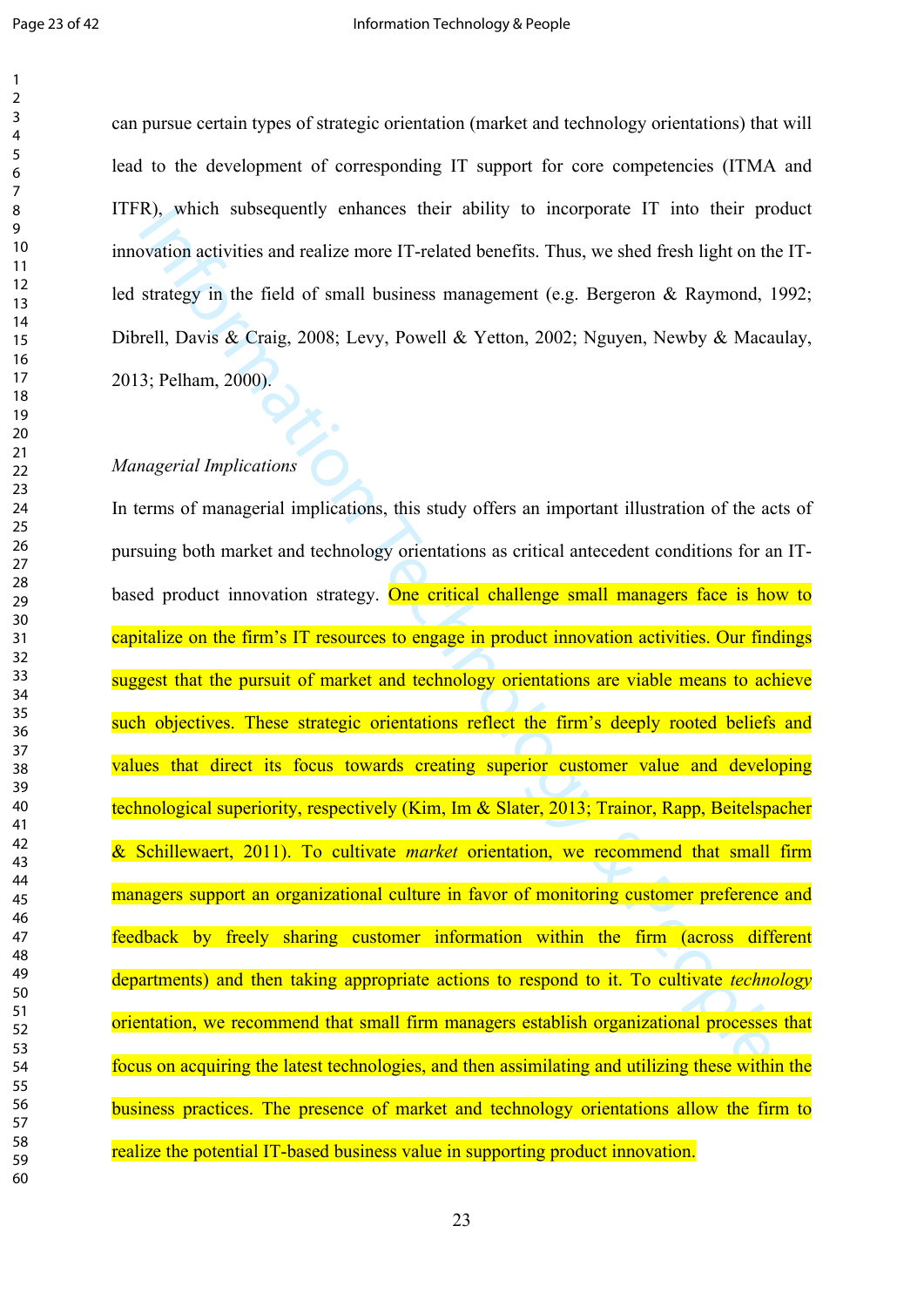It, small tim managers must understand that the impacts of market and echnologieal<br>mattions on ITEPI are neither automatic nor simple. It is not sufficient to simply pro<br>het and technology orientations. Small firm manager Furthermore, our findings also suggest that ITMA mediates the market orientation-ITEPI relationship, while ITFR mediates the technology orientation-ITEPI relationship. As a result, small firm managers must understand that the impacts of market and technology orientations on ITEPI are neither automatic nor simple. It is not sufficient to simply promote market and technology orientations. Small firm managers need to devote considerable time and effort in utilizing IT to enhance firms' capacity of acquiring and analyzing market information (i.e. ITMA) and speeding up the firms' business processes (ITFR) (Yu *et al.,* 2019). More specifically, small firm managers can use the IT system to obtain and analyze customer data (e.g., service requests, browsing histories, etc.) and support the firm's actions (e.g., customized service) to satisfy customer needs. Small firm managers can also use the IT system to increase the speed of the firm's research and development (R&D) processes (e.g., investigate the choices of material, parts, production details, etc.) and product delivery (e.g., calculate the most time-saving delivery routes). These repetitive activities enable firms to develop corresponding IT support for core competencies for market accessing (ITMA) and improving functionality-related activities (ITFR), which contributes to the use of IT to improve product innovation processes (Snihur and Wiklund, 2019). In other words, by integrating IT in their decision making, small firms' managers can foster ITEPI through the pursuit of market and technology innovation (Benitez *et al.,* 2018). Given that small firms' managers face a lack of resources, the importance of combining both market and technology orientations (Laforet, 2008; Martin, Martin & Minnillo, 2009; Salavou, 2005) and the adoption of IT to improve business processes (Bruque & Moyano, 2007; [Caldeira & Ward,](#page-27-12)  ) becomes even more imperative.

*Limitations and Future Research Opportunities*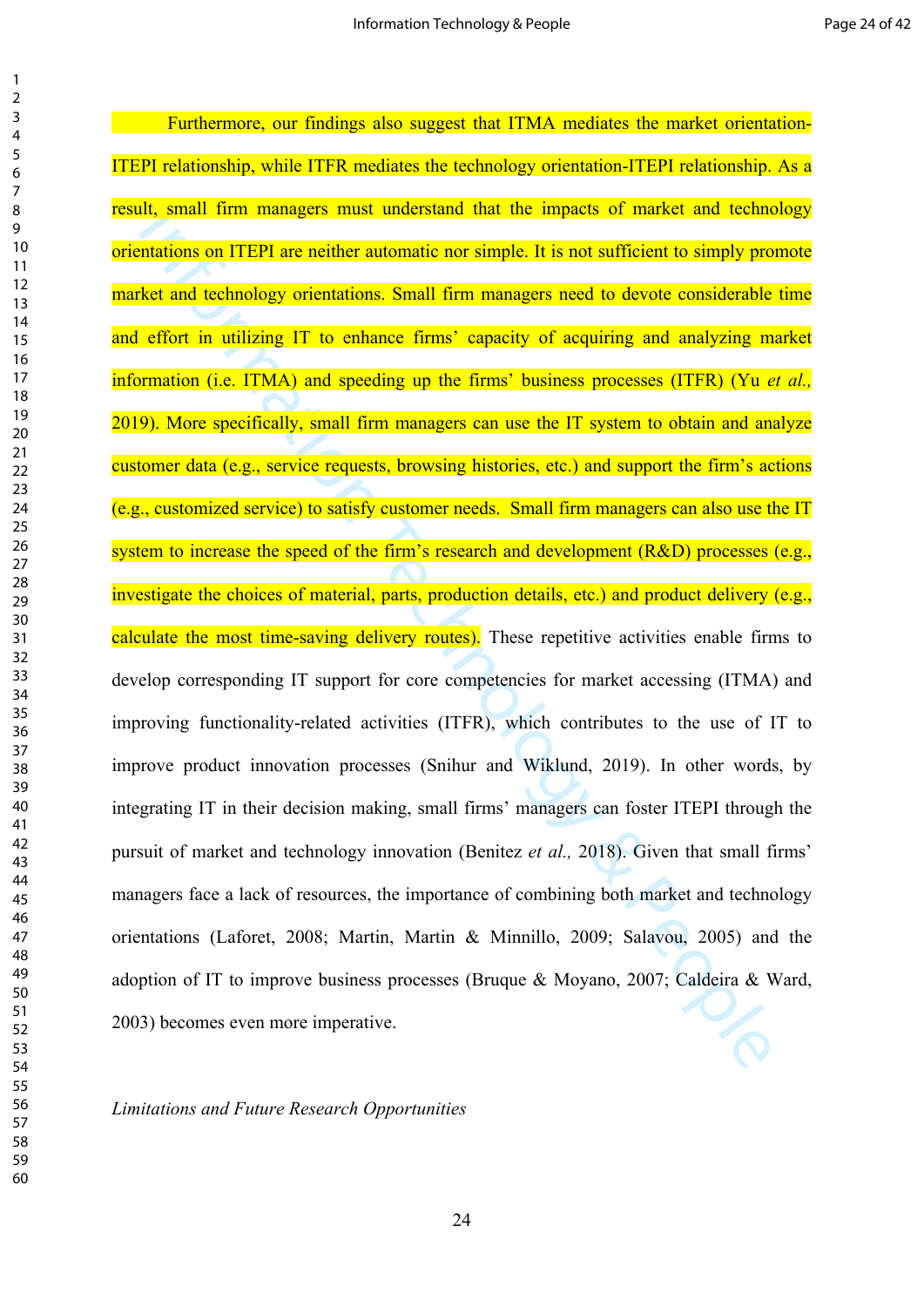causal relationships among the variables over time. I neterore, we acknowiedge that<br>elationships among the variables in our study occurs simultaneously, rather than be<br>by causal relationship (Holbert & Stephenson, 2002), a We acknowledge a number of limitations that suggest future research possibilities. First, the cross-sectional design of our study does not allow any definite conclusions to be drawn about the causal relationships among the variables over time. Therefore, we acknowledge that a set of relationships among the variables in our study occurs simultaneously, rather than being a purely causal relationship (Holbert & Stephenson, 2002), as suggested by the literature. Future researchers might employ a longitudinal research design to empirically confirm this causality. Second, we only investigate two types of strategic orientation (market and technology orientations). This precludes the assessment of other types of strategic orientation such as entrepreneurial orientation, learning orientation, customer orientation, and others, which have been identified by prior scholars for their influence on firms' adoption of IT as a strategic tool. Future research should examine the influence of other types of strategic orientation towards IT-based product innovation strategy. For example, our research model could be developed and extended further to test the direct relationship between strategic orientation and IT-enabled product innovation to facilitate a more detailed comparison. In addition, researchers might use a knowledge-based view (KBV) to develop an extended model with other variables that are relevant for knowledge-intensive firms. Finally, we choose small firms as our empirical context to develop our theory. Furthermore, we collect data from a single industry – the high-tech industry, and a single country – the UK. Even though we believe that the results of our findings can be replicated in small firms in different industries or countries, and in large firms where the engagement of strategic orientations and use of IT to enhance product innovation are part of normal business processes, we still need to recognize that the generalizability of our findings might remain limited to firms within a specific firm size, industry, and country context. Future studies on the size of the firms, industries or countries other than our setting could help to generalize our findings and expand the research parameters.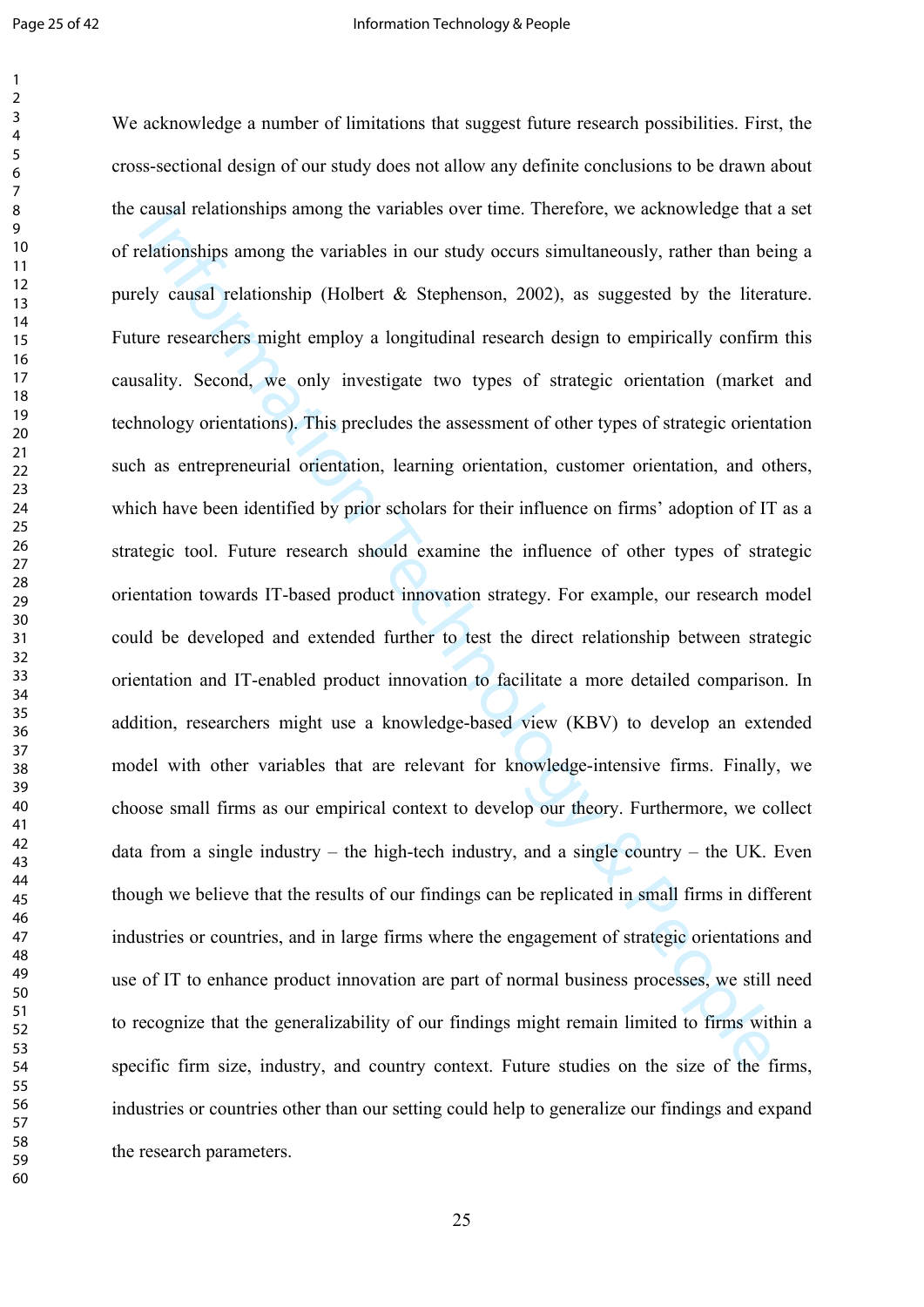In settings and offers managerial implications for small times managers who will<br>prefit hased product imporation strategies. Despite these limitations, this research contributes to our understanding of the important connection between strategic orientations and IT-based product innovation strategy in small firms' settings and offers managerial implications for small firms' managers who wish to adopt IT-based product innovation strategies.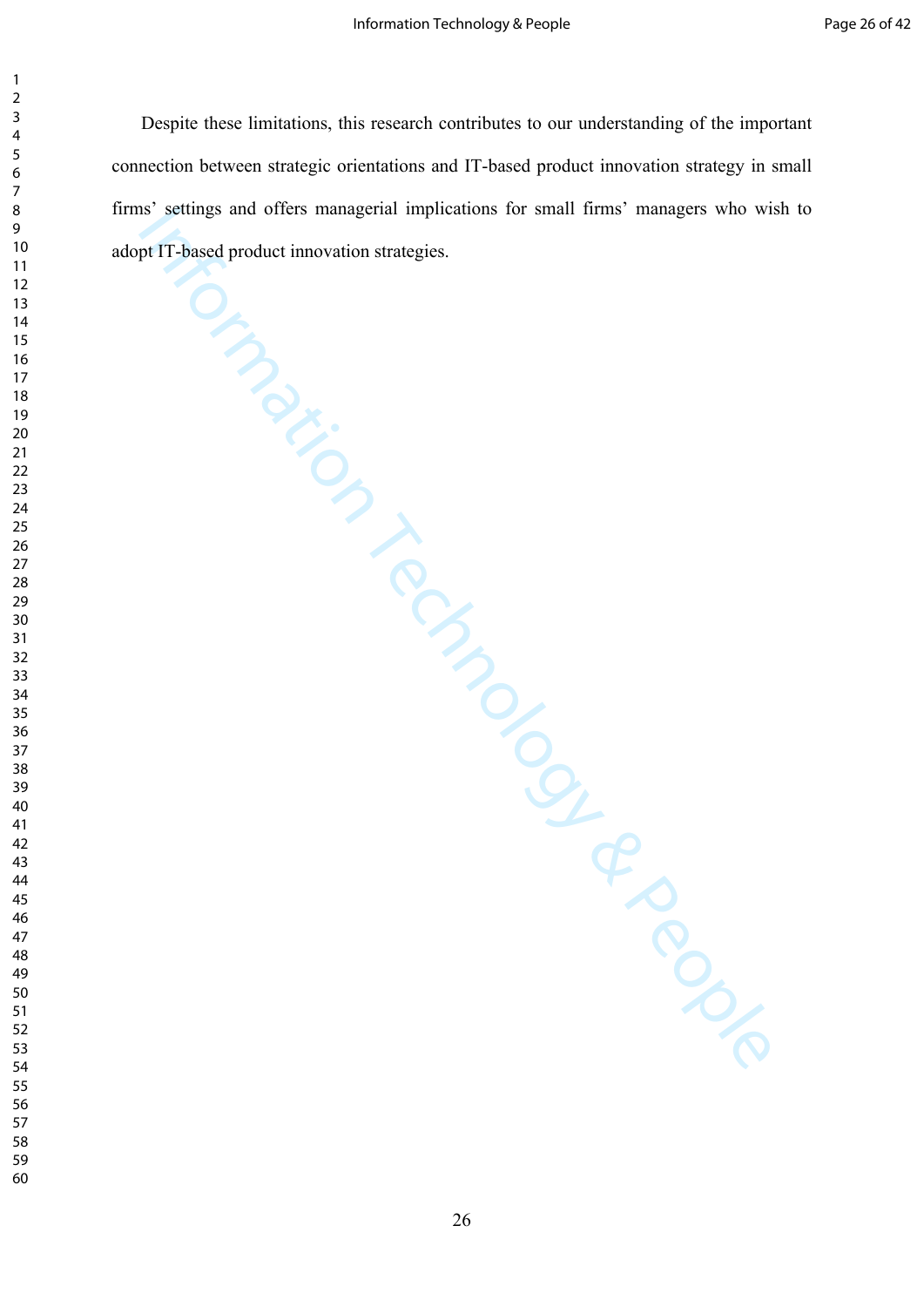#### 2 3 4 5 6 7 8 9 10 11 12 13 14 15 16 17 18 19 20 21 22 23 24 25 26 27 28 29 30 31 32 33 34 35 36 37 38 39 40 41 42 43 44 45 46 47 48 49 50 51 52 53 54 55 56 57 58 59

60

# <span id="page-27-20"></span><span id="page-27-19"></span><span id="page-27-17"></span>**References**

- <span id="page-27-18"></span>Armstrong, J. S. and Overton, T. S. (1977). Estimating nonresponse bias in mail surveys. *Journal of Marketing Research,* 14(3), 396-402.
- <span id="page-27-14"></span>Aral, S., and Weill, P. (2007) 'IT assets, organizational capabilities, and firm performance: How resource allocations and organizational differences explain performance variation'. *Organization Science,* Vol. 18, No. 5, pp.763-780.
- Aubert, B.A., Beaurivage, G., Croteau, A.M., and Rivard, S. (2008), "Firm strategic profile and IT outsourcing", *Information Systems Frontiers,* Vol. 10 No. 2, pp. 129-143.
- <span id="page-27-11"></span>Banker, R. D., Bardhan, I., and Asdemir, O. (2006) 'Understanding the impact of collaboration software on product design and development'. *Information Systems Research,* Vol. 17, No. 4, pp.352-373.
- <span id="page-27-8"></span>Barczak, G., Hultink, E. J., and Sultan, F. (2008) 'Antecedents and consequences of information technology usage in NPD: A comparison of Dutch and US companies'. *Journal of Product Innovation Management,* Vol. 25, No. 6, pp.620-631.
- <span id="page-27-9"></span>Barczak, G., Sultan, F., and Hultink, E. J. (2007) 'Determinants of IT usage and new product performance'. *Journal of Product Innovation Management,* Vol. 24, No. 6, pp.600- 613.
- <span id="page-27-2"></span>Barney, J. B. (1991) 'Firm resources and sustained competitive advantage'. *Journal of Management,* Vol. 17, No. 1, pp.99-120.
- <span id="page-27-6"></span>Bartel, A., Ichniowski, C., and Shaw, K. (2007) 'How does information technology affect productivity? Plant-level comparisons of product innovation, process improvement, and worker skills'. *Quarterly Journal of Economics,* Vol. 122, No. 4, pp.1721-1758.
- <span id="page-27-7"></span>Bendoly, E., Bharadwaj, A., and Bharadwaj, S. (2012) 'Complementary drivers of new product development performance: Cross-functional coordination, information system capability, and intelligence quality'. *Production and Operations Management,* Vol. 21, No. 4, pp.653-667.
- <span id="page-27-16"></span><span id="page-27-5"></span>Bergeron, F., and Raymond, L. (1992) 'Planning of information systems to gain a competitive edge'. *Journal of Small Business Management,* Vol. 30, No. 1, pp.21-26.
- <span id="page-27-15"></span><span id="page-27-13"></span>Bharadwaj, A. S. (2000) 'A resource-based perspective on information technology capability and firm performance: an empirical investigation'. *MIS Quarterly,* Vol. 24, No. 1, pp.169-196.
- <span id="page-27-3"></span>Borges, M., Hoppen, N., and Luce, F. B. (2009) 'Information technology impact on market orientation in e-business'. *Journal of Business Research,* Vol. 62, No. 9, pp.883-890.
- <span id="page-27-12"></span><span id="page-27-1"></span>Bruque, S., and Moyano, J. (2007) 'Organisational determinants of information technology adoption and implementation in SMEs: The case of family and cooperative firms'. *Technovation,* Vol. 27, No. 5, pp.241-253.
- <span id="page-27-21"></span>1, S., and Weil,  $V$ . (2007) 11 assets, organizational dispensions, and trim performance<br>various can degenizational differences explain performance<br>various. Assumption of the constrained by the section  $\mathcal{L}_{\text{C}}$  and Caldeira, M. M., and Ward, J. M. (2003) 'Using resource-based theory to interpret the successful adoption and use of information systems and technology in manufacturing small and medium-sized enterprises'. *European journal of Information Systems,* Vol. 12, No. 2, pp.127-141.
- <span id="page-27-0"></span>Carson, D. (1990) 'Some exploratory models for assessing small firms' marketing performance (a qualitative approach)'. *European Journal of Marketing,* Vol. 24, No. 11, pp.8-51.
- <span id="page-27-10"></span>Celuch, K. G., Kasouf, C. J., and Peruvemba, V. (2002) 'The effects of perceived market and learning orientation on assessed organizational capabilities'. *Industrial Marketing Management,* Vol. 31, No. 6, pp.545-554.
- <span id="page-27-4"></span>Chan, Y. E., Huff, S. L., Barclay, D. W., and Copeland, D. G. (1997) 'Business strategic orientation, information systems strategic orientation, and strategic alignment'. *Information Systems Research,* Vol. 8, No. 2, pp.125-150.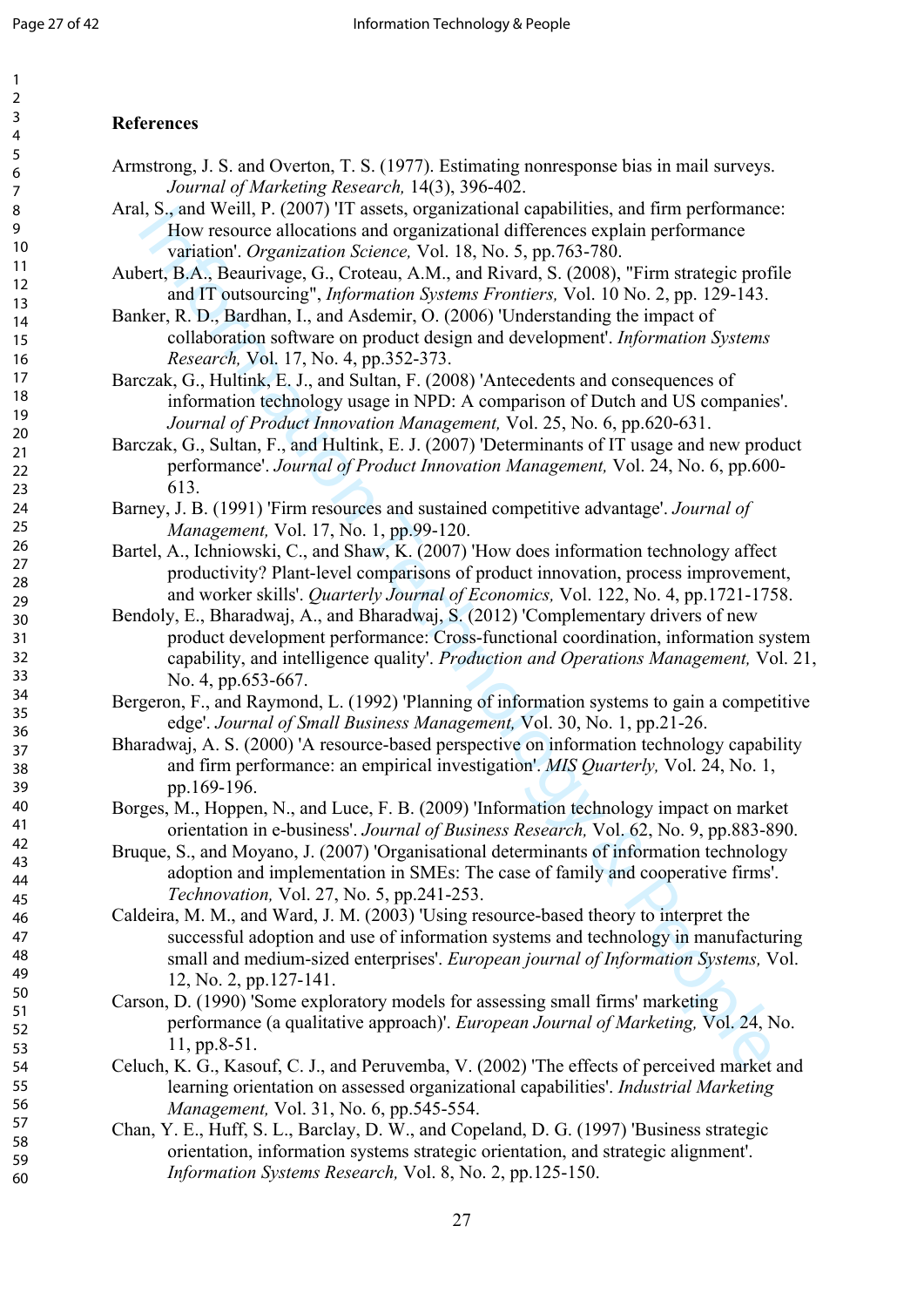- <span id="page-28-18"></span><span id="page-28-17"></span><span id="page-28-16"></span><span id="page-28-6"></span>Chaston, I., Badger, B., Mangles, T., and Sadler-Smith, E. (2003) 'Relationship marketing, knowledge management systems and e-commerce operations in small UK accountancy practices'. *Journal of Marketing Management,* Vol. 19, No. 1-2, pp.109- 129.
- <span id="page-28-3"></span>Chen, C.-J. (2007) 'Information technology, organizational structure, and new product development---the mediating effect of cross-functional team interaction'. *IEEE Transactions on Engineering Management,* Vol. 54, No. 4, pp.687-698.
- <span id="page-28-12"></span>Chen, J., Damanpour, F., and Reilly, R. R. (2010) 'Understanding antecedents of new product development speed: A meta-analysis'. *Journal of Operations Management,* Vol. 28, No. 1, pp.17-33.
- <span id="page-28-1"></span>Chen, X., Chen, A. X., and Zhou, K. Z. (2014) 'Strategic orientation, foreign parent control, and differentiation capability building of international joint ventures in an emerging market'. *Journal of International Marketing,* Vol. 22, No. 3, pp.30-49.
- <span id="page-28-15"></span>Chin, W. W., and Marcoulides, G. A. (1998). The partial least squares approach for structural equation modeling. In G. A. Marcoulides (Ed.), *Modern methods for business research* (pp. 295-336). Mahwah, NJ.: Lawrence Erlbaum Associates Publishers.
- <span id="page-28-19"></span><span id="page-28-5"></span>Clark, C. E., Cavanaugh, N. C., Brown, C. V., and Sambamurthy, V. (1997) 'Building change-readiness capabilities in the IS organization: Insights from the Bell Atlantic experience'. *MIS Quarterly,* Vol. 24, No. 4, pp.425-455.
- <span id="page-28-13"></span>Covin, J. G., and Slevin, D. P. (1989) 'Strategic management of small firms in hostile and benign environments'. *Strategic Management Journal,* Vol. 10, No. 1, pp.75-87.
- Day, G. S. (1994) 'The capabiliities of market-driven organizations'. *Journal of Marketing*, Vol.58, No.4, pp.37-52.
- <span id="page-28-10"></span>De Clercq, D., and Zhou, L. (2014) 'Entrepreneurial strategic posture and performance in foreign markets: the critical role of international learning effort'. *Journal of International Marketing,* Vol. 22, No. 2, pp.47-67.
- <span id="page-28-0"></span>De Jong, J. P. J., and Vermeulen, P. A. M. (2006) 'Determinants of product innovation in small firms a comparison across industries'. *International Small Business Journal,*  Vol. 24, No. 6, pp.587-609.
- <span id="page-28-21"></span><span id="page-28-20"></span><span id="page-28-14"></span><span id="page-28-7"></span>Dehning, B., Richardson, V. J., and Zmud, R. W. (2007) 'The financial performance effects of IT-based supply chain management systems in manufacturing firms'. *Journal of Operations Management,* Vol. 25, No. 4, pp.806-824.
- Inc. 2.1 (2007) Thindimian Intention densings (y oganization studente, and new product of evelopment---the mediating effect of cross-functional team interaction  $\langle E \rangle$  Figure  $\hat{T}$  Panampor, F, and Reilly, R. R. (2010) Dehning, B., and Stratopoulos, T. (2003) 'Determinants of a sustainable competitive advantage due to an IT-enabled strategy'. *Journal of Strategic Information Systems,*  Vol. 12, No. 1, pp.7-28.
- <span id="page-28-2"></span>Dibrell, C., Davis, P. S., and Craig, J. (2008) 'Fueling innovation through information technology in SMEs'. *Journal of Small Business Management,* Vol. 46, No. 2, pp.203- 218.
- <span id="page-28-8"></span>Dong, S., Xu, S. X., and Zhu, K. X. (2009) 'Information technology in supply chains: The value of it-enabled resources under competition'. *Information Systems Research,* Vol. 20, No. 1, pp.18-32.
- Doherty, N.F., Champion, D., and Wang, L. (2010), "An holistic approach to understanding the changing nature of organisational structure", *Information Technology & People,* Vol. 23 No. 2, pp. 116-135.
- <span id="page-28-9"></span>Dougherty, D., and Dunne, D. D. (2011) 'Organizing ecologies of complex innovation'. *Organization Science,* Vol. 22, No. 5, pp.1214-1223.
- <span id="page-28-4"></span>Dougherty, D., and Dunne, D. D. (2012) 'Digital science and knowledge boundaries in complex innovation'. *Organization Science,* Vol. 23, No. 5, pp.1467-1484.
- <span id="page-28-11"></span>Durmuşoğlu, S. S., and Barczak, G. (2011) 'The use of information technology tools in new product development phases: Analysis of effects on new product innovativeness,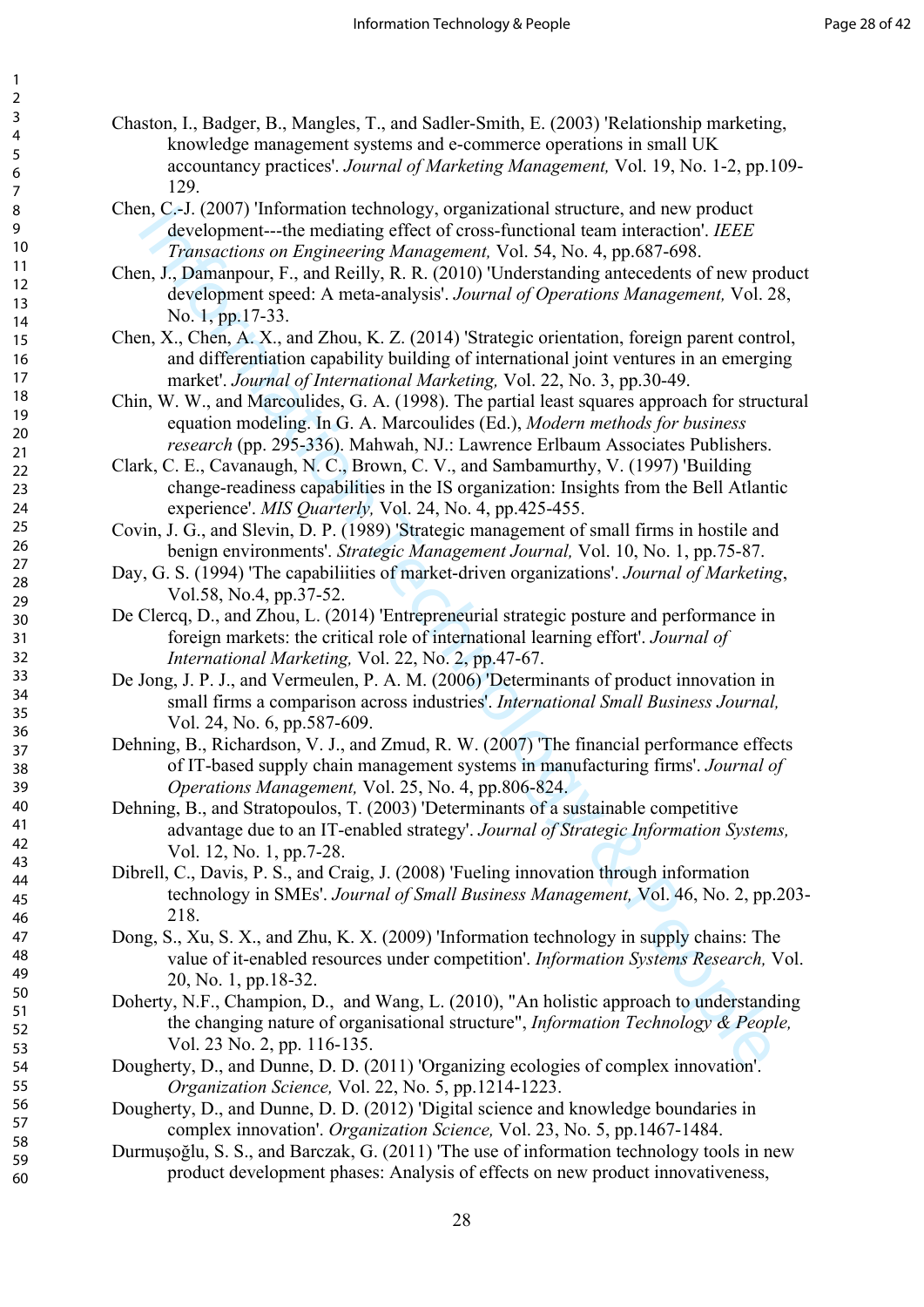| 1                    |  |
|----------------------|--|
| 2                    |  |
| 3                    |  |
| 4                    |  |
| 5                    |  |
| 6                    |  |
|                      |  |
| 8                    |  |
|                      |  |
| 9                    |  |
| 10                   |  |
| 1<br>1               |  |
| 12                   |  |
| 3<br>1               |  |
| 14                   |  |
| 15                   |  |
| 16                   |  |
| 1                    |  |
| 18                   |  |
| 19                   |  |
| 20                   |  |
| $\overline{21}$      |  |
| $^{22}$              |  |
|                      |  |
| 23                   |  |
| $^{24}$              |  |
| 25                   |  |
| 26                   |  |
| $^{27}$              |  |
| 28                   |  |
| 29                   |  |
| 30                   |  |
| 31                   |  |
| 32                   |  |
| 33                   |  |
|                      |  |
| 34                   |  |
| 35                   |  |
| 36                   |  |
| 37                   |  |
| R۶                   |  |
| 39                   |  |
| 40                   |  |
| 41                   |  |
| 42                   |  |
| 43                   |  |
| 44                   |  |
|                      |  |
| 45                   |  |
| 46                   |  |
| 47                   |  |
| 48                   |  |
| 49                   |  |
| 50                   |  |
| 51                   |  |
| 52<br>$\overline{2}$ |  |
| 53                   |  |
| 54                   |  |
| 55                   |  |
| 56                   |  |
| 57                   |  |
|                      |  |
| 58                   |  |
| 59<br>ر              |  |

quality, and market performance'. *Industrial Marketing Management,* Vol. 40, No. 2, pp.321-330.

- <span id="page-29-19"></span><span id="page-29-11"></span>Evanschitzky, H., Eisend, M., Calantone, R. J., and Jiang, Y. (2012) 'Success factors of product innovation: An updated meta-analysis'. *Journal of Product Innovation Management,* Vol. 29, No. S1, pp.21-37.
- <span id="page-29-15"></span>Fornell, C., and Larcker, D. F. (1981) 'Evaluating structural equation models with unobservable variables and measurement error'. *Journal of Marketing Research,* Vol. 18, No. 1, pp.39-50.
- <span id="page-29-0"></span>Freel, M. S. (2000) 'Barriers to product innovation in small manufacturing firms'. *International Small Business Journal,* Vol. 18, No. 2, pp.60-80.
- <span id="page-29-18"></span><span id="page-29-5"></span>Gatignon, H., and Xuereb, J.-M. (1997) 'Strategic orientation of the firm and new product performance'. *Journal of Marketing Research,* Vol. 34, No. 1, pp.77-90.
- <span id="page-29-22"></span><span id="page-29-14"></span>Hair, J. F., Black, W., C., Babin, B. J., and Anderson, R. E. (2010) *Multivariate data analysis (7th Edition)*, Upper Saddle River, NJ., Prentice Hall.
- <span id="page-29-1"></span>Hannan, M. T., and Freeman, J. (1984) 'Structural inertia and organizational change'. *American Sociological Review,* Vol. 49, No. 2, pp.149-164.

<span id="page-29-20"></span><span id="page-29-16"></span>Hayes, A. F. (2018) *Introduction to mediation, moderation, and conditional process analysis: A regression-based approach*, New York, Guilford Press.

- <span id="page-29-21"></span><span id="page-29-17"></span><span id="page-29-6"></span>Holbert, R. L., and Stephenson, M. T. (2002) 'Structural equation modeling in the communication sciences, 1995-2000'. *Human Communication Research,* Vol. 28, No. 4, pp.531-551.
- Management, Vol. 29, No. 21, Po. 21, Po. 21, Po. 21, Po. 21, Po. 21, Po. 21, Po. 21, Po. 21, Po. 21, Po. 21, Po. 21, Po. 21, Po. 21, Po. 21, Po. 21, M. 21, Po. 21, M. 22, Po. 21, M. 22, Po. 21, M. 22, Po. 21, M. 22, Po. 2 Hsieh, C.-T., Lai, F., and Shi, W. (2006) 'Information orientation and its impacts on information asymmetry and e-business adoption: Evidence from China's international trading industry'. *Industrial Management & Data Systems,* Vol. 106, No. 6, pp.825- 840.
- <span id="page-29-12"></span>Jaworski, B. J., and Kohli, A. K. (1993) 'Market orientation: antecedents and consequences'. *Journal of Marketing,* Vol. 57, No. 3, pp.53-70.
- <span id="page-29-7"></span>Jayachandran, S., Sharma, S., Kaufman, P., and Raman, P. (2005) 'The role of relational information processes and technology use in customer relationship management'. *Journal of Marketing,* Vol. 69, No. 4, pp.177-192.
- <span id="page-29-3"></span>Kawakami, T., Barczak, G., and Durmuşoğlu, S. S. (2015) 'Information technology tools in new product development: The impact of complementary resources'. *Journal of Product Innovation Management,* Vol. 32, No. 4, pp.622-635.
- <span id="page-29-4"></span>Kawakami, T., Durmuşoğlu, S. S., and Barczak, G. (2011) 'Factors influencing information technology usage for new product development: The case of Japanese companies'. *Journal of Product Innovation Management,* Vol. 28, No. 6, pp.833-847.
- <span id="page-29-8"></span>Kim, D., Basu, C., Naidu, G. M., and Cavusgil, E. (2011) 'The innovativeness of born-globals and customer orientation: learning from Indian born-globals'. *Journal of Business Research,* Vol. 64, No. 8, pp.879-886.
- <span id="page-29-2"></span>Kim, N., Im, S., and Slater, S. F. (2013) 'Impact of knowledge type and strategic orientation on new product creativity and advantage in high-technology firms'. *Journal of Product Innovation Management,* Vol. 30, No. 1, pp.136-153.
- <span id="page-29-10"></span>Kohli, A. K., and Jaworski, B. J. (1990) 'Market orientation: the construct, research propositions, and managerial implications'. *Journal of Marketing,* Vol. 54, No. 2, pp.1-18.
- <span id="page-29-9"></span>Kollmann, T., and Stöckmann, C. (2014) 'Filling the entrepreneurial orientation–performance gap: The mediating effects of exploratory and exploitative innovations'. *Entrepreneurship Theory and Practice,* Vol. 38, No. 5, pp.1001-1026.
- <span id="page-29-13"></span>Laforet, S. (2008) 'Size, strategic, and market orientation affects on innovation'. *Journal of Business Research,* Vol. 61, No. 7, pp.753-764.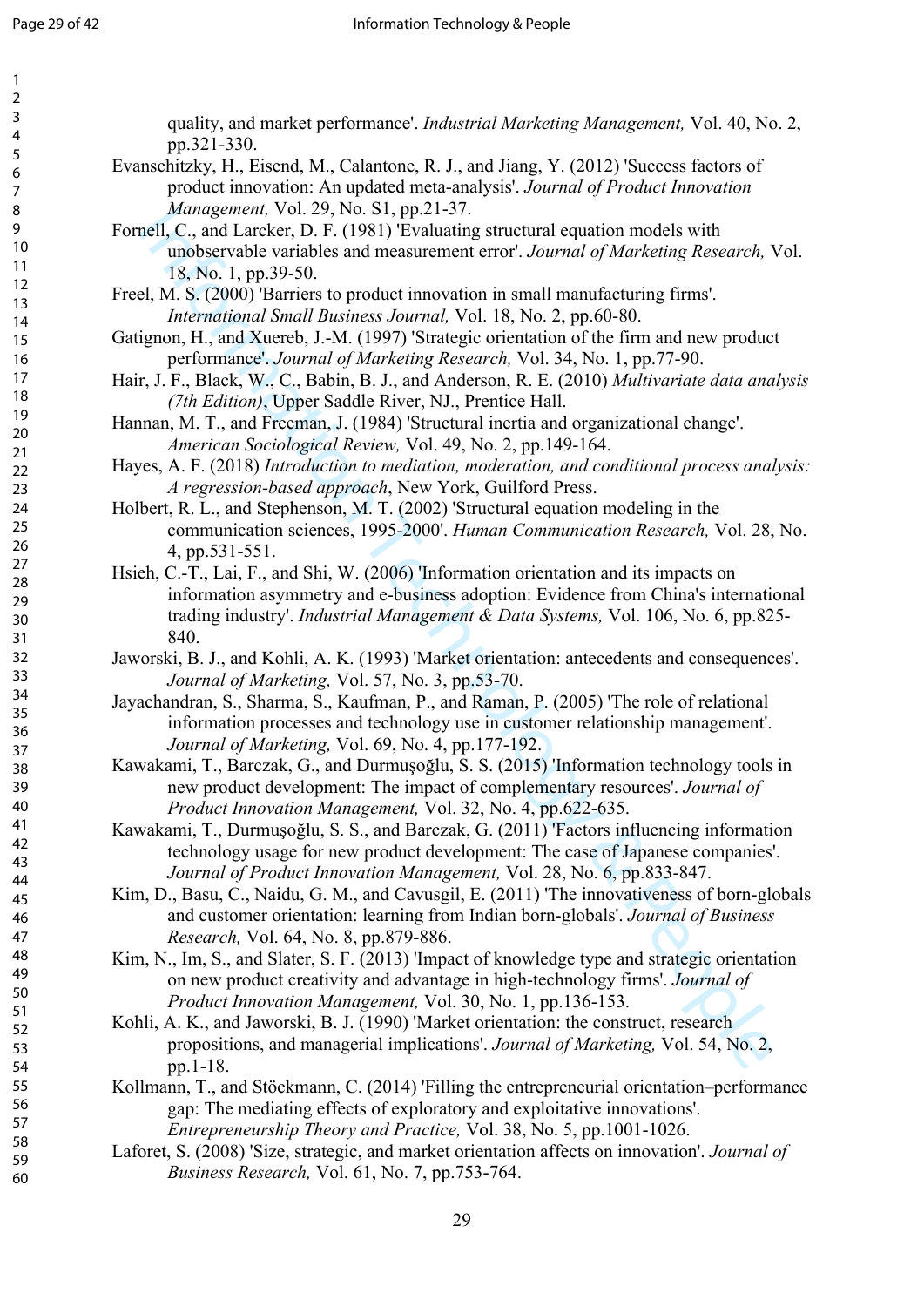- <span id="page-30-14"></span><span id="page-30-2"></span>Levy, M., Powell, P., and Yetton, P. (2002) 'The dynamics of SME information systems'. *Small Business Economics,* Vol. 19, No. 4, pp.341-354.
- Love, J.H. and Roper, S. (2015), "SME innovation, exporting and growth: A review of existing evidence", *International Small Business Journal,* Vol. 33 No. 1, pp. 28-48.
- Lowry, P.B. and Wilson, D. (2016), "Creating agile organizations through IT: The influence of internal IT service perceptions on IT service quality and IT agility", *Journal of Strategic Information Systems,* Vol. 25 No. 3, pp. 211-226.
- <span id="page-30-17"></span><span id="page-30-11"></span>Lu, Y., and Ramamurthy, K. (2011) 'Understanding the link between information technology capability and organizational agility: An empirical examination'. *MIS Quarterly,* Vol. 35, No. 4, pp.931-954.
- <span id="page-30-4"></span>Luo, X., and Seyedian, M. (2003) 'Contextual marketing and customer-orientation strategy for e-commerce: an empirical analysis'. *International Journal of Electronic Commerce,* Vol. 8, No. 2, pp.95-118.
- Majchrzak, A. and Malhotra, A. (2013), "Towards an information systems perspective and research agenda on crowdsourcing for innovation", *Journal of Strategic Information Systems,* Vol. 22 No. 4, pp. 257-268.
- <span id="page-30-13"></span>Martin, J. H., Martin, B. A., and Minnillo, P. R. (2009) 'Implementing a market orientation in small manufacturing firms: From cognitive model to action'. *Journal of Small Business Management,* Vol. 47, No. 1, pp.92-115.
- Mathews, J.A. (2002), "Competitive advantages of the latecomer firm: a resource-based account of industrial catch-up strategies", *Asia Pacific Journal of Management,* Vol. 19 No. 4, pp. 467-488.
- <span id="page-30-16"></span><span id="page-30-10"></span>Menon, A., Bharadwaj, S. G., Adidam, P. T., and Edison, S. W. (1999) 'Antecedents and consequences of marketing strategy making: a model and a test'. *Journal of Marketing,*  Vol. 63, No. 2, pp.18-40.
- <span id="page-30-6"></span>Nambisan, S. (2013) 'Information technology and product/service innovation: A brief assessment and some suggestions for future research'. *Journal of the Association for Information Systems,* Vol. 14, No. 4, pp.215-226.
- <span id="page-30-15"></span><span id="page-30-1"></span><span id="page-30-0"></span>Nguyen, T. H., Newby, M., and Macaulay, M. J. (2013) 'Information technology adoption in small business: Confirmation of a proposed framework'. *Journal of Small Business Management,* Vol., No., pp.DOI: 10.1111/jsbm.12058.
- F18 and Witson, D. (2016), "Cleating ague organizations finotogy 11: The infinite<br>
of internal TI service perceptions on IT service quality and IT agility", Journal of<br>  $Y$ , and Romannuthy, K. (2011) Understanding the lin O'Donnell, A., Gilmore, A., Carson, D., and Cummins, D. (2002) 'Competitive advantage in small to medium-sized enterprises'. *Journal of Strategic Marketing,* Vol. 10, No. 3, pp.205-223.
- <span id="page-30-12"></span>O'Brien, R. M. (2007) 'A caution regarding rules of thumb for variance inflation factors'. *Quality & Quantity,* Vol. 41, No. 5, pp.673-690.
- <span id="page-30-7"></span>Ocasio, W. (1997) 'Towards an attention-based view of the firm'. *Strategic Management Journal,* Vol. 18, No. 1, pp.187-206.
- <span id="page-30-9"></span>Ocasio, W., and Joseph, J. (2005) 'An attention-based theory of strategy formulation: Linking micro-and macroperspectives in strategy processes'. *Advances in Strategic Management,* Vol. 22, No. 18, pp.39-61.
- <span id="page-30-5"></span>Ordanini, A., and Rubera, G. (2010) 'How does the application of an IT service innovation affect firm performance? A theoretical framework and empirical analysis on ecommerce'. *Information & Management,* Vol. 47, No. 1, pp.60-67.
- <span id="page-30-8"></span>Ottum, B. D., and Moore, W. L. (1997) 'The role of market information in new product success/failure'. *Journal of Product Innovation Management,* Vol. 14, No. 4, pp.258- 273.
- <span id="page-30-3"></span>Pavlou, P. A., and El Sawy, O. A. (2006) 'From IT leveraging competence to competitive advantage in turbulent environments: The case of new product development'. *Information Systems Research,* Vol. 17, No. 3, pp.198-227.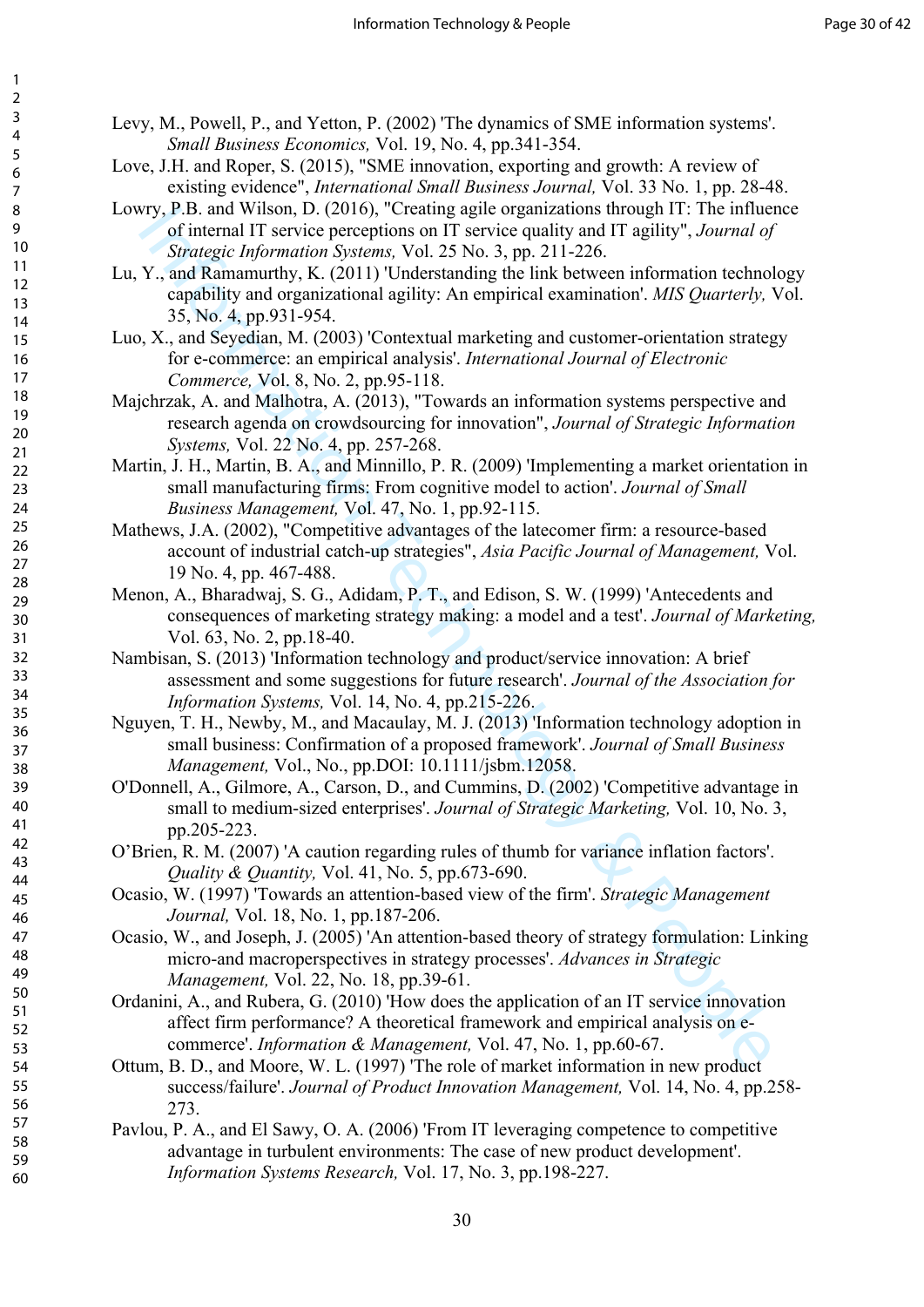1  $\overline{2}$ 

| 3               |
|-----------------|
| 4               |
|                 |
|                 |
| 5678            |
|                 |
| 9               |
| 10              |
| 11              |
| 1               |
| 3<br>1          |
| $\overline{14}$ |
| 15              |
|                 |
| 16<br>17<br>18  |
|                 |
| 19              |
| 20              |
|                 |
|                 |
|                 |
|                 |
|                 |
|                 |
|                 |
|                 |
| 29              |
| 30              |
| 31              |
| $\overline{3}$  |
| 33              |
| 34              |
| 35              |
| 36<br>37        |
|                 |
| 38              |
| 39              |
| $40 \,$         |
| 41              |
| 42              |
| 43              |
| 44              |
| 45              |
| 46              |
| 47              |
| 48              |
| 49              |
| 50              |
| 51              |
| 52              |
| 53              |
| 54<br>55        |
|                 |
| 56<br>5.        |
| 58              |
| 59              |
|                 |

60

<span id="page-31-10"></span>Pelham, A. M. (2000) 'Market orientation and other potential influences on performance in small and medium-sized manufacturing firms'. *Journal of Small Business Management,* Vol. 38, No. 1, pp.48-67.

- <span id="page-31-11"></span>Podsakoff, P. M., MacKenzie, S. B., and Podsakoff, N. P. (2012) 'Sources of method bias in social science research and recommendations on how to control it'. *Annual Review of Psychology,* Vol. 63, No. 1, pp.539-569.
- <span id="page-31-7"></span>Ravichandran, T., and Lertwongsatien, C. (2005) 'Effect of information systems resources and capabilities on firm performance: A resource-based perspective'. *Journal of Management Information Systems,* Vol. 21, No. 4, pp.237-276.
- <span id="page-31-12"></span>Richardson, H. A., Simmering, M. J., and Sturman, M. C. (2009) 'A tale of three perspectives: Examining post hoc statistical techniques for detection and correction of common method variance'. *Organizational Research Methods,* Vol. 12, No. 4, pp.762-800.
- <span id="page-31-0"></span>Roper, S. (1997) 'Product innovation and small business growth: A comparison of the strategies of German, UK and Irish companies'. *Small Business Economics,* Vol. 9, No. 6, pp.523-537.
- <span id="page-31-16"></span><span id="page-31-14"></span>Salavou, H. (2005) 'Do customer and technology orientations influence product innovativeness in SMEs? Some new evidence from Greece'. *Journal of Marketing Management,* Vol. 21, No. 4, pp.307-338.
- <span id="page-31-17"></span><span id="page-31-4"></span>Salavou, H., Baltas, G., and Lioukas, S. (2004) 'Organisational innovation in SMEs: the importance of strategic orientation and competitive structure'. *European Journal of Marketing,* Vol. 38, No. 10, pp.1091-1112.
- <span id="page-31-5"></span>Slater, S. F., and Narver, J. C. (1995) 'Market orientation and the learning organization'. *Journal of Marketing,* Vol. 59, No. 3, pp.63-74.
- <span id="page-31-1"></span>Tallon, P. P. (2011) 'Value chain linkages and the spillover effects of strategic information technology alignment: A process-level view'. *Journal of Management Information Systems,* Vol. 28, No. 3, pp.9-44.
- <span id="page-31-6"></span>Tallon, P. P., Kraemer, K. L., and Gurbaxani, V. (2000) 'Executives' perceptions of the business value of information technology: a process-oriented approach'. *Journal of Management Information Systems,* Vol. 16, No. 4, pp.145-173.
- <span id="page-31-13"></span>Tippins, M. J., and Sohi, R. S. (2003) 'IT competency and firm performance: Is organizational learning a missing link?'. *Strategic Management Journal,* Vol. 24, No. 8, pp.745-761.
- <span id="page-31-3"></span>Trainor, K. J., Rapp, A., Beitelspacher, L. S., and Schillewaert, N. (2011) 'Integrating information technology and marketing: An examination of the drivers and outcomes of e-Marketing capability'. *Industrial Marketing Management,* Vol. 40, No. 1, pp.162- 174.
- <span id="page-31-2"></span>Verona, G. (1999), "A resource-based view of product development", *Academy of Management Review,* Vol. 24 No. 1, pp. 132-142.
- <span id="page-31-15"></span>Social Science Pester and Feominandian on now to control it. *Annual Review*<br> *Psychology,* Vol. 63, No. 1, pp.539-569,<br>
Frichmatin, T, and Lertworpstatien, C. (2005) Fffeto frihromation systems resource-<br> *Manggeneri Info* Voola, R., Casimir, G., Carlson, J., and Agnihotri, M. A. (2012) 'The effects of market orientation, technological opportunism, and e-business adoption on performance: A moderated mediation analysis'. *Australasian Marketing Journal,* Vol. 20, No. 2, pp.136-146.
- <span id="page-31-9"></span>Vorhies, D. W., Harker, M., and Rao, C. P. (1999) 'The capabilities and performance advantages of market-driven firms'. *European Journal of Marketing,* Vol. 33, No. 11/12, pp.1171-1202.
- <span id="page-31-8"></span>Wade, M., and Hulland, J. (2004) 'The resource-based view and information systems research: Review, extension, and suggestions for future research'. *MIS Quarterly,* Vol. 28, No. 1, pp.107-142.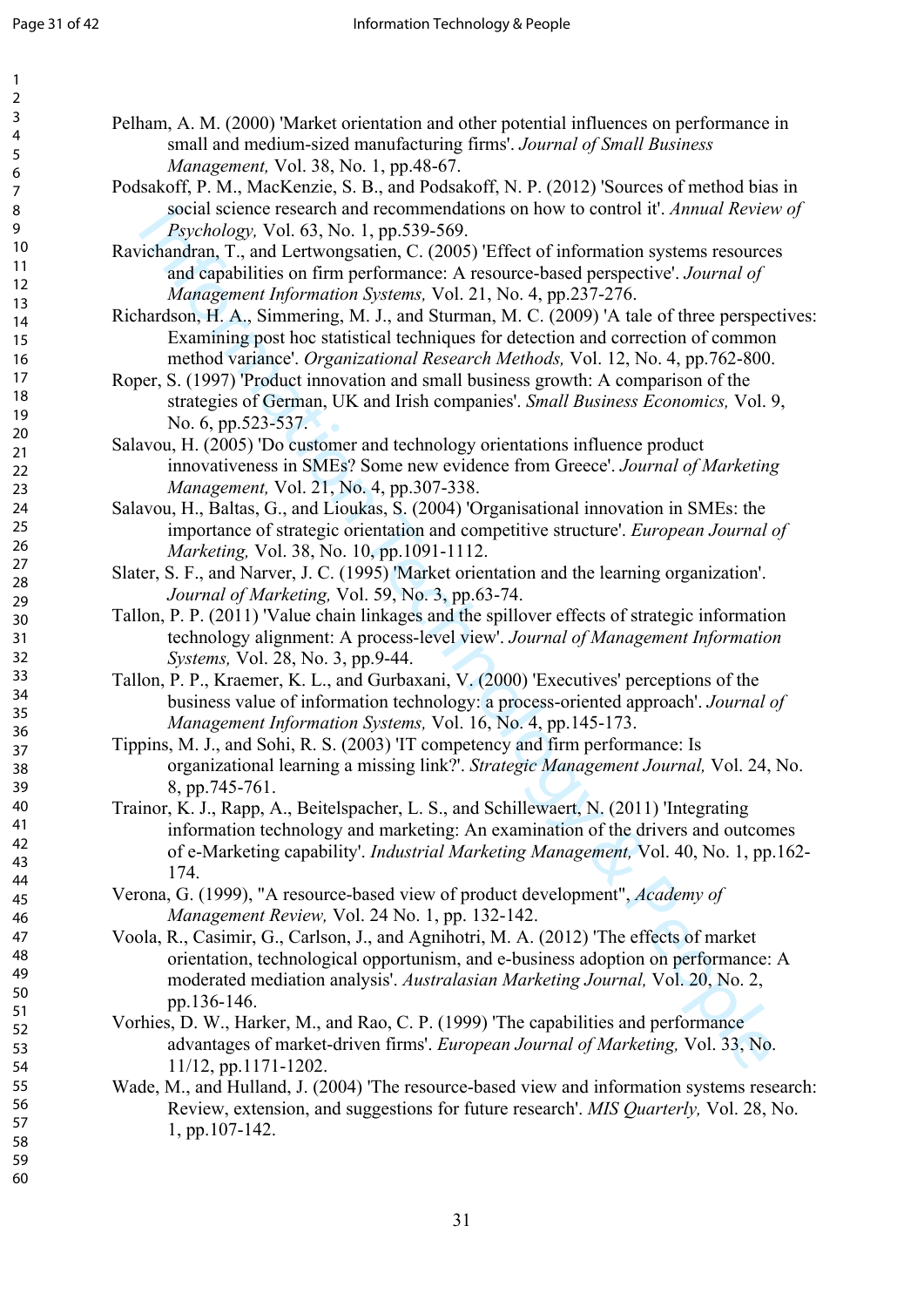<span id="page-32-7"></span><span id="page-32-6"></span><span id="page-32-2"></span>Wang, N., Liang, H., Zhong, W., Xue, Y., and Xiao, J. (2012) 'Resource structuring or capability building? An empirical study of the business value of information technology'. *Journal of Management Information Systems,* Vol. 29, No. 2, pp.325-367.

- <span id="page-32-1"></span>Wang, Y., and Ahmed, P. K. (2009) 'The moderating effect of the business strategic orientation on eCommerce adoption: Evidence from UK family run SMEs'. *Journal of Strategic Information Systems,* Vol. 18, No. 1, pp.16-30.
- <span id="page-32-5"></span>Williams, L. J., Hartman, N., and Cavazotte, F. (2010) 'Method variance and marker variables: A review and comprehensive CFA marker technique'. *Organizational Research Methods,* Vol. 13, No. 3, pp.477-514.
- <span id="page-32-0"></span>Yu, X., Chen, Y., & Nguyen, B. (2014). Knowledge management, learning behavior from failure and new product development in new technology ventures. *Systems Research and Behavioral Science,* 31(3), 405-423.
- Yu, X., Li, Y., Su, Z., Tao, Y., Nguyen, B., and Xia, F. (2019). Entrepreneurial Bricolage and its Effects on New Venture Growth and Adaptiveness in an Emerging Economy. *Asia Pacific Journal of Management.*
- Zammuto, R. F., Griffith, T. L., Majchrzak, A., Dougherty, D. J., and Faraj, S. (2007) 'Information technology and the changing fabric of organization'. *Organization Science,* Vol. 18, No. 5, pp.749-762.
- <span id="page-32-3"></span>Zhou, K. Z., and Li, C. B. (2010) 'How strategic orientations influence the building of dynamic capability in emerging economies'. *Journal of Business Research,* Vol. 63, No. 3, pp.224-231.
- <span id="page-32-4"></span>S) The c. Zhou, K. Z., Yim, K. C., and Tse, D. K. (2005) 'The effects of strategic orientations on technology-and market-based breakthrough innovations'. *Journal of Marketing,* Vol. 69, No. 2, pp.42-60.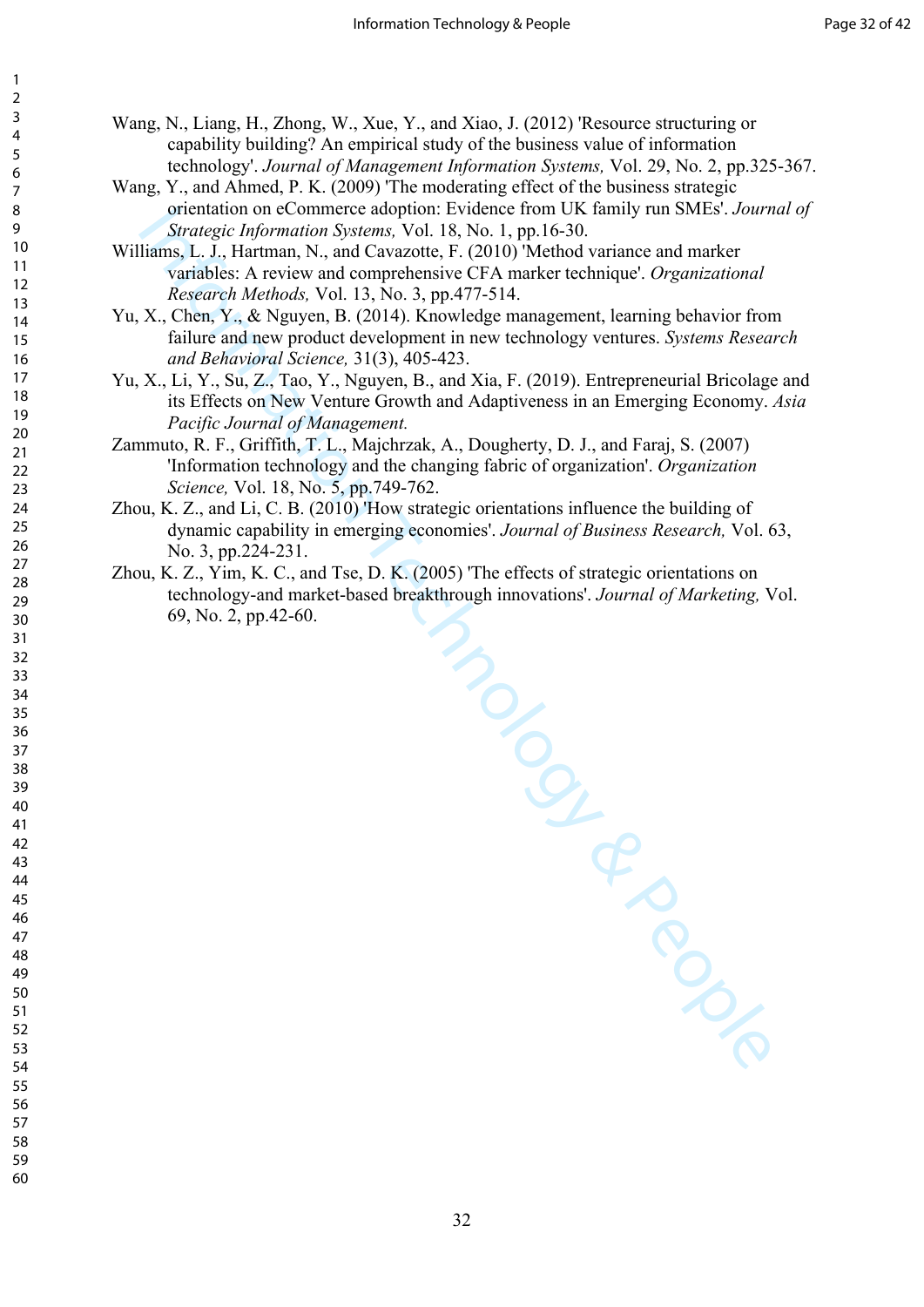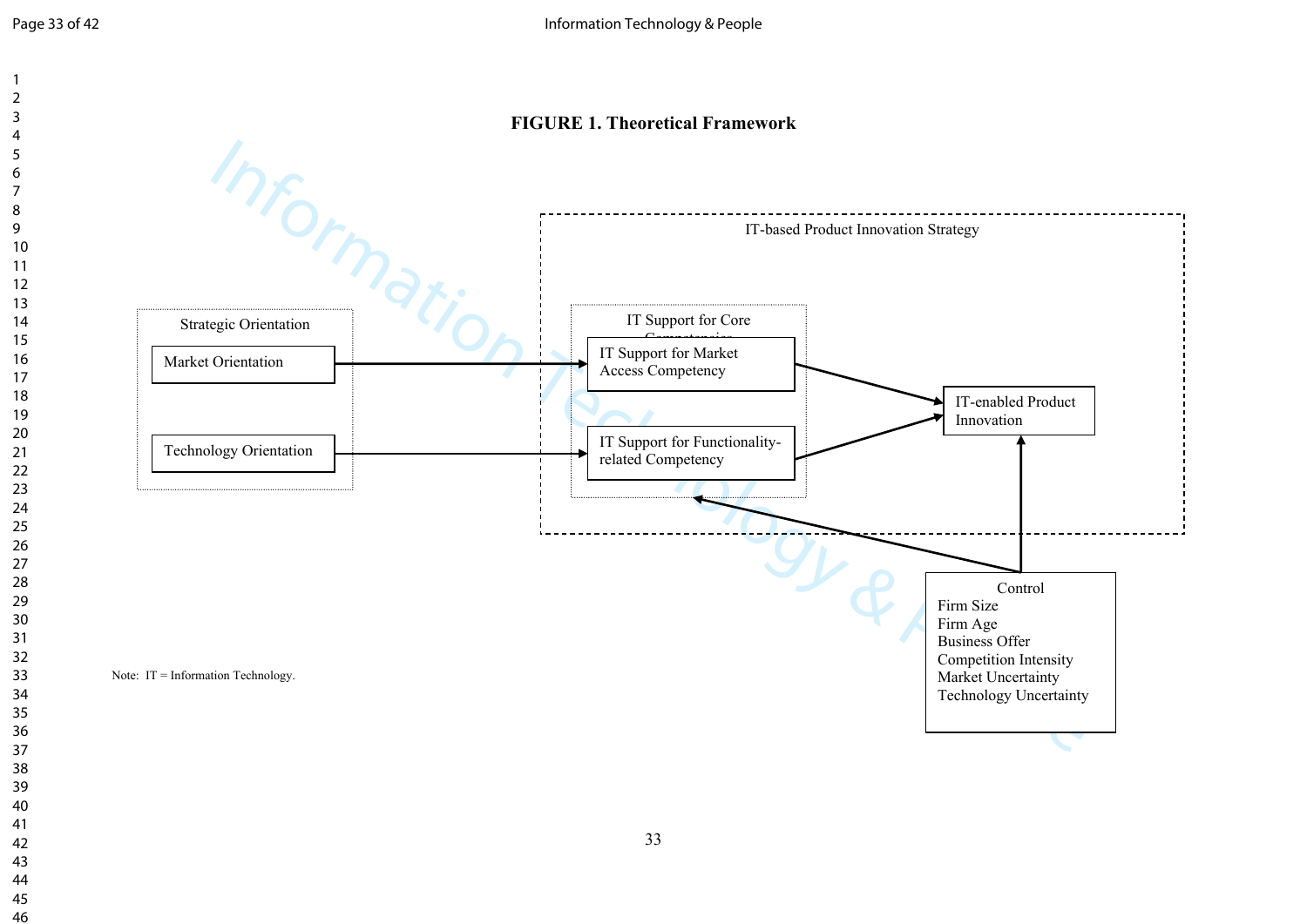|                                                              |                                                                                                                                                                                                              | <b>Literature Review</b>                                                                                   |                                                                                                                                                                                                                                                                  |                                            |
|--------------------------------------------------------------|--------------------------------------------------------------------------------------------------------------------------------------------------------------------------------------------------------------|------------------------------------------------------------------------------------------------------------|------------------------------------------------------------------------------------------------------------------------------------------------------------------------------------------------------------------------------------------------------------------|--------------------------------------------|
| <b>Authors</b>                                               | <b>Strategic Orientation and IT-based Strategy</b>                                                                                                                                                           | Antecedents of using IT in Product Innovation                                                              | <b>Incorporate IT in Product Innovation Processes</b>                                                                                                                                                                                                            | Context                                    |
| Chan, Huff,<br>Barclay and<br>Copeland<br>(1997)             | Fit between business strategic orientation and information<br>system strategic orientation improves the impacts of the<br>information system.                                                                |                                                                                                            |                                                                                                                                                                                                                                                                  | Mixed firms                                |
| Clark,<br>Cavanaugh,<br>Brown and<br>Sambamurth<br>y (1997)  | A highly skilled IT workforce with an entrepreneurial<br>orientation toward leveraging technological knowledge<br>into business applications enables firms to develop<br>change-readiness IT capabilities.   | $- - - - -$                                                                                                | -----                                                                                                                                                                                                                                                            | Large firms                                |
| Celuch,<br>Kasouf and<br>Peruvemba<br>(2002)                 | Connection between perceived learning orientation and<br>assessed information system capabilities.                                                                                                           |                                                                                                            | -----                                                                                                                                                                                                                                                            | Mixed firms                                |
| Chaston,<br>Badger,<br>Mangles and<br>Sadler-Smith<br>(2003) | Firms that adopt a relationship market orientation tend to<br>have established knowledge management systems and be<br>involved in e-commerce.                                                                |                                                                                                            | -----                                                                                                                                                                                                                                                            | Mixed firms                                |
| Luo and<br>Sevedian<br>(2003)                                | Customer orientation strategy is related to satisfaction<br>with Internet storefronts.                                                                                                                       |                                                                                                            |                                                                                                                                                                                                                                                                  | E-commerce<br>customers                    |
| Javachandran<br>, Sharma,<br>Kaufman and<br>Raman<br>(2005)  | Customer relationship orientation can lead to relational<br>information processes and customer relationship<br>performance, while customer relationship management<br>technology performs a supportive role. |                                                                                                            | $- - - - -$                                                                                                                                                                                                                                                      | Managers<br>from large<br>firms            |
| Banker,<br>Bardhan and<br>Asdemir<br>(2006)                  |                                                                                                                                                                                                              |                                                                                                            | Collaboration software on product design and<br>development is associated with substantial cost savings,<br>improvements in product design quality, design<br>turnaround time, greater design reuse, and lower product<br>design documentation and rework costs. | Large firms                                |
| Hsieh, Lai<br>and Shi<br>(2006)                              | Information orientation could also significantly influence<br>e-business adoption.                                                                                                                           | $- - - - -$                                                                                                | $- - - -$                                                                                                                                                                                                                                                        | Small-<br>medium firms                     |
| Pavlou and<br>El Sawy<br>(2006)                              | $---$                                                                                                                                                                                                        |                                                                                                            | The effective use of IT functionalities by business units<br>can support new product development capabilities.                                                                                                                                                   | Product<br>managers<br>from mixed<br>firms |
| Bartel,<br>Ichniowski<br>and Shaw<br>(2007)                  | -----                                                                                                                                                                                                        | $- - - - -$                                                                                                | The adoption of IT promotes product customization and<br>innovation.                                                                                                                                                                                             | Plant level                                |
| Barczak,<br>Sultan and                                       | $- - - - -$                                                                                                                                                                                                  | Project risk, existence of a champion, and IT<br>embeddedness positively affect the extent of IT usage for | $- - - - -$                                                                                                                                                                                                                                                      | <b>PDMA</b><br>members from                |

**TABLE 1**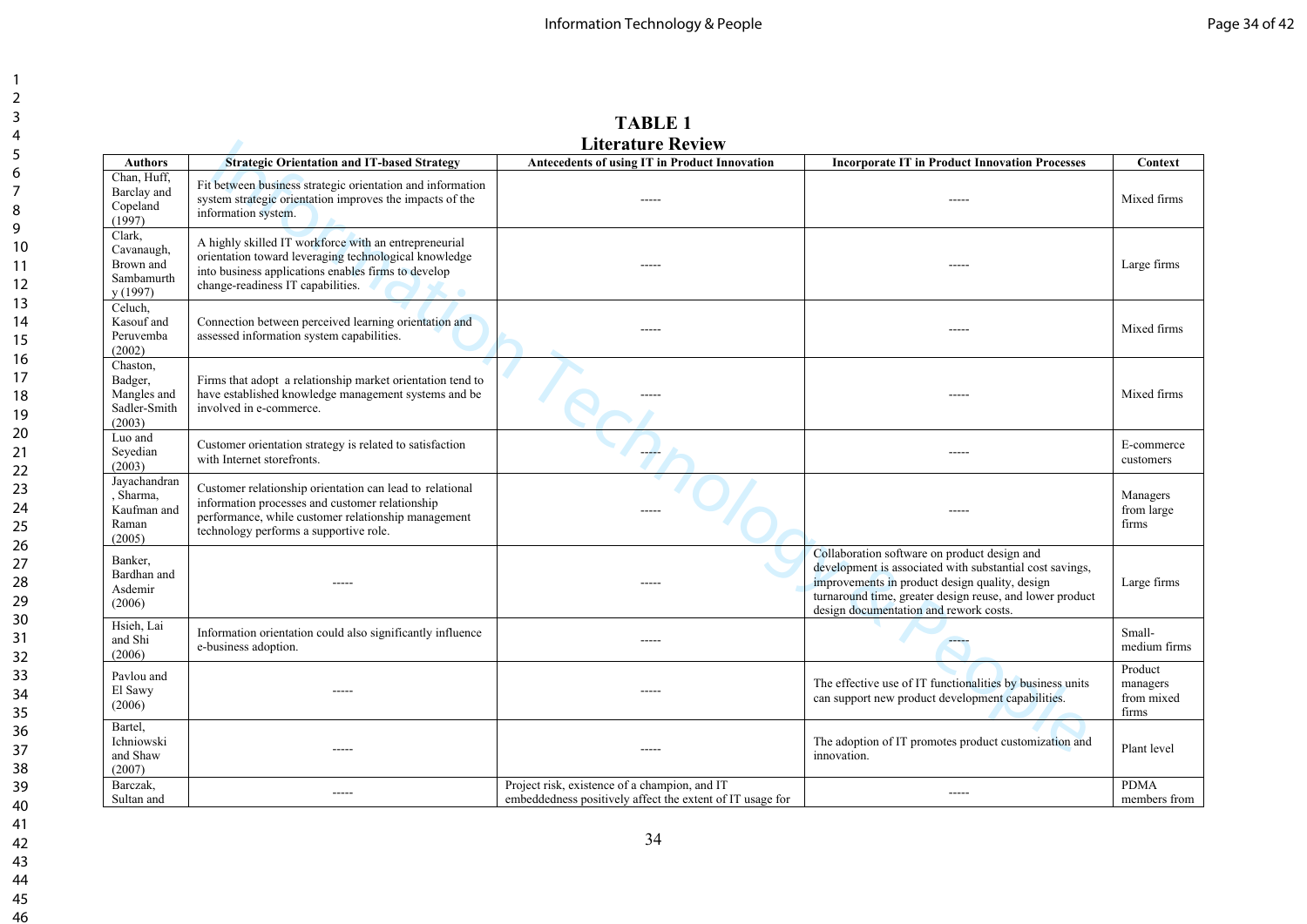| Hultink<br>(2007)                                                       |             | new product development. |                                                                                                                                | mixed firms           |
|-------------------------------------------------------------------------|-------------|--------------------------|--------------------------------------------------------------------------------------------------------------------------------|-----------------------|
| Chen $(2007)$                                                           | $- - - - -$ | $- - - - - -$            | Information technology can improve cross-functional<br>team interaction, which leads to new product development<br>performance | Medium-large<br>firms |
| Zammuto,<br>Griffith,<br>Majchrzak,<br>Dougherty<br>and Faraj<br>(2007) | -----       | -----                    | Using software to quickly recombine components in new<br>and innovative ways to develop new products and<br>services.          | Conceptual            |

| Chen (2007)                                                             |                                                                                                                                                                                      | -----                                                                                                                                                                                                                                                                            | Information technology can improve cross-functional<br>team interaction, which leads to new product development<br>performance | Medium-large<br>firms  |
|-------------------------------------------------------------------------|--------------------------------------------------------------------------------------------------------------------------------------------------------------------------------------|----------------------------------------------------------------------------------------------------------------------------------------------------------------------------------------------------------------------------------------------------------------------------------|--------------------------------------------------------------------------------------------------------------------------------|------------------------|
| Zammuto,<br>Griffith.<br>Majchrzak,<br>Dougherty<br>and Faraj<br>(2007) |                                                                                                                                                                                      | $- - - - -$                                                                                                                                                                                                                                                                      | Using software to quickly recombine components in new<br>and innovative ways to develop new products and<br>services.          | Conceptual             |
|                                                                         | Note: IT = Information Technology; N/A = Not Applicable; Mixed firms = includes different sizes of firm; PDMA = The Product Development and Management Association.                  |                                                                                                                                                                                                                                                                                  |                                                                                                                                |                        |
|                                                                         |                                                                                                                                                                                      | <b>TABLE 1</b>                                                                                                                                                                                                                                                                   |                                                                                                                                |                        |
|                                                                         |                                                                                                                                                                                      | <b>Literature Review (Continued)</b>                                                                                                                                                                                                                                             |                                                                                                                                |                        |
| <b>Authors</b>                                                          | <b>Strategic Orientation and IT-based Strategy</b>                                                                                                                                   | <b>Antecedents of Using IT in Product Innovation</b>                                                                                                                                                                                                                             | <b>Incorporate IT in Product Innovation Processes</b>                                                                          | Context                |
| Barczak,<br>Hultink and<br>Sultan (2008)                                | -----                                                                                                                                                                                | The effects of IT infrastructure, IT embeddedness, new<br>product development process formalization, colocation,<br>outsourcing of new product development projects, and<br>length of time on the job on the extent of IT usage in new<br>product development varies by country. | $\frac{1}{2}$                                                                                                                  | Mixed firms            |
| Dibrell,<br>Davis and<br>Craig (2008)                                   | ----                                                                                                                                                                                 | Strategic emphasis placed on product and process<br>innovation positively impacts IT investment.                                                                                                                                                                                 | ----                                                                                                                           | Small-<br>medium firms |
| Wang and<br>Ahmed<br>(2009)                                             | External pressure and perceived benefits are predictors of<br>e-commerce adoption. The strategic orientation of family<br>businesses will function as a moderator in such a process. | $---$                                                                                                                                                                                                                                                                            | -----                                                                                                                          | Small-<br>medium firms |
| Ordanini and<br>Rubera<br>(2010)                                        | The firm's innovative orientation is positively associated<br>with the performance of IT innovators after the<br>application of e-commerce.                                          |                                                                                                                                                                                                                                                                                  | -----                                                                                                                          | Small-<br>medium firms |
| Durmuşoğlu<br>and Barczak<br>(2011)                                     |                                                                                                                                                                                      |                                                                                                                                                                                                                                                                                  | The positive effect of these IT tools in different phases of<br>the new product development process.                           | Large firms            |
| Kawakami,<br>Durmuşoğlu<br>and Barczak<br>(2011)                        |                                                                                                                                                                                      | Strategic factors, market environment factors,<br>development process factors, organizational factors, and<br>technology-human interaction factors are likely to<br>influence IT usage for product development.                                                                  |                                                                                                                                | large-sized<br>firms   |
| Kim, Basu,<br>Naidu and<br>Cavusgil<br>(2011)                           | Customer orientation has a positive impact on customer<br>relationship management technological capabilities.                                                                        |                                                                                                                                                                                                                                                                                  |                                                                                                                                | Mixed firms            |
| Tallon (2011)                                                           |                                                                                                                                                                                      | Strategic alignment in IT support supplier-relation and IT<br>support production and operations will lead to product and<br>service enhancement.                                                                                                                                 | -----                                                                                                                          | Large firms            |
| Trainor,<br>Rapp,                                                       | Market and technology orientations lead to the<br>development of e-marketing capability.                                                                                             | $- - - - -$                                                                                                                                                                                                                                                                      | -----                                                                                                                          | Mixed firms            |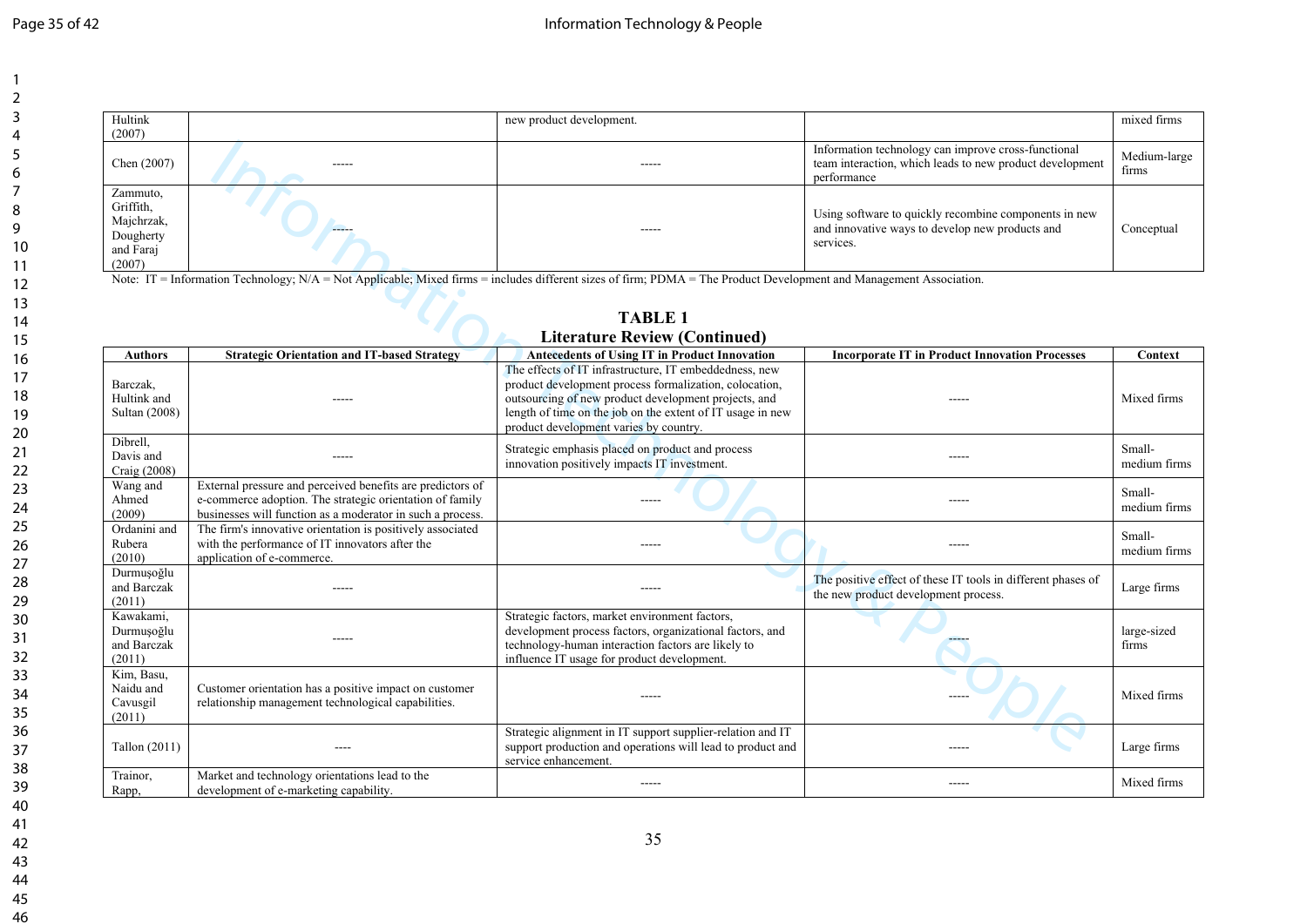| Beitelspacher<br>and<br>Schillewaert<br>(2011)           |                                                                                                                                                                     |                                                                                                                        |                                                                                                                                                                                                                                     |                                            |
|----------------------------------------------------------|---------------------------------------------------------------------------------------------------------------------------------------------------------------------|------------------------------------------------------------------------------------------------------------------------|-------------------------------------------------------------------------------------------------------------------------------------------------------------------------------------------------------------------------------------|--------------------------------------------|
| Bendoly,<br>Bharadwaj<br>and<br>Bharadwaj<br>(2012)      |                                                                                                                                                                     | -----                                                                                                                  | The effects of both internal and external coordination on<br>market intelligence and supply-chain intelligence are<br>moderated by the firm's information system capability,<br>which improves new product development performance. | Large firms                                |
| Dougherty<br>and Dunne<br>(2012)                         |                                                                                                                                                                     | -----                                                                                                                  | Digitalization creates a new form of knowledge<br>that provides essential complementary insights for<br>complex product innovation.                                                                                                 | Product<br>managers<br>from mixed<br>firms |
| Voola,<br>Casimir,<br>Carlson and<br>Agnihotri<br>(2012) | Market orientation influences the e-business adoption.                                                                                                              | -----                                                                                                                  |                                                                                                                                                                                                                                     | Mixed firms                                |
| Nambisan                                                 | -----                                                                                                                                                               | -----                                                                                                                  | Different roles that IT plays to either trigger or enable                                                                                                                                                                           | Conceptual                                 |
| (2013)<br>Kawakami,                                      |                                                                                                                                                                     | An executive champion for IT and global engagement are                                                                 | innovation process and impacts.<br>Both IT tool use and replacement frequency have a                                                                                                                                                |                                            |
| Barczak and<br>Durmuşoğlu                                | $- - - - -$                                                                                                                                                         | predictors of both IT tool use and replacement frequency<br>while organizational innovativeness contributes only to IT | positive effect on new product development task<br>proficiency, which improves new product development                                                                                                                              | Medium-large<br>firms                      |
| (2015)                                                   |                                                                                                                                                                     | tool replacement frequency.                                                                                            | performance.                                                                                                                                                                                                                        |                                            |
|                                                          | Note: IT = Information Technology; N/A = Not Applicable; Mixed firms = includes different sizes of firm; PDMA = The Product Development and Management Association. |                                                                                                                        |                                                                                                                                                                                                                                     |                                            |
|                                                          |                                                                                                                                                                     |                                                                                                                        | Sundant Development                                                                                                                                                                                                                 |                                            |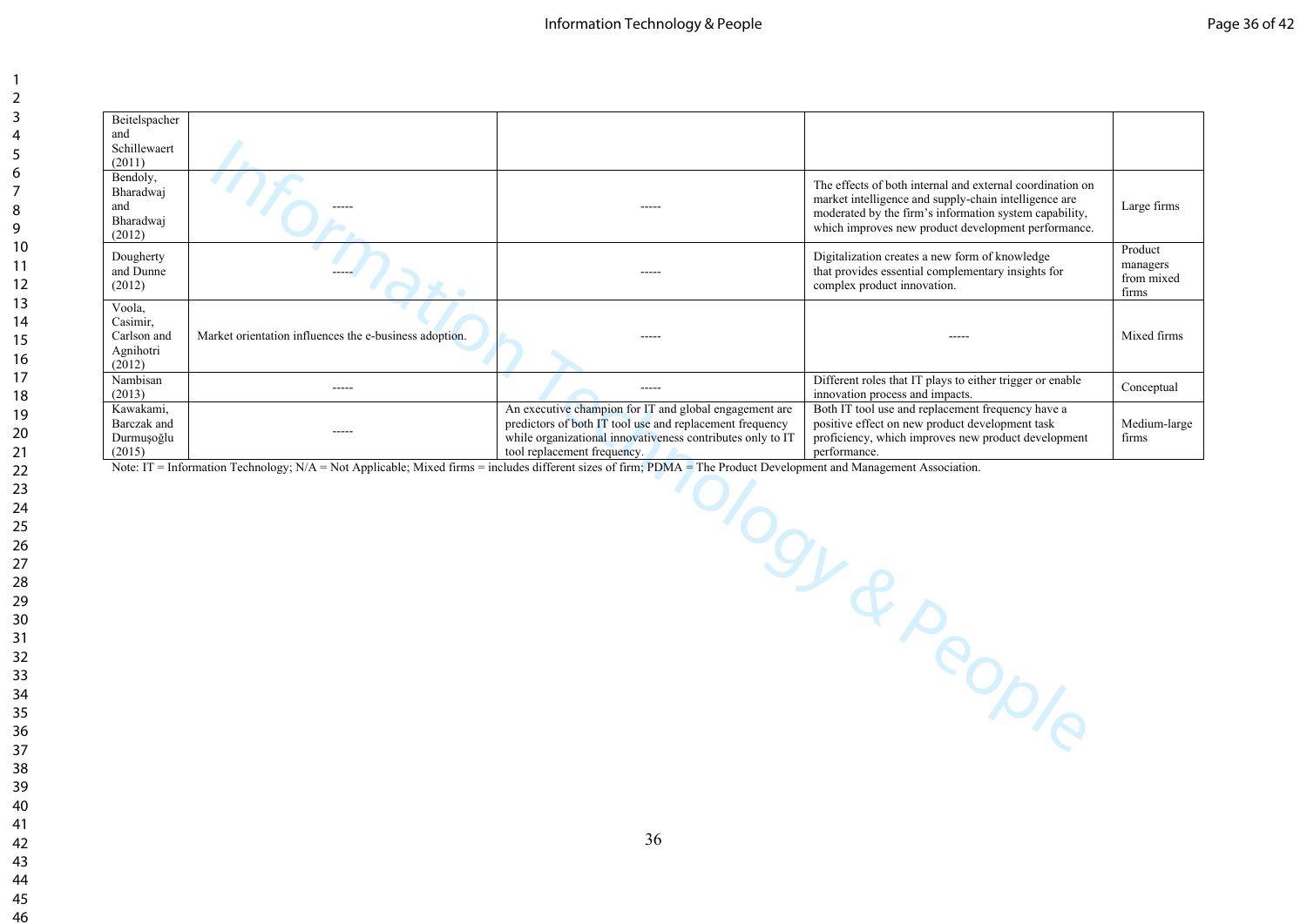| 2               |  |
|-----------------|--|
| 3               |  |
| 4               |  |
| 5               |  |
| 6               |  |
| 7               |  |
|                 |  |
| 8               |  |
| 9               |  |
| 10              |  |
| 11              |  |
| $\overline{12}$ |  |
| 13              |  |
| $\overline{14}$ |  |
| 15              |  |
| 16              |  |
| 17              |  |
| 18              |  |
| 19              |  |
|                 |  |
| 20              |  |
| $\overline{21}$ |  |
| $^{22}$         |  |
| 23              |  |
| 24              |  |
| 25              |  |
| 26              |  |
| 27              |  |
| 28              |  |
| 29              |  |
| 30              |  |
| 31              |  |
|                 |  |
| 32              |  |
| 33              |  |
| 34              |  |
| 35              |  |
| 36              |  |
| 37              |  |
| 38              |  |
| 39              |  |
| 40              |  |
| 41              |  |
| 42              |  |
| 43              |  |
| 44              |  |
|                 |  |
| 45              |  |
| 46              |  |
| 47              |  |
| 48              |  |
| 49              |  |
| 50              |  |
| 51              |  |
| 52              |  |
| 53              |  |
| 54              |  |
| 55              |  |
|                 |  |
| 56              |  |
| 57              |  |
| 58              |  |

| <b>TABLE 2</b>                                                                          |
|-----------------------------------------------------------------------------------------|
| <b>Sample</b>                                                                           |
| <b>Number of Firms</b>                                                                  |
| 122                                                                                     |
| 93                                                                                      |
| 30                                                                                      |
|                                                                                         |
|                                                                                         |
| 105                                                                                     |
| 33                                                                                      |
| 31                                                                                      |
| 15                                                                                      |
| 15                                                                                      |
| $17\,$                                                                                  |
| 29                                                                                      |
|                                                                                         |
| 56                                                                                      |
| 189<br>Note: *The sample is obtained from single industry context (high-tech industry). |
| RIVERS<br>N PROCESSION                                                                  |
|                                                                                         |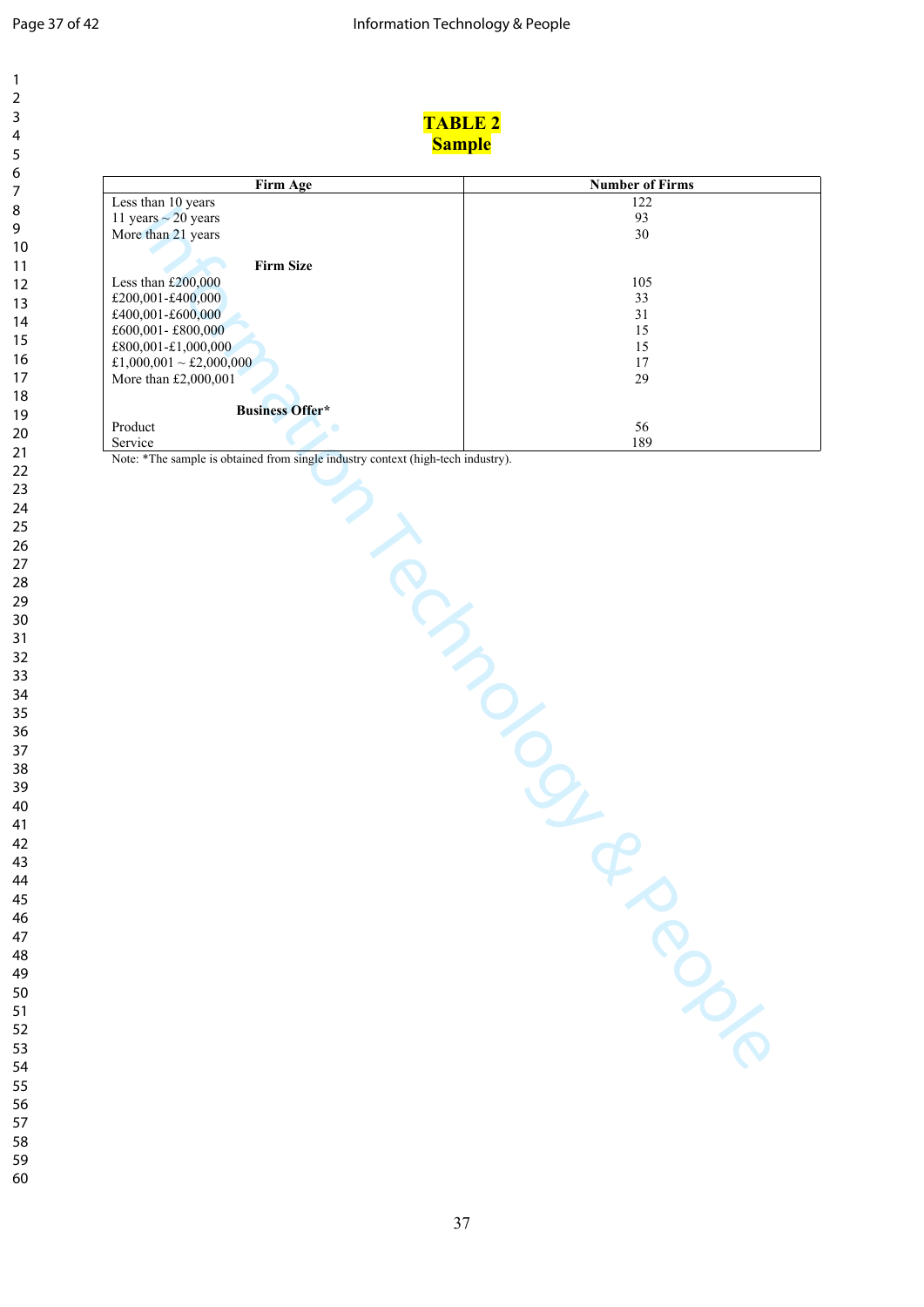|                                                                                                                                                                                                                                  |                   |                      | <b>TABLE 3</b>      |                               |                |                     |                |            |         |         |       |
|----------------------------------------------------------------------------------------------------------------------------------------------------------------------------------------------------------------------------------|-------------------|----------------------|---------------------|-------------------------------|----------------|---------------------|----------------|------------|---------|---------|-------|
|                                                                                                                                                                                                                                  |                   |                      |                     | <b>Descriptive Statistics</b> |                |                     |                |            |         |         |       |
|                                                                                                                                                                                                                                  | 1                 | $\mathbf{2}$         | 3                   | 4                             | $\overline{5}$ | 6                   | $\overline{7}$ | 8          | 9       | 10      | 11    |
| 1. Firm Size                                                                                                                                                                                                                     | $\qquad \qquad -$ |                      |                     |                               |                |                     |                |            |         |         |       |
| 2.<br>Firm Age                                                                                                                                                                                                                   | .306*             | $\scriptstyle\cdots$ |                     |                               |                |                     |                |            |         |         |       |
| <b>Business Offer</b><br>3.                                                                                                                                                                                                      | .009              | .079                 | $\qquad \qquad - -$ |                               |                |                     |                |            |         |         |       |
| <b>Competitive Intensity</b><br>4.                                                                                                                                                                                               | $-.049$           | .055                 | .062                | $---$                         |                |                     |                |            |         |         |       |
| <b>Market Uncertainty</b><br>5.                                                                                                                                                                                                  | .048              | .043                 | $.140*$             | $.303*$                       | $---$          |                     |                |            |         |         |       |
| <b>Technology Uncertainty</b><br>6.                                                                                                                                                                                              | $-.051$           | $-.018$              | $.247*$             | $.147*$                       | $.192*$        | $---$               |                |            |         |         |       |
| 7.<br><b>IT Support for Market Access Competency</b>                                                                                                                                                                             | .109              | .057                 | .293*               | $.171*$                       | $.198*$        | .348*               | .856           |            |         |         |       |
| 8. IT Support for Functionality-related Competency                                                                                                                                                                               | .057              | .023                 | .289*               | $.151*$                       | $.186*$        | $.404*$             | $.654*$        | .737       |         |         |       |
| 9. Market Orientation                                                                                                                                                                                                            | .047              | .001                 | .061                | $.319*$                       | $.364*$        | $.308*$             | $.323*$        | .387*      | .709    |         |       |
| 10. Technology Orientation                                                                                                                                                                                                       | $.135*$           | .047                 | $.265*$             | $.144*$                       | $.188*$        | $.441*$             | .419*          | $.552*$    | .544*   | .727    |       |
| 11. IT-Enabled Product Innovation                                                                                                                                                                                                | $-.038$           | .044                 | $.177*$             | .097                          | $.129*$        | .285*               | .398*          | $.571*$    | $.326*$ | $.437*$ | .775  |
| Mean                                                                                                                                                                                                                             | 2.873             | 2.347                | 0.771               | 3.657                         | 3.155          | 4.110               | 4.444          | 4.024      | 3.467   | 3.748   | 3.888 |
| <b>Standard Deviation</b>                                                                                                                                                                                                        | 2.163             | 0.671                | 0.421               | 1.074                         | 1.020          | 0.914               | 0.692          | 0.766      | 0.816   | 0.785   | 0.756 |
| <b>Composite Reliability</b>                                                                                                                                                                                                     | $\overline{a}$    | $---$                | ---                 | $---$                         | $---$          | $\qquad \qquad - -$ | .892           | .776       | .751    | .816    | .816  |
| <b>Average Variance Extracted</b>                                                                                                                                                                                                | $---$             | $---$                | ---                 | ---                           | $---$          | $--$                | .733           | .543       | .503    | .529    | .600  |
| Notes: $N = 245$ ; *p < .05.<br>$IT = Information Technology$ .                                                                                                                                                                  |                   |                      |                     |                               |                |                     |                |            |         |         |       |
| Average Variance Extracted (AVE) square root is shown in bold on the correlation matrix diagonal.                                                                                                                                |                   |                      |                     |                               |                |                     |                |            |         |         |       |
| Firm size is measured as annual revenue: $1 =$ Less than £200,000; $2 =$ £200,000+2400,000; $3 =$ £400,000+2600,000; $4 =$ £600,000+2600,000; $5 =$ £800,000+21 million; $6 =$ £1 million-£2 million; $7 =$ More than £2 million |                   |                      |                     |                               |                |                     |                |            |         |         |       |
| Firm age is measured as natural logarithm (number of years since establishment).                                                                                                                                                 |                   |                      |                     |                               |                |                     |                |            |         |         |       |
| Business offer is measured as a firm's main business offer: $0 =$ service; 1: product.                                                                                                                                           |                   |                      |                     |                               |                |                     |                |            |         |         |       |
|                                                                                                                                                                                                                                  |                   |                      |                     |                               |                |                     |                |            |         |         |       |
|                                                                                                                                                                                                                                  |                   |                      |                     |                               |                |                     |                |            |         |         |       |
|                                                                                                                                                                                                                                  |                   |                      |                     |                               |                |                     |                |            |         |         |       |
|                                                                                                                                                                                                                                  |                   |                      |                     |                               |                |                     |                |            |         |         |       |
|                                                                                                                                                                                                                                  |                   |                      |                     |                               |                |                     |                |            |         |         |       |
|                                                                                                                                                                                                                                  |                   |                      |                     |                               |                |                     |                |            |         |         |       |
|                                                                                                                                                                                                                                  |                   |                      |                     |                               |                |                     |                |            |         |         |       |
|                                                                                                                                                                                                                                  |                   |                      |                     |                               |                |                     |                |            |         |         |       |
|                                                                                                                                                                                                                                  |                   |                      |                     |                               |                |                     |                |            |         |         |       |
|                                                                                                                                                                                                                                  |                   |                      |                     |                               |                |                     |                |            |         |         |       |
|                                                                                                                                                                                                                                  |                   |                      |                     |                               |                |                     |                |            |         |         |       |
|                                                                                                                                                                                                                                  |                   |                      |                     |                               |                |                     |                |            |         |         |       |
|                                                                                                                                                                                                                                  |                   |                      |                     |                               |                |                     |                | 91 R PODIO |         |         |       |
|                                                                                                                                                                                                                                  |                   |                      |                     |                               |                |                     |                |            |         |         |       |
|                                                                                                                                                                                                                                  |                   |                      |                     |                               |                |                     |                |            |         |         |       |

 $IT = Information Technology$ .

Firm age is measured as natural logarithm (number of years since establishment).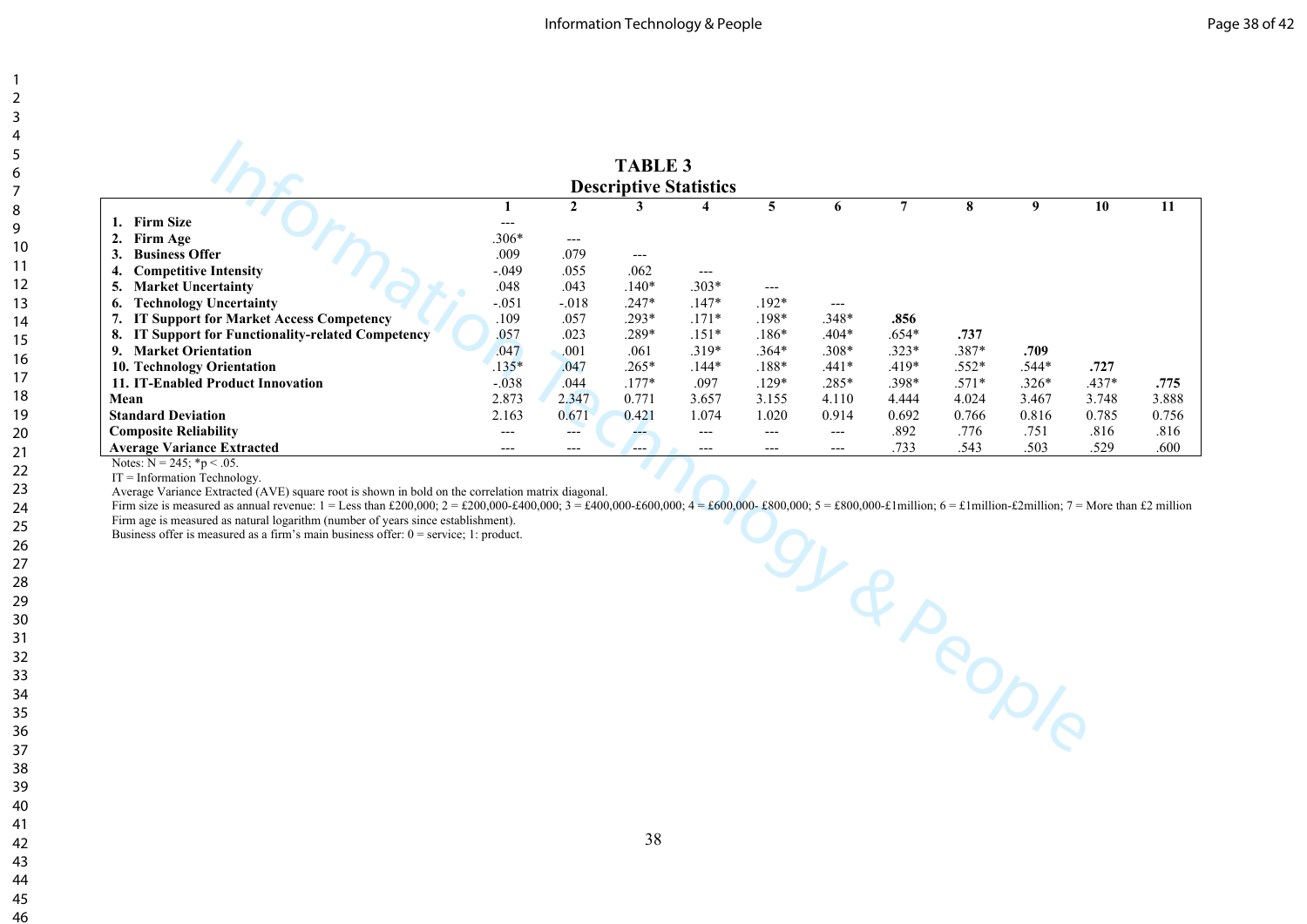|                                                                                                                               |                            | <b>TABLE 4</b>       |                                                                            |                               |
|-------------------------------------------------------------------------------------------------------------------------------|----------------------------|----------------------|----------------------------------------------------------------------------|-------------------------------|
|                                                                                                                               |                            | <b>Data Analysis</b> |                                                                            |                               |
|                                                                                                                               | Model 1                    | <b>Model 2</b>       | Model 3                                                                    | Model 4                       |
| <b>Outcome Variable:</b>                                                                                                      | <b>ITMA</b>                | <b>ITFR</b>          |                                                                            | IT-enabled Product Innovation |
| <b>Control Variables:</b>                                                                                                     |                            |                      |                                                                            |                               |
| Firm Size                                                                                                                     | $.035(1.794)$ <sup>†</sup> | .004(.189)           | $-.033(-1.533)$                                                            | $-0.038(-1.955)$ <sup>†</sup> |
| Firm Age                                                                                                                      | .007(.114)                 | $-.013(-.204)$       | .064(.944)                                                                 | .067(1.081)                   |
| <b>Business Offer</b>                                                                                                         | $.357(3.670)$ ***          | $.228(2.279)*$       | .096(.869)                                                                 | $-.029(-.292)$                |
| Competitive Intensity                                                                                                         | .035(.887)                 | .033(.830)           | $-.030(-.691)$                                                             | $-.010(-.255)$                |
| Market Uncertainty                                                                                                            | .018(.430)                 | .031(.729)           | $-0.017(-0.361)$                                                           | .010(.232)                    |
| <b>Technology Uncertainty</b>                                                                                                 | $.168(3.599)$ ***          | $.142(2.838)$ **     | $.090(1.701)$ †                                                            | .008(.166)                    |
| <b>Predictor:</b>                                                                                                             |                            |                      |                                                                            |                               |
| Market Orientation                                                                                                            | $.177(3.205)$ **           |                      | $.205(3.304)$ **                                                           |                               |
| <b>Technology Orientation</b>                                                                                                 |                            | $.418(7.099)$ ***    |                                                                            | $.181(2.830)**$               |
| <b>Mediator:</b>                                                                                                              |                            |                      |                                                                            |                               |
| IT Support for Market Access Competency (ITMA)                                                                                |                            |                      | $.319(4.468)$ ***                                                          |                               |
| IT Support for Functionality-related Competency (ITFR)                                                                        |                            |                      |                                                                            | $.466(7.274)$ ***             |
| Constant                                                                                                                      | $2.562(9.501)$ ***         | $1.501(5.354)$ ***   | $1.423(4.081)$ ***                                                         | $1.281(4.375)$ ***            |
| <b>Model Statistics</b>                                                                                                       |                            |                      |                                                                            |                               |
| F-Value                                                                                                                       | 10.415                     | 18.719               | 8.696                                                                      | 16.528                        |
| P-Value                                                                                                                       | .000                       | .000                 | .000                                                                       | .000                          |
| R-Square                                                                                                                      | .235                       | .356                 | .228                                                                       | .359                          |
| <b>Statistic Inference</b>                                                                                                    |                            |                      |                                                                            |                               |
| <b>Model 1 and Model 3:</b> Indirect Effect = .056* BLLCI (.206) $\sim$ BULCI (.108)                                          |                            |                      | Model 2 and Model 4: Indirect Effect = $.195*$ BLLCI (.129) ~ BULCI (.280) |                               |
| Notes: $N = 245$ ; *** $p < 0.001$ ; ** $p < 0.010$ ; * $p < 0.050$ ; † $p < 0.100$ .                                         |                            |                      |                                                                            |                               |
| Standardized Coefficients are reported with t-value in parentheses.                                                           |                            |                      |                                                                            |                               |
| Bootstrap $N = 10000$ ; BLLCI = bootstrap lower-level confidence interval; BULCI = bootstrap upper-level confidence interval. |                            |                      |                                                                            |                               |
|                                                                                                                               |                            |                      |                                                                            | <b>PODIA</b>                  |
|                                                                                                                               |                            |                      |                                                                            |                               |
|                                                                                                                               |                            |                      |                                                                            |                               |
|                                                                                                                               |                            |                      |                                                                            |                               |
|                                                                                                                               |                            |                      |                                                                            |                               |
|                                                                                                                               |                            |                      |                                                                            |                               |
|                                                                                                                               |                            |                      |                                                                            |                               |
|                                                                                                                               |                            |                      |                                                                            |                               |
|                                                                                                                               |                            |                      |                                                                            |                               |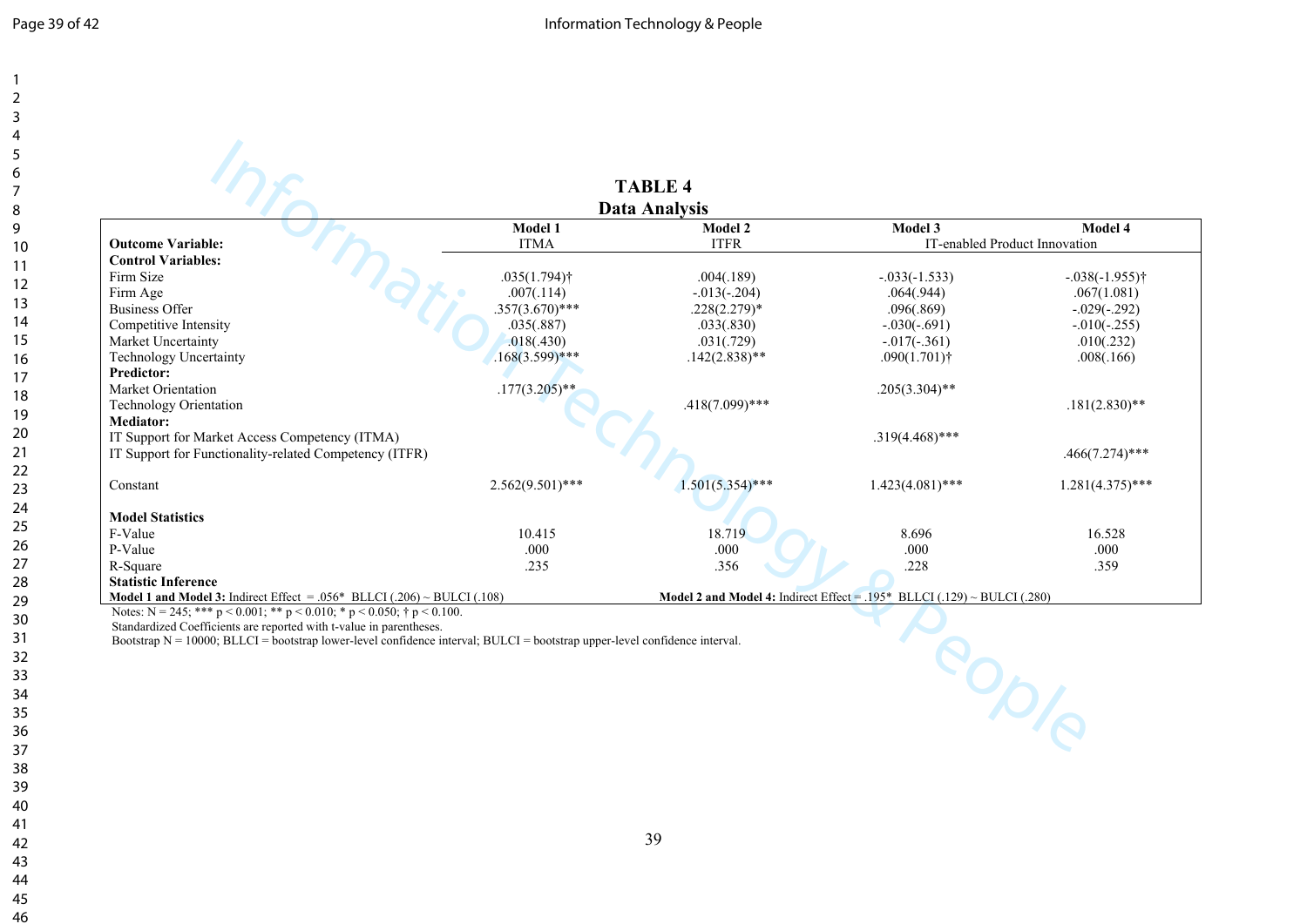## **APPENDIX A Measurement and Factor Loading**

| Measurement                                                                                                  | Loading*  |
|--------------------------------------------------------------------------------------------------------------|-----------|
| IT support for core competencies (Ravichandran & Lertwongsatien, 2005; Wang, Liang, Zhong, Xue & Xiao, 2012) |           |
| IT Support for Market Access Competency                                                                      |           |
| We use information systems to enhance our responsiveness to customer service requests                        | .811      |
| We use information systems to provide necessary information to customers                                     | .875      |
| We use information systems to help to satisfy customer needs                                                 | .881      |
| IT Support for Functionality-related Competency                                                              |           |
| We use information systems to increase the speed of our research on new products                             | .566      |
| We use information systems to increase the speed of our new product development                              | .805      |
| We use information systems to increase the speed of our product delivery                                     | .812      |
| Strategic Orientation (Kim, Im & Slater, 2013; Slater & Narver, 1995; Zhou, Yim & Tse, 2005)                 |           |
| Market orientation                                                                                           |           |
| Our business objectives are driven primarily by customer satisfaction                                        | $- - - -$ |
| We constantly benchmark ourselves with our competitors                                                       | .714      |
| We regularly share information concerning competitors' strategies within our business                        | .749      |
| We rapidly respond to competitive actions that threaten us                                                   | .661      |
| Technological orientation                                                                                    |           |
| Our business unit uses sophisticated technologies in its new product development                             | .622      |
| Our business unit uses the latest technologies in new product development                                    | .712      |
| Our products are at the leading edge of the industry standard                                                | .749      |
| Our business unit uses systematic scanning for new technologies inside and outside the industry              | .812      |
| IT-Enabled Product Innovation (Tallon, 2011)                                                                 |           |
| The use of IT in our business decreases the cost of designing new products                                   | .695      |
| The use of IT in our business reduces the time-to-market for new products                                    | .893      |
| The use of IT in our business supports product innovation                                                    | .721      |
| * Factor loadings are standardized; IT = Information Technology                                              |           |
| --- delete due to low fit                                                                                    |           |
|                                                                                                              |           |
|                                                                                                              |           |
| <b>MANUSCRIPTION</b>                                                                                         |           |
|                                                                                                              |           |
|                                                                                                              |           |
|                                                                                                              |           |
|                                                                                                              |           |
|                                                                                                              |           |
|                                                                                                              |           |
|                                                                                                              |           |
|                                                                                                              |           |
|                                                                                                              |           |
|                                                                                                              |           |
|                                                                                                              |           |
|                                                                                                              |           |
|                                                                                                              |           |
|                                                                                                              |           |
|                                                                                                              |           |
|                                                                                                              |           |
|                                                                                                              |           |
|                                                                                                              |           |
|                                                                                                              |           |
|                                                                                                              |           |
|                                                                                                              |           |
|                                                                                                              |           |
|                                                                                                              |           |
|                                                                                                              |           |
|                                                                                                              |           |
|                                                                                                              |           |
|                                                                                                              |           |
|                                                                                                              |           |
|                                                                                                              |           |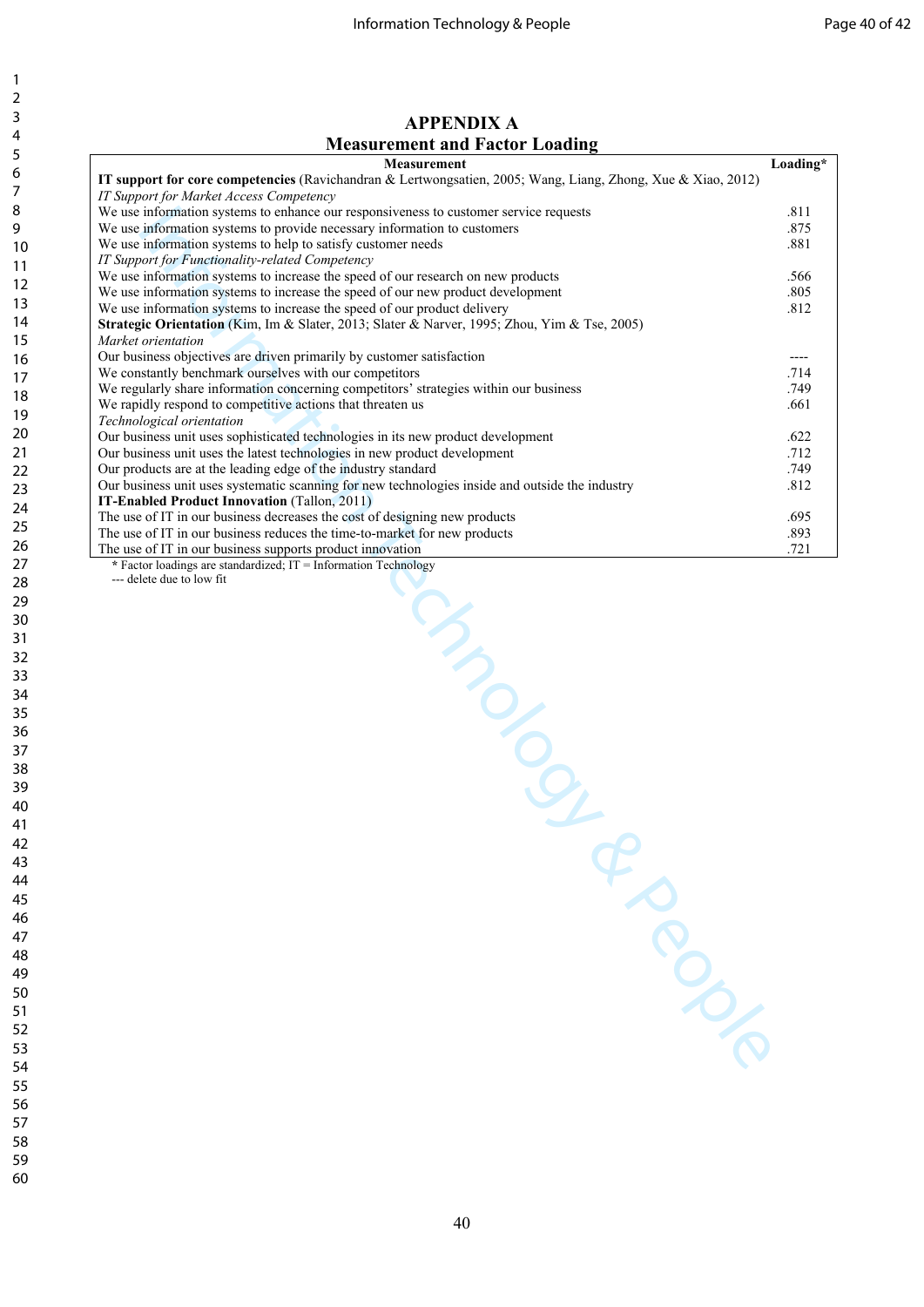Dear Professor Whitley,

## - **RE: Manuscript ID ITP-07-2018-0343, entitled: "IT-based product innovation strategies for small firms"**

|                                                                                                                                                                                                                                                                                                                                                                                                                                                                                                                                                                                                                                                               | strategies for small firms'                                                                                                                                                                                                                                                                                                                                                                                                                                 |                                                                                                                                                                                                      |  |  |  |
|---------------------------------------------------------------------------------------------------------------------------------------------------------------------------------------------------------------------------------------------------------------------------------------------------------------------------------------------------------------------------------------------------------------------------------------------------------------------------------------------------------------------------------------------------------------------------------------------------------------------------------------------------------------|-------------------------------------------------------------------------------------------------------------------------------------------------------------------------------------------------------------------------------------------------------------------------------------------------------------------------------------------------------------------------------------------------------------------------------------------------------------|------------------------------------------------------------------------------------------------------------------------------------------------------------------------------------------------------|--|--|--|
| Thank you for your constructive comments and for the opportunity to revise our<br>manuscript. We would also like to thank reviewers for their insightful comments. The<br>manuscript has been revised to reflect the reviewers' comments/suggestions. To take the<br>reviewers' comments into account and to further improve the overall quality of the paper,<br>new sections and citations were added and highlighted in yellow. Detailed responses to the<br>reviewers are discussed below.<br>We appreciate the associate editor and anonymous reviewers' highly useful comment<br>and very grateful for helping us significantly improve our manuscript. |                                                                                                                                                                                                                                                                                                                                                                                                                                                             |                                                                                                                                                                                                      |  |  |  |
|                                                                                                                                                                                                                                                                                                                                                                                                                                                                                                                                                                                                                                                               | Comments from both Reviewer 1 & 2                                                                                                                                                                                                                                                                                                                                                                                                                           | Responses                                                                                                                                                                                            |  |  |  |
| $\mathbf{1}$                                                                                                                                                                                                                                                                                                                                                                                                                                                                                                                                                                                                                                                  | It is too descriptive, please focus on implications of<br>the findings, for example, "small firms' managers<br>can foster ITEPI by pursuing market and technology<br>innovation by integrating IT in their decision<br>making. How could managers do this? Please<br>provide examples and cases, focusing on practice, in<br>order to alleviate the permanent and critical strain on<br>the distance between theory and practice in<br>managerial research. | Thank you for your constructive<br>comments, we improved the<br>implications of the findings<br>explaining how managers can<br>integrate IT in their decision<br>making with examples in page<br>21. |  |  |  |
| $\overline{2}$                                                                                                                                                                                                                                                                                                                                                                                                                                                                                                                                                                                                                                                | Revise concluding discussion in the revised paper,<br>any real interpretation and discussion of the meaning<br>of the findings is missing.                                                                                                                                                                                                                                                                                                                  | Thank you for your constructive<br>comments, we provided the<br>interpretation and meaning of<br>our finding in page 22.                                                                             |  |  |  |
|                                                                                                                                                                                                                                                                                                                                                                                                                                                                                                                                                                                                                                                               |                                                                                                                                                                                                                                                                                                                                                                                                                                                             |                                                                                                                                                                                                      |  |  |  |
|                                                                                                                                                                                                                                                                                                                                                                                                                                                                                                                                                                                                                                                               | Reviewer 2 comments                                                                                                                                                                                                                                                                                                                                                                                                                                         | Responses                                                                                                                                                                                            |  |  |  |
| $\mathbf{1}$                                                                                                                                                                                                                                                                                                                                                                                                                                                                                                                                                                                                                                                  | Your justification of why you chose the RBV is very<br>weak and hardly addresses the underlying<br>motivation of the choice of an appropriate<br>theoretical perspective.                                                                                                                                                                                                                                                                                   | Thank you for your constructive<br>comments, we have provided<br>the rationales for choosing RBV<br>as an appropriate theoretical<br>underpinning of our research<br>$(page 4)$ .                    |  |  |  |

|   | Reviewer 2 comments                                                                                                                                                       | Responses                                                                                                                                                                      |
|---|---------------------------------------------------------------------------------------------------------------------------------------------------------------------------|--------------------------------------------------------------------------------------------------------------------------------------------------------------------------------|
| 1 | Your justification of why you chose the RBV is very<br>weak and hardly addresses the underlying<br>motivation of the choice of an appropriate<br>theoretical perspective. | Thank you for your constructive<br>comments, we have provided<br>the rationales for choosing RBV<br>as an appropriate theoretical<br>underpinning of our research<br>(page 4). |
| 2 | Lack of it-enabled capabilities research in your<br>paper, I would have expected a much more rigorous<br>approach and a more detailed discussion.                         | Thank you for your constructive<br>comments, we provided support<br>on IT-enabled capabilities                                                                                 |